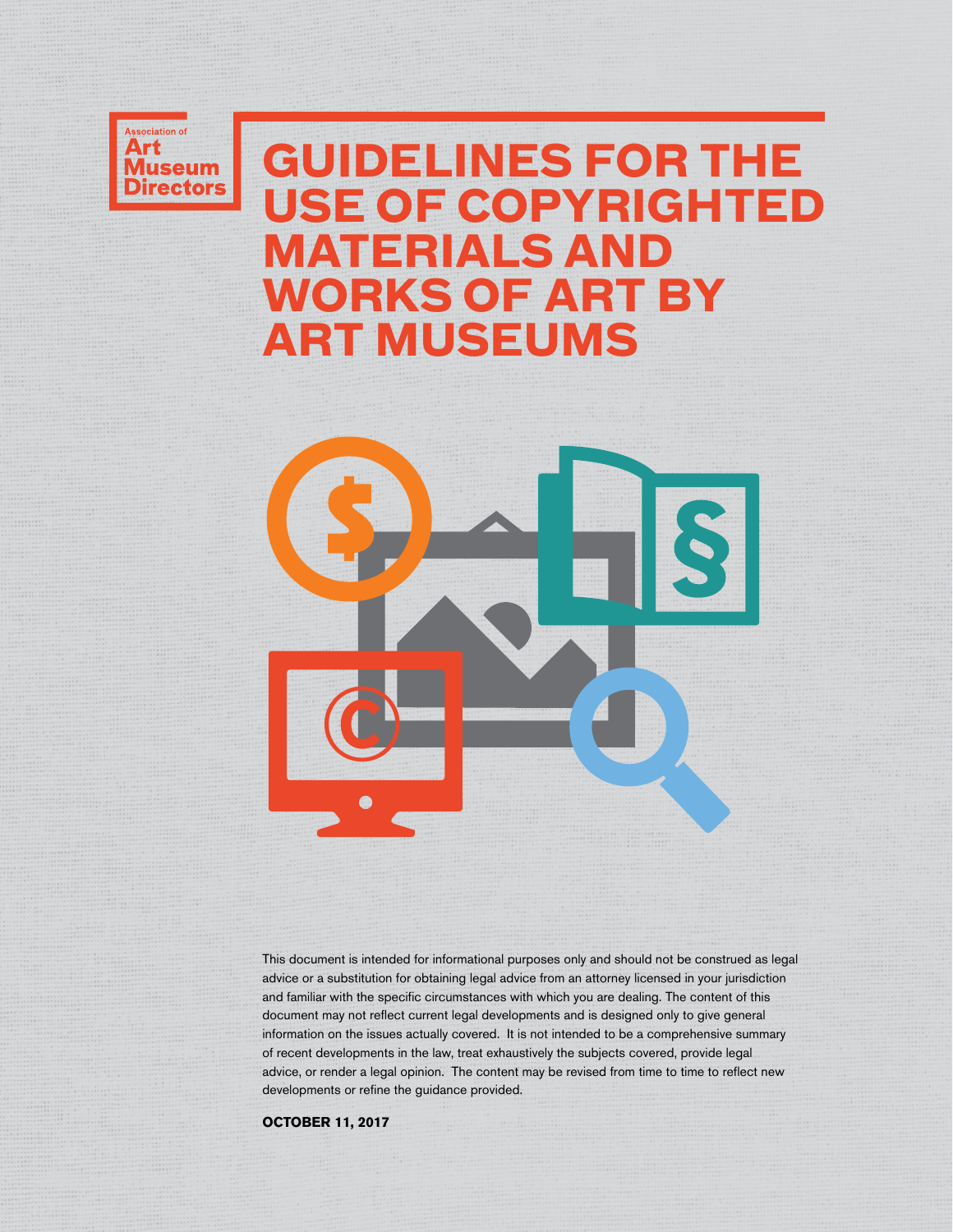## **MESSAGE FROM THE AAMD PRESIDENT**

The mission of the Association of Art Museum Directors is to advance the profession by cultivating leadership capabilities of directors, advocating for the field, and fostering excellence in art museums. AAMD serves a unique function, providing a valued forum for art museum directors to build connections, strengthen their leadership skills, share strategies for museum management, develop creative programs, cultivate audiences, and advocate for their institutions and the field at large. AAMD provides crucial leadership and advocacy, supporting art museum leaders and stakeholders in identifying best practices, fostering diversity and inclusion, and addressing challenges both within their institutions and for the field as a whole and finally, AAMD conducts research and generates knowledge that enriches and expands art museum practice, and shares its findings widely to support transformation in—and advocacy for—the field.

The AAMD gratefully acknowledges the many individuals who gave of their time and expertise to the project of creating these Guidelines, but in particular the AAMD expresses its gratitude to the following individuals and to the institutions who generously allowed these lawyers to devote many hours to the project: Cristina Del Valle, Senior Associate Counsel, The Metropolitan Museum of Art, Lauryn Guttenplan, Associate General Counsel, Smithsonian Institution, Fred Goldstein, Senior Vice President, Administration, General Counsel and Secretary, Los Angeles County Museum of Art, and Nicholas S. Holmes, General Counsel, Whitney Museum of American Art. Thanks are also due to Maureen Whalen, formerly Associate General Counsel of the J. Paul Getty Trust, whose advice during the process was invaluable and to Stephen J. Knerly, Jr., special counsel to the AAMD, for his expertise and forever wise counsel. The AAMD also wishes to thank Bruce Barnes, Ron and Donna Fielding Director, George Eastman Museum and Chair, Task Force on Fair Use, for his leadership.

Finally, AAMD acknowledges the generous support of our own members without which this project would not have been possible.

Lori Fogarty *Director and CEO Oakland Museum of California President, Board of Trustees, Association of Art Museum Directors*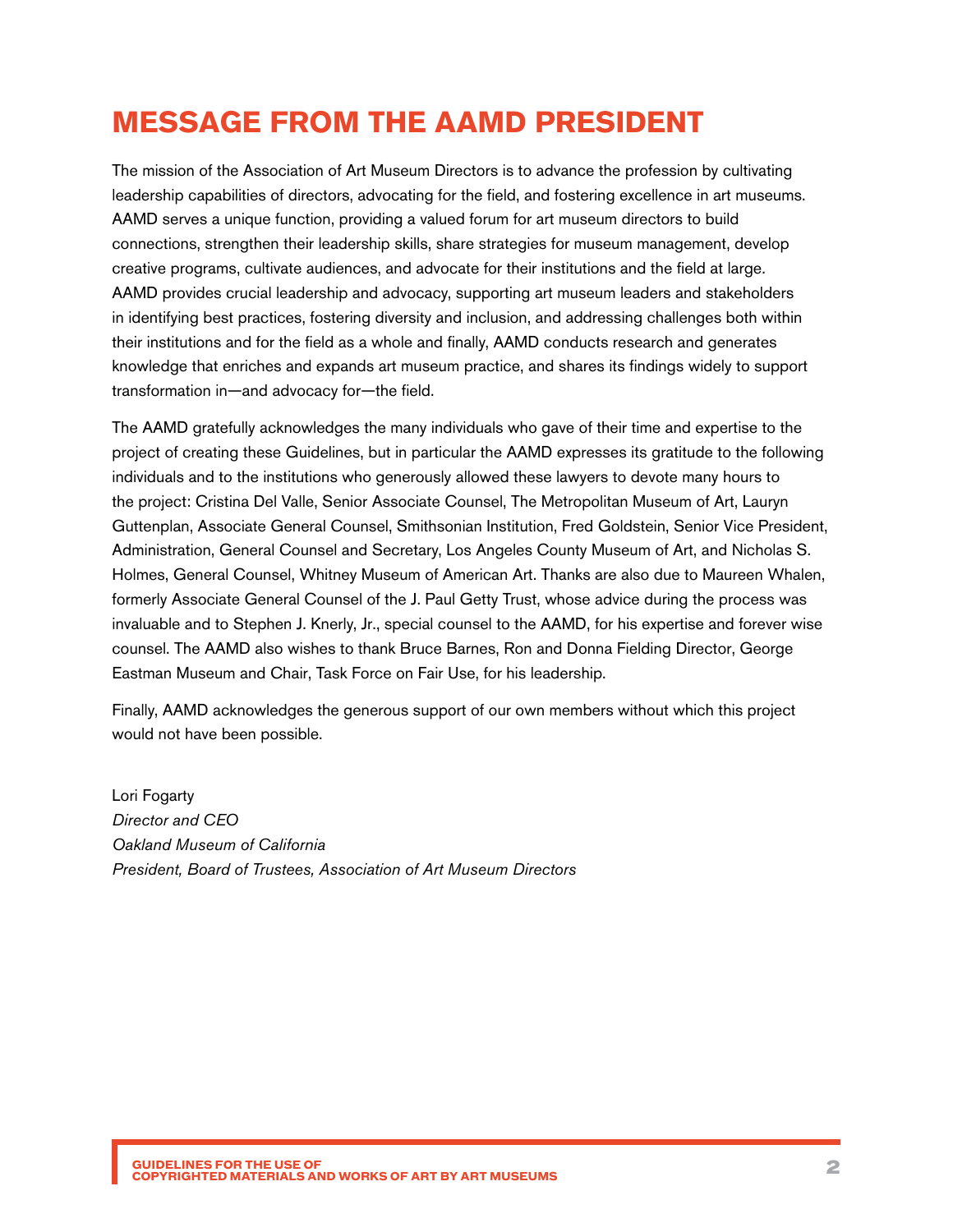# **CONTENTS**

| L. | <b>INTRODUCTION</b> 24                                                 |  |
|----|------------------------------------------------------------------------|--|
| н. |                                                                        |  |
|    |                                                                        |  |
|    |                                                                        |  |
|    |                                                                        |  |
|    |                                                                        |  |
|    |                                                                        |  |
|    |                                                                        |  |
|    |                                                                        |  |
|    |                                                                        |  |
|    |                                                                        |  |
|    |                                                                        |  |
|    |                                                                        |  |
|    |                                                                        |  |
|    |                                                                        |  |
|    |                                                                        |  |
|    |                                                                        |  |
|    |                                                                        |  |
|    |                                                                        |  |
|    |                                                                        |  |
|    |                                                                        |  |
|    |                                                                        |  |
|    |                                                                        |  |
|    |                                                                        |  |
|    |                                                                        |  |
|    |                                                                        |  |
|    | 1. The First (Purpose/Character) and Fourth (Market Effect) Factors 21 |  |
|    | 2. The Second (Nature of Use) and Third (Amount Used) Factors 22       |  |
|    |                                                                        |  |
|    |                                                                        |  |
|    |                                                                        |  |
|    |                                                                        |  |
|    |                                                                        |  |
|    |                                                                        |  |
|    |                                                                        |  |
|    |                                                                        |  |
|    |                                                                        |  |
|    |                                                                        |  |
|    |                                                                        |  |
|    |                                                                        |  |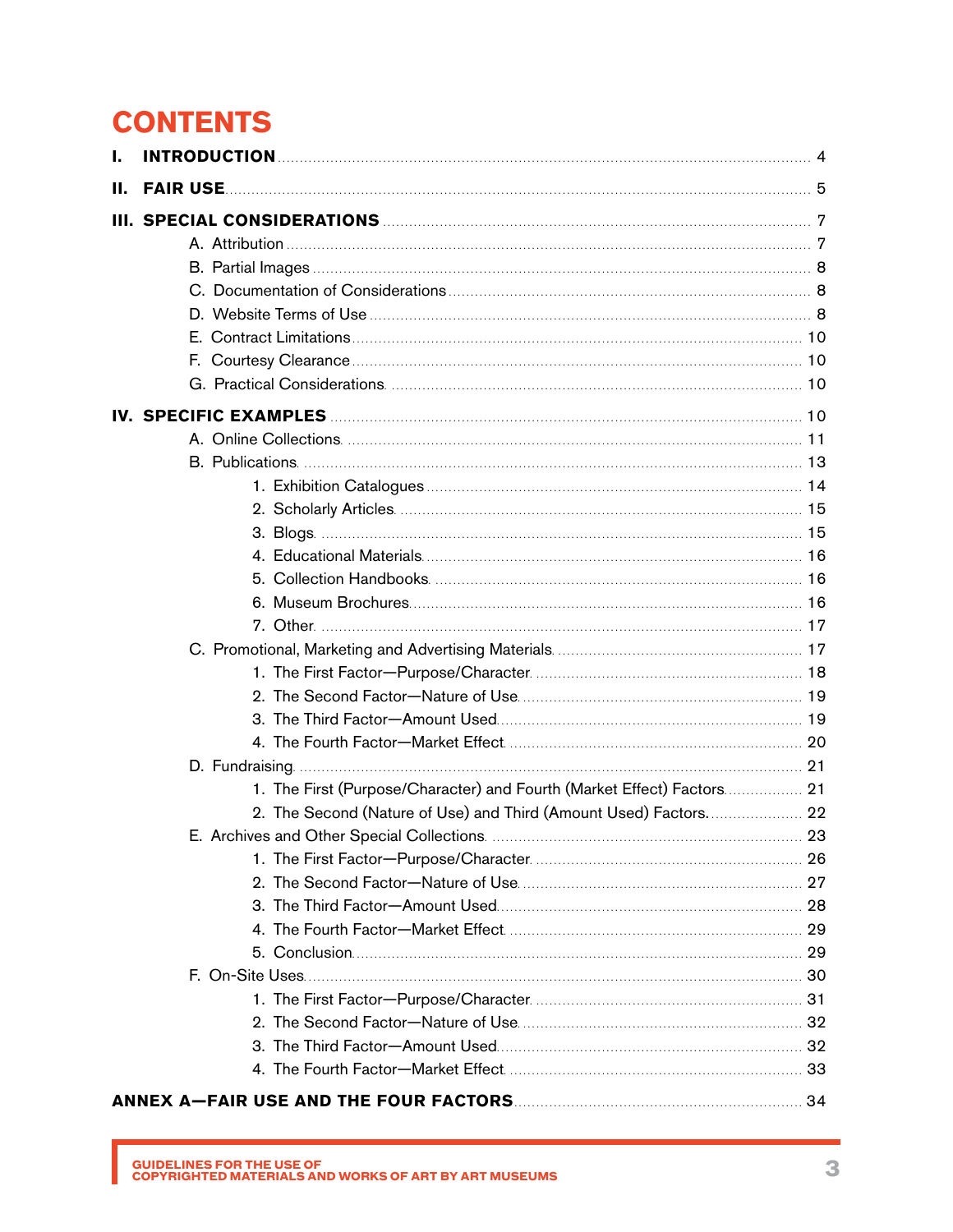# **I. INTRODUCTION**

T **T he possession, ownership and use of copyrighted materials and works of art<sup>1</sup> in art museum operations, from the display of works of art to the** he possession, ownership and use of copyrighted materials and works of art' in art museums<sup>2</sup> dissemination of archival material<sup>3</sup>, from the creation of exhibition catalogues to the use of online collections. In all of these aspects and others, museums must be mindful of the rights of the creators of, and holders of copyright in, materials and works of art. At the same time, in order to accomplish their mission of acquiring, preserving, studying and interpreting works of art that are held for the benefit of the public, art museums rely on fair use, the ability and the right to use copyrighted materials and works of art in appropriate circumstances and under conditions that are well recognized, both legally and ethically. Museums not only use copyrighted materials and works of art, they also create such materials and even commission such works. They should—and the Association of Art Museum Directors ("AAMD") believes do—understand and expect their copyrighted materials and works of art to be subject to the same fair use by third parties.

For many years, museums operated within a reasonably well-recognized system of legal principles, ethical guidelines and norms that guided them in their use of copyrighted materials and works of art. The explosion of electronic media, the application of digital technology, the dissemination of information through the internet, and a more nuanced understanding of fair use, informed by court decisions, have all changed and expanded the ways in which museums think about their collections and their activities. The art world is no stranger to the dynamic forces of digital information sharing and the new ways organizations communicate with the general public, scholars, researchers and others. These phenomena have evolved rapidly in just the last decade and are likely to continue at the same pace, if not an accelerated pace, in the future.

With an ever-evolving technological world and legal landscape, art museums need and want guidance with respect to how they can fulfill their missions while respecting the rights of authors, artists and copyright holders. Any such guidance should acknowledge the right to use copyrighted materials and works of art without undue restriction or limitation, so long as such uses are legally and ethically sound.

The AAMD believes that there is a need to inform the field about appropriate and normative practices in the use of copyrighted materials and works of art and the application of fair use in the context of various

<sup>1</sup> For purposes of these Guidelines, "copyrighted materials" and "materials" mean printed, manuscript or digital material such as books, articles, artists' notes or archival material that are subject to copyright in the United States. "Works" and "works of art" mean works of the visual arts in any media, including paintings, works on paper, video, digital, sculpture and other three-dimensional media, that are subject to copyright in the United States. These Guidelines do not address materials and works of art that are not subject to copyright in the United States, commonly known as public domain works.

<sup>2</sup> References in these Guidelines to "museums," "art museums" or "member museums" are generally intended to refer to museums whose directors are members of the Association of Art Museum Directors (the "AAMD"). While these Guidelines are written for members of the AAMD, if museums whose directors are not members find these Guidelines to be useful, they are encouraged to adopt them.

<sup>3</sup> While each type of copyrighted materials may have specific issues under copyright law, archives can be particularly complicated and while generally included in the definition, present special issues discussed in Article [IV, Section E, Archives.](#page-22-0)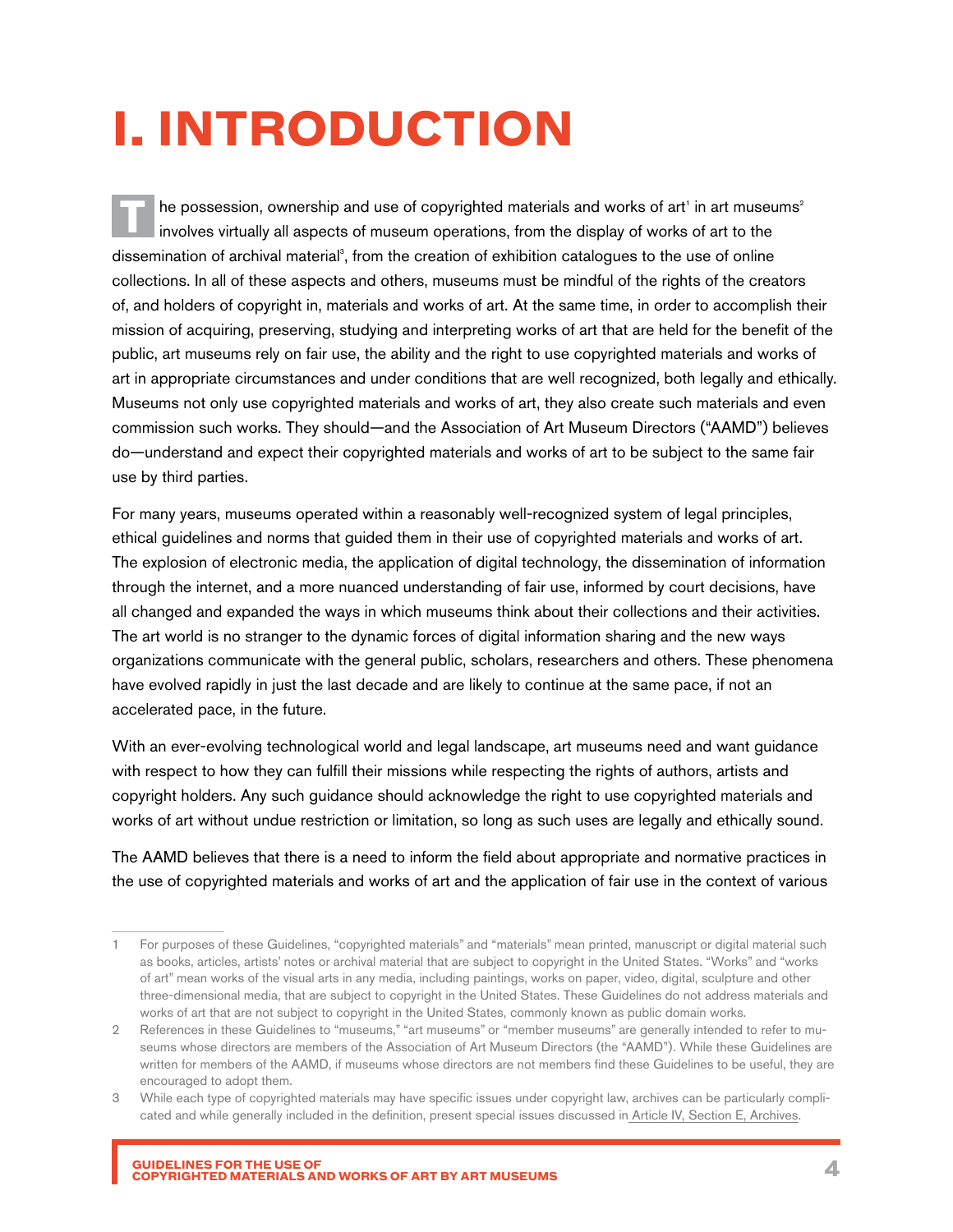<span id="page-4-0"></span>museum activities.4 Because the same general principles of fair use apply regardless of the nature of the museum activity, providing the guiding legal principles and precedents that dictate the fair use analysis and applying those principles to a series of examples specific to art museums makes sense. While these Guidelines are designed to inform and assist member museums generally, each museum should develop its own written policy and procedures relating to the use of copyrighted materials and works of art.

These Guidelines are designed to guide and educate the members of the AAMD, the museums of which they are directors and other museums that choose to follow them. They do not cover every aspect of fair use or copyright and, except where specifically discussed, they do not address other legal considerations impacting the use of copyrighted materials or works of art such as trademarks and rights of privacy and publicity. Furthermore, in making a decision about how and when to use copyrighted materials and works of art, member museums must be sensitive not only to the laws governing activities in their home jurisdictions, but also, especially with the proliferation of internet activities, other jurisdictions in which they may be found to operate. These Guidelines assume the application of United States copyright law, which may differ in significant ways from laws in other jurisdictions. The AAMD cannot provide guidance for every situation and every jurisdiction. Museums should seek legal advice as necessary.

# **II. FAIR USE**

**T** he AAMD reaffirms the right of art museums in the United States to make fair use of copyrighted materials and works of art in the fulfillment of their missions. This right is critical to the accomplishment of activities that are performed by art museums for the public benefit. In fact, the right to use copyrighted materials and works of art fairly is one that inures to the benefit of the public that is educated and informed by art museums using such materials and such works.<sup>5</sup>

The right of fair use is deeply embedded in American law and is codified in Section 107 of the Copyright Act of 1976 (the "Copyright Act"). Congress has provided a set of four factors to be considered when evaluating whether a use of copyrighted material or a work of art is "fair." In the introduction to the four factors, Section 107 provides that "fair use of a copyrighted work…for purposes such as criticism, comment…teaching, scholarship, or research, is not an infringement of copyright." Because the analysis is one of weighing factors, bright lines in the area of fair use are rare and judgment and the evaluation of the use of the material are critical to arriving at an appropriate decision. The four factors to be considered are:

• The purpose and character of the use, including whether such use is of a commercial nature or is for nonprofit educational purposes;

<sup>4</sup> The AAMD commends the College Art Association for its work in creating the *Code of Best Practices in Fair Use for the Visual Arts* which has substantially advanced the knowledge of and discussion about fair use and informed these Guidelines.

<sup>5</sup> The Copyright Act of 1976 (the "Copyright Act") ([§108\(f\)\(4\)\)](https://www.copyright.gov/title17/92chap1.html#108) refers to "the right of fair use as provided by section 107." Fair use has been characterized in many ways, *e.g.*, a privilege, an affirmative defense, a noninfringing use. The AAMD views fair use by museums in support of their missions as a right.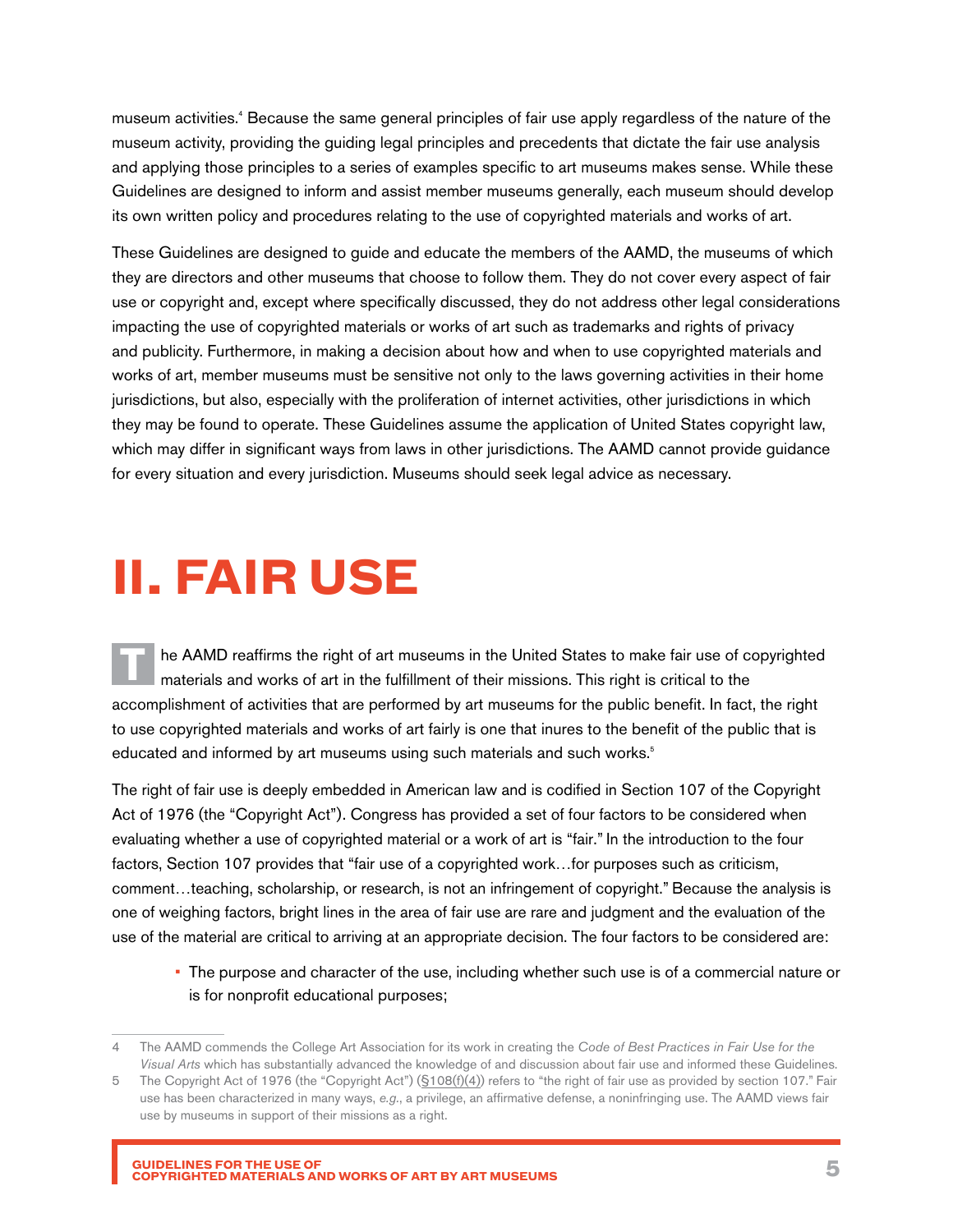- The nature of the copyrighted work;
- The amount and substantiality of the portion used in relation to the copyrighted work as a whole; and
- The effect of the use upon the potential market for or value of the copyrighted work.

These factors are discussed in greater detail in [Fair Use and the Four Factors,](#page-33-0) Annex A to these Guidelines ("Annex A"). Courts have over time enunciated considerations for each factor and the importance of each factor in a fair use analysis.<sup>6</sup> For example, the first and fourth factors are considered extremely important in a fair use analysis, the third factor less so and the second factor interrelated in many ways with the first factor.<sup>7</sup> As a result, a museum must consider the use of copyrighted material or a work of art in the context of the factors before determining that a use is protected.

*The fair use analysis does not require that every factor be found in a museum's favor to support a*  museum's use of copyrighted materials or works of art.<sup>8</sup> In fact, many cases still find fair use even when at least one of the factors weighs in favor of the copyright holder.<sup>9</sup> In those cases, fair use is nevertheless upheld because the strength of the other factors (in particular, the first factor) in favor of the user outweighs those found in favor of the copyright holder.<sup>10</sup>

The more that a museum evaluates, informs and educates a particular public, audience or recipient about copyrighted material or a work of art, the more extensive (in the extent and amount of copyrighted material or in the size and quality of reproduction of a work of art) the fair use can be. As one court<sup>11</sup> noted, "The more transformative the new work, the less important the other factors, including commercialism, become." Or, as another court said, "In some instances, it is readily apparent that [the defendant's] image display enhances the reader's understanding of the biographical text."<sup>12</sup> On the other hand, mere retransmission of a copyrighted image in a different medium is not likely to be considered transformative. As one court explained, ". . . where the use is for the same intrinsic purpose as [the copyright holder's], such use seriously weakens a claimed fair use."13 Nor is fair use designed simply to excuse users from seeking permission when other non-infringing material is available and equally suited to the user's needs. As another court recently noted, "The fair-use privilege under § 107 is not designed to protect lazy appropriators. Its goal instead is to facilitate a class of uses that would not be possible if users always had to negotiate with copyright proprietors. (Many copyright owners would block

<sup>6</sup> 4 Melville B. Nimmer & David Nimmer, Nimmer on Copyright, §13.05[A][1][a] at 13-161 (2015) (quoting *Mathews Conveyer Co. v. Palmer-Bee Co.*, 135 F.2d 73, 85 (6th Cir. 1943)).

<sup>7</sup> *Kelly v. Arriba Soft Corp.*, 336 F.3d 811 (9th Cir. 2003) ("*Kelly*"); *Kienitz v. Sconnie Nation LLC*, 766 F.3d 756 (7th Cir. 2014).

<sup>8</sup> 4 Nimmer, *supra* at §13.05[A][5][a] at 13-206.5 (2017) (quoting *Wright v. Warner Books, Inc.*, 953 F.2d 731, 740 (2d Cir. 1991)).

<sup>9</sup> *Id*. at 741.

<sup>10</sup> *Id*. at 736-37.

<sup>11</sup> *Kelly*, 336 F.3d 811.

<sup>12</sup> See *Bill Graham Archives v. Dorling Kindersley Ltd.* 448 F.3d 605 (2nd Cir. 2006) ("*Graham*").

<sup>13</sup> *Worldwide Church of God v. Philadelphia Church of God, Inc.*, 227 F.3d 1110 (9th Cir. 2000) ("*Worldwide*").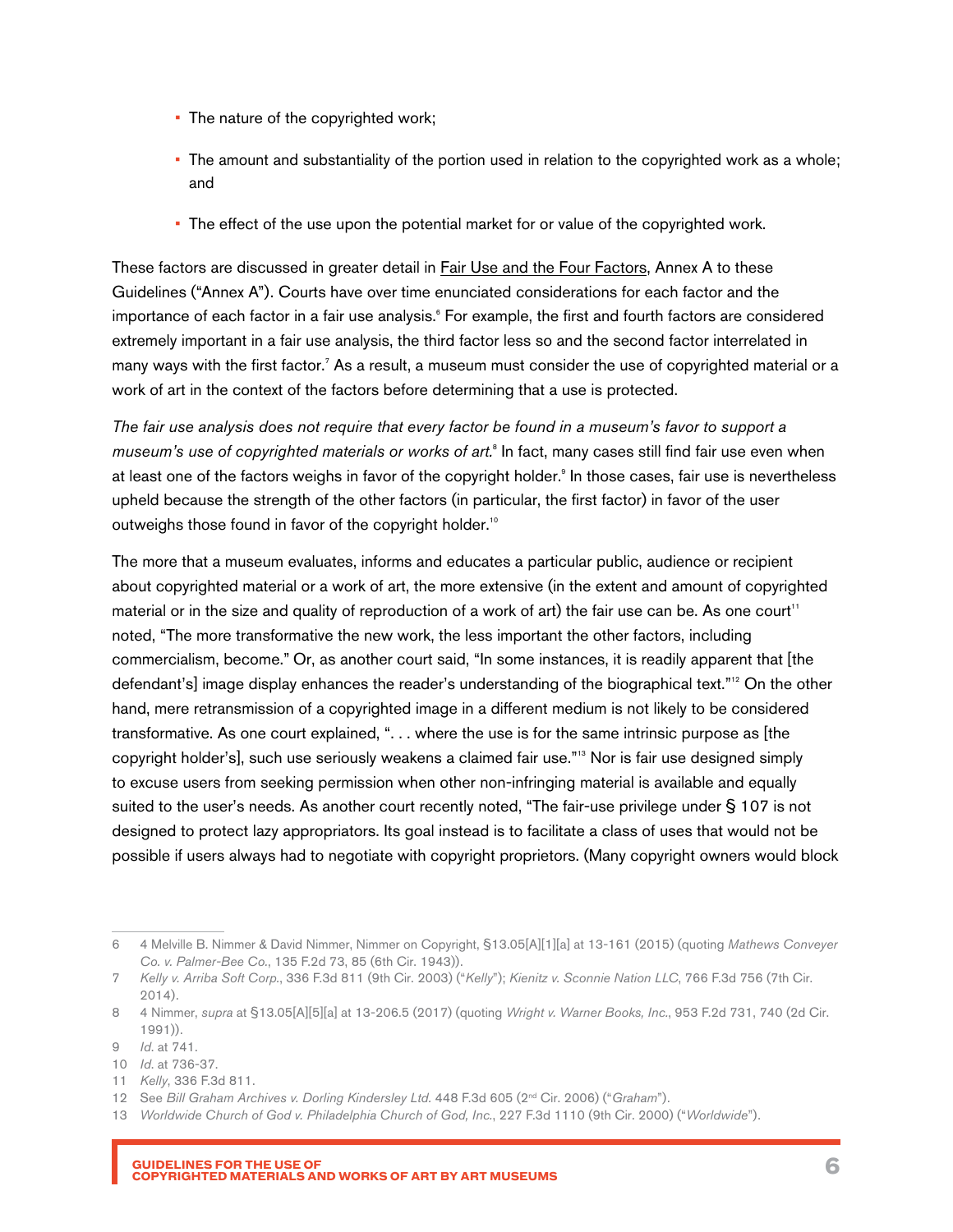<span id="page-6-0"></span>all parodies, for example, and the administrative costs of finding and obtaining consent from copyright holders would frustrate many academic uses.)"<sup>14</sup>

While there are cases that have analyzed the fair use doctrine in the context of copyrighted materials or works of art, no cases as of the date of these Guidelines have involved the use by a museum. As a result, there is limited specific guidance on this issue, but there are precedents that inform a museum on how to evaluate the use of copyrighted materials and works of art in the context of fair use. Some of those precedents are discussed in [Annex A](#page-33-0).

# **III. SPECIAL CONSIDERATIONS**

et forth below are some special considerations that are not strictly part of the legal test for fair use, but are related. They will not apply in all instances, but should form part of the fair use analysis when museums are using copyrighted materials and works of art.

# **A. Attribution**

While not a component of the fair use analysis, museums should, whenever possible, attribute copyrighted materials or works of art when they are used. Normally this means attributing the material or work to the author(s) or artist. If there is a separate copyright holder or agent of the copyright holder known to the museum (or the holder of copyright, if any, of an image of an underlying work of art), the museum should also consider acknowledging that holder in a fashion consistent with the medium and usage within the field or the custom and practice applicable to the type of use. While attributions directly accompanying the use of copyrighted materials and works of art are encouraged, doing so may not always be feasible given the nature of the use (*e.g.*, Twitter's character limitation), the material being used or the various mediums of use (print versus digital publications, for example). There may also be times when attribution is not appropriate,<sup>15</sup> but the analysis should begin with a presumption that attribution is the norm.

<sup>14</sup> *Kienitz*, 766 F.3d 756.

<sup>15</sup> In certain circumstances under the Visual Artists Rights Act ("VARA"), artists (and only artists regardless of whether or not they are the copyright holder) have the right not to have a work of art attributed to them (see the [Copyright Act \(§106\(a\)](https://www.copyright.gov/title17/92chap1.html#106)). This right is limited and generally only applies if there has been a distortion, mutilation or other modification of the work which would be prejudicial to the artist's honor or reputation.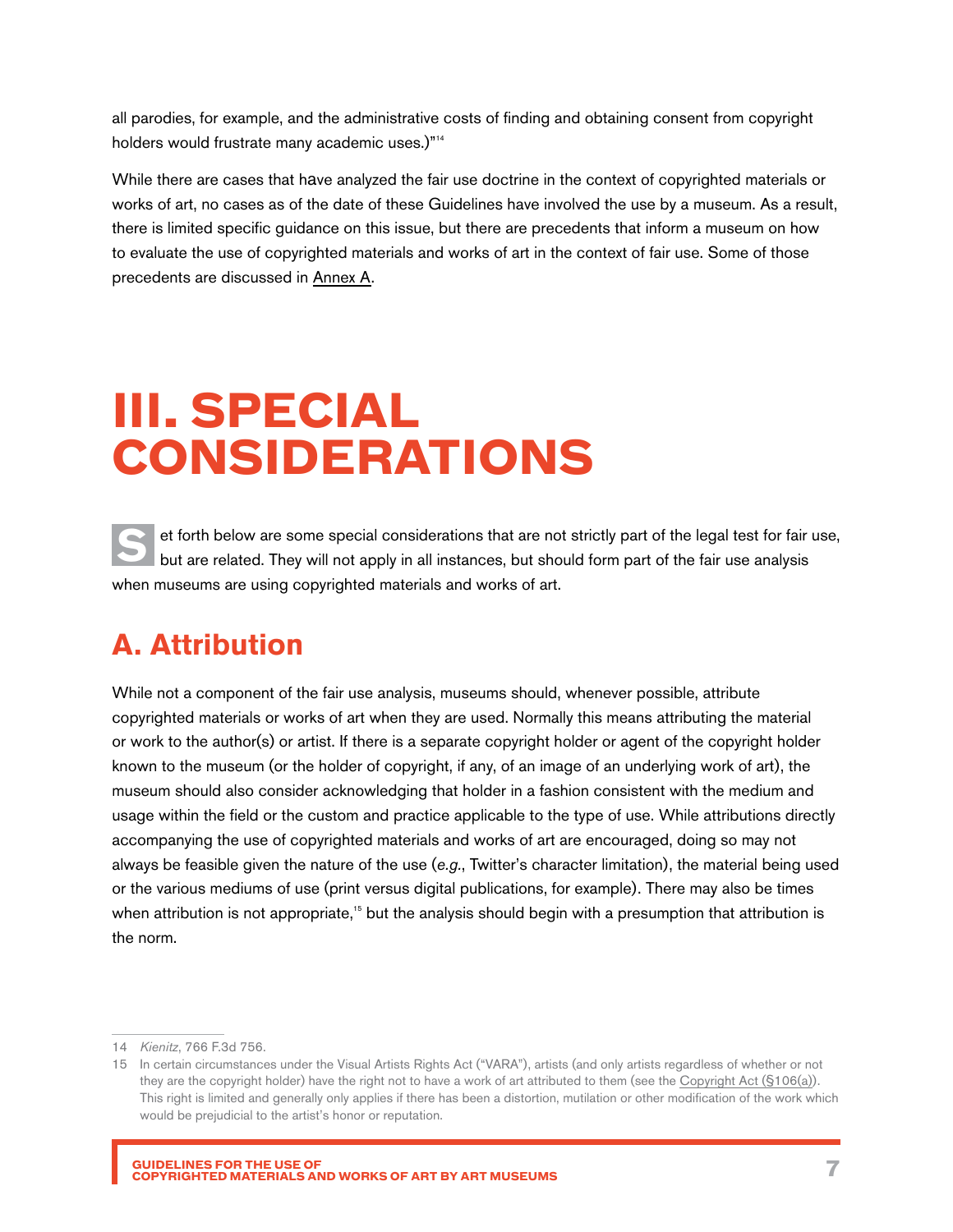### **B. Partial Images**

As a courtesy to artists, museums generally should use the entire image of a work of art, without cropping or other diminution. If less than the entire work is reproduced or modifications to the image of the work are made, they should be clearly identified as such (*i.e*., detail, alteration, etc.) and if possible, a complete, unaltered reproduction of the work of art should appear in the same publication for reference purposes in such size and resolution as would independently meet the fair use factors. In some circumstances, the use of a detail may be more strongly supported as fair use than the entire work, if the transformative purpose of the use is best served by only reproducing a detail of the copyrighted work, under the first<sup>16</sup> and third<sup>17</sup> factors. In such a situation, only the detail would be used.

### **C. Documentation of Considerations**

Any fair use analysis is fact and context-specific, and requires a careful balancing of the four factors in the context of a specific use. When a museum makes a determination to use copyrighted materials or works of art based on fair use, the museum should consider documenting its reasons for relying on fair use when the decision is made. A writing that is substantially contemporaneous with the decision can demonstrate the museum's good faith in making a decision, even if the decision is ultimately found not to be supported by fair use. The documentation need not be extensive, even a simple summary of the use of the material or work and why the museum believes the use is fair use will provide important support for the museum's position if challenged.<sup>18</sup>

### **D. Website Terms of Use**

A museum's website often uses copyrighted materials and works of art in a number of different ways, including online collections, guides to the collection, previews of exhibitions, blog posts, scholarly articles, webcasts and many others. A properly drafted "terms of use" or "terms and conditions" can serve a number of purposes, including placing the users of the website on notice of important restrictions often applicable to all (not just copyrighted) materials and works of art on the website. An additional level of protection, to evidence acceptance of conditions of access and use, would be a click through agreement.

<sup>16</sup> The purpose and character of the use, including whether such use is of a commercial nature or is for nonprofit educational purposes.

<sup>17</sup> The amount and substantiality of the portion used in relation to the copyrighted work as a whole.

<sup>18</sup> Additionally, [Section 504\(c\)\(2\) of the Copyright Act](https://www.copyright.gov/title17/92chap5.html#504) requires a court to remit statutory damages for a copyright violation if the infringer believed and had reasonable grounds for believing that his or her use of the copyrighted work was a fair use and if the infringer was: (i) an employee or agent of a nonprofit educational institution, library, or archives acting within the scope of his or her employment who, or such institution, library, or archives itself, which infringed by reproducing the work in copies or phonorecords. Whether a museum can avail itself of this defense in all circumstances is not a decided question, but the contemporaneous writing at least preserves the argument.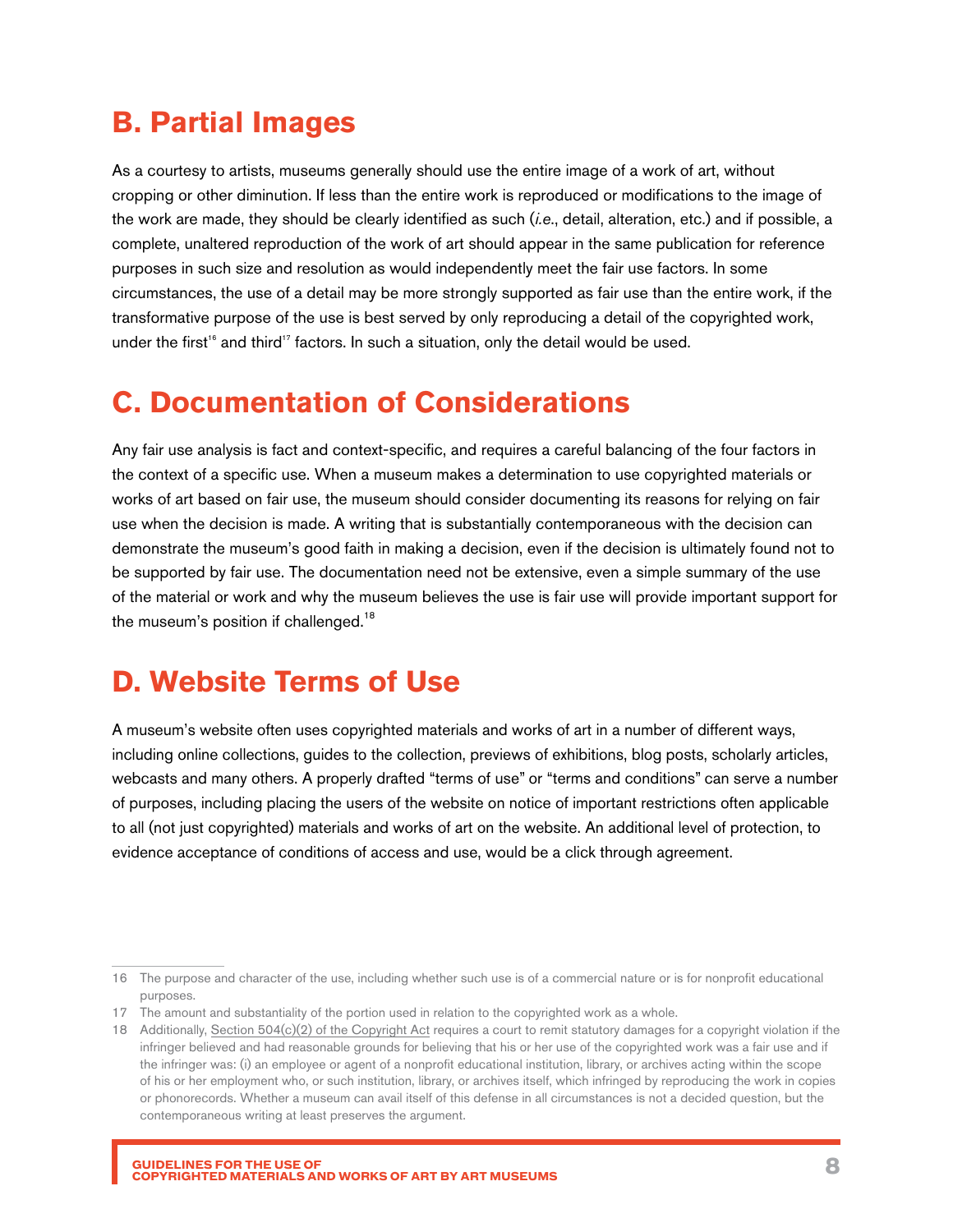Common terms of use provide that:

- certain materials and works of art on the website are protected by copyright and may also be subject to other third party rights, including trademarks and the rights of privacy and publicity;
- downloading for commercial purposes is prohibited;<sup>19</sup>
- in accordance with scholarly practice, users of materials or works of art (whether copyrighted or not) in publications, etc., should cite the author/artist and the source;
- the use of trademarks is limited or prohibited; and
- using copyrighted materials or works of art for fair use purposes is permitted—sometimes this is stated in terms of allowing uses that are non-commercial, scholarly, educational or research-related.
- Terms of use or terms and conditions can also provide protection to the museum, including:
- disclaiming any warranties about the museum's rights in the copyrighted materials and works of art;
- limiting liability for downstream uses by users of the museum's website of copyrighted materials or works of art;
- providing choice of law and venue provisions for disputes between users of the museum's website and the museum;
- requiring indemnities to the museum from users of the museum's website for the user's unauthorized or infringing uses; and
- providing a mechanism for making a copyright complaint (notice and take down procedures), including procedures available under the Digital Millennium Copyright Act of 1998.

Terms of use or terms and conditions should also be carefully reviewed in the context of the museum's policies with respect to the use of museum proprietary or protected information, use of content not subject to copyright, consequences of posting by users, and users' rights of privacy. Properly crafted terms of use or terms and conditions also demonstrate the museum's responsible approach to fair use and protection of copyrighted materials and works of art.

<sup>19</sup> Some museums have not only prohibited downloading or generally prohibited downloading for commercial purposes in their terms of use, but have actually sought to disable downloading. Doing so does not appear to be legally required, but may be an additional proactive step that, as a policy matter, museums may consider.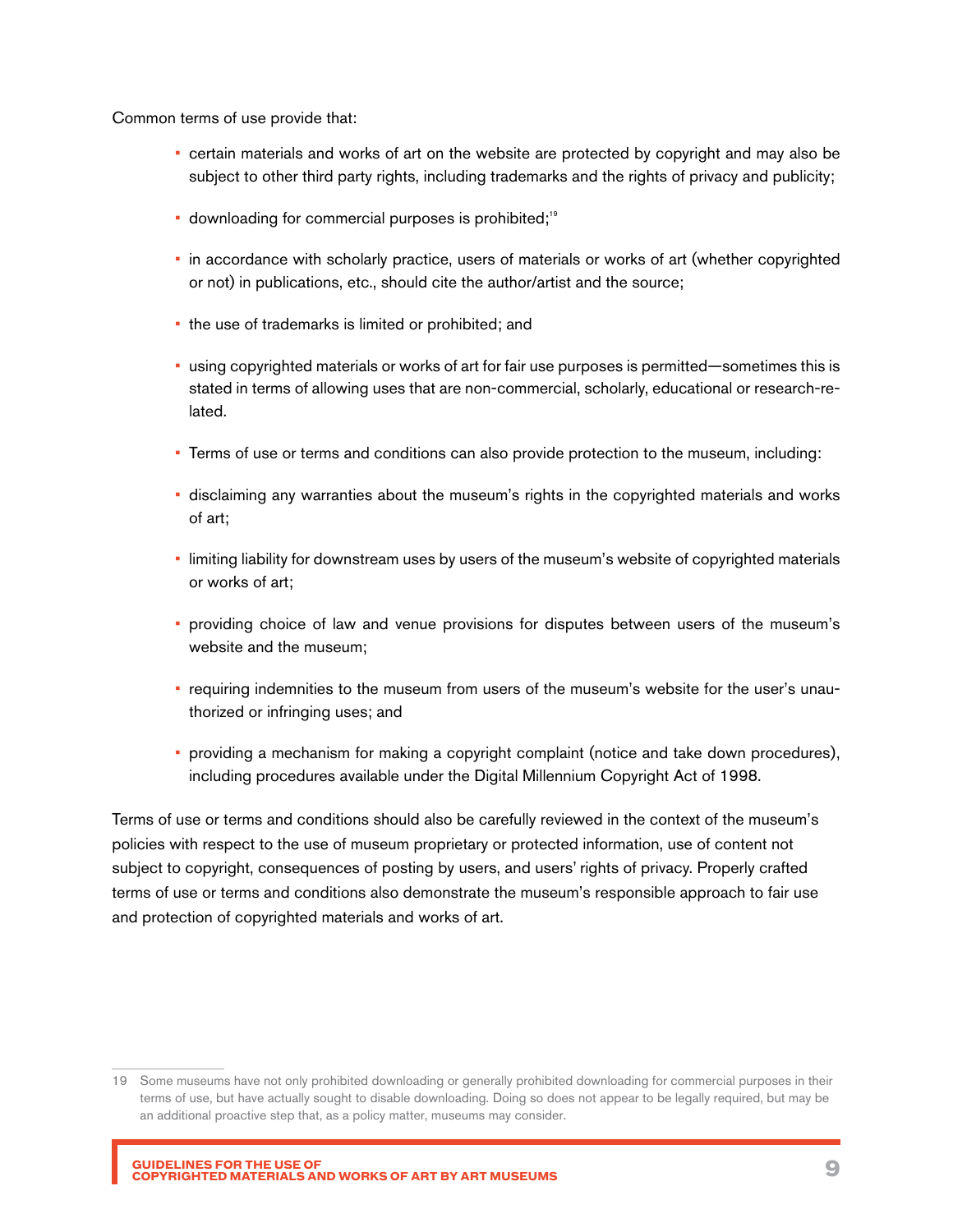# **E. Contract Limitations**

Museums often obtain copyrighted materials and works of art, including images, from third-party sources through license agreements that impose restrictions on use. Museums also acquire works of art or images of works of art from the artist or a gallery representing the artist or copyrighted materials from an author under contracts (*e.g*., licenses) that contain use restrictions. These restrictions can limit a museum's use of copyrighted materials or works of art regardless of whether or not a proposed use qualifies as fair use. *Normally, fair use is not a defense to, and does not excuse a museum from abiding by, an enforceable contractual limitation.* For this reason, museums should consider inserting in contracts with third-party sources, artists and galleries provisions that expressly preserve fair use rights permitted by the Copyright Act without having to seek permission from the copyright holder.

## **F. Courtesy Clearance**

Notwithstanding the right to fair use, museums may voluntarily elect to seek copyright permission even when they would not legally be required to do so under a reasonable reading of fair use. Seeking such permission should not, as a matter of law,<sup>20</sup> custom or practice, be construed as limiting a museum's right to make fair use of copyrighted materials or works of art, including the copyrighted materials or works of art for which permission has been sought. Maintaining time-honored relationships with authors, artists, and other creators and copyright holders is a vital aspect of art museum life. Museums should not be expected to choose between exercising their fair use rights and maintaining such relationships.

## **G. Practical Considerations**

An additional practical consideration is the copyright holder's approach to protecting and enforcing its copyrights. Copyright holders that routinely challenge even fair uses and aggressively pursue licenses and fees can present a cost and risk for the museum that should be taken into account when deciding whether or not (or how) to publish copyrighted material or a work of art.

<sup>20</sup> See *Graham*.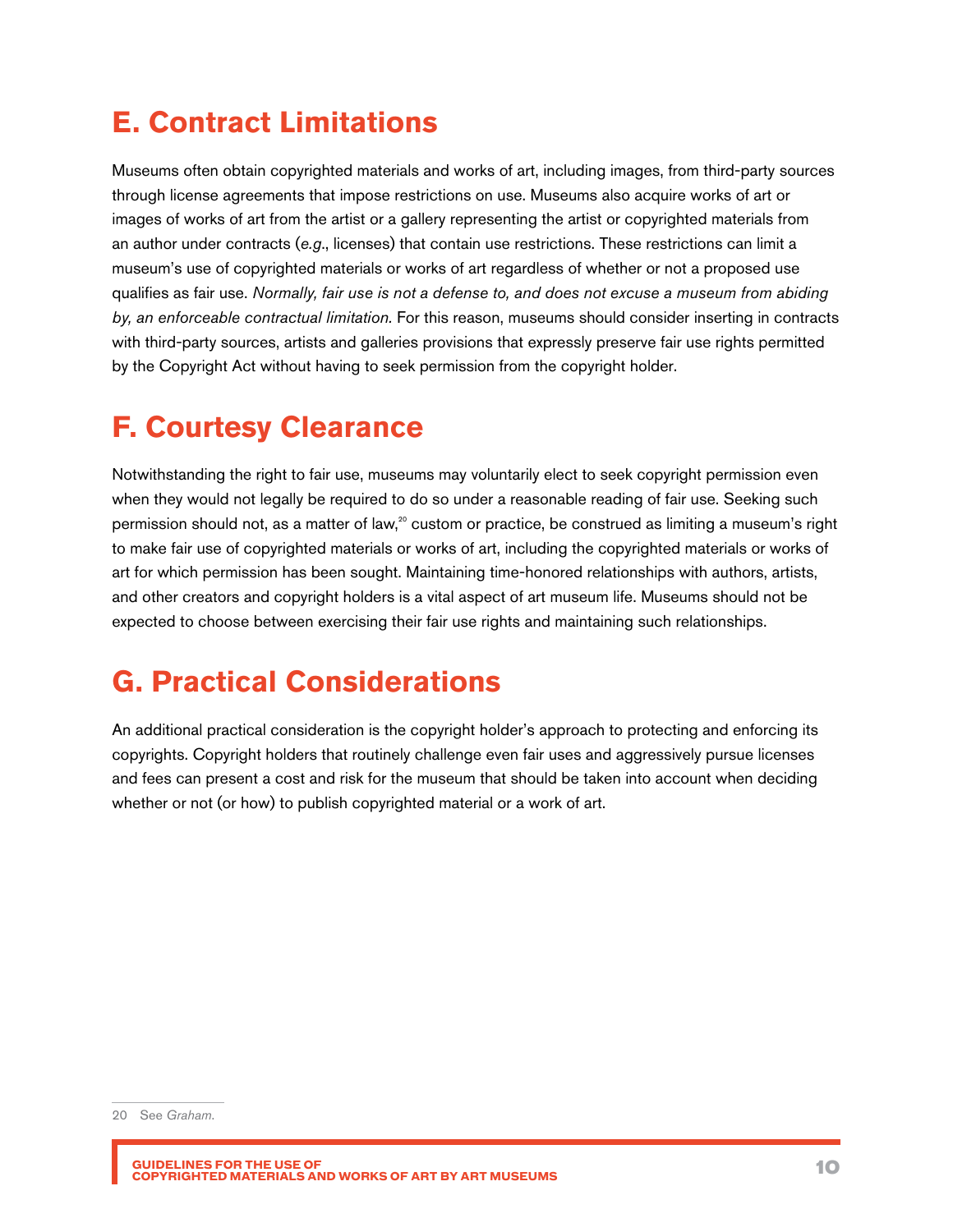# <span id="page-10-0"></span>**IV. SPECIFIC EXAMPLES**

et forth below are examples that address various museum activities and provide guidance in the fair use analysis. The AAMD cautions that each specific use needs to be evaluated on its own merits and the examples below are simply to provide a framework for that analysis. The AAMD may supplement and add to the examples set forth below, as appropriate, and may revise existing examples as more guidance becomes available through actual experience, the courts and/or Congress.

Because there are very few bright lines, a fair use analysis by definition involves a potential for some risk, and each museum should evaluate for itself where on the risk continuum a specific activity falls and whether such use is, therefore, one that the museum finds appropriate under the circumstances. As indicated above, the results of this analysis should be documented and maintained in the museum's records. Furthermore, any risk should be understood in the context of the remedies available to a copyright holder. Some users believe that the only risk is having to discontinue the use or pay a license fee. This is not always the case, as there are considerable costs incurred in terms of staff time, resources, legal fees and adverse publicity if litigation results or even if it is merely threatened. If successful litigation is brought by the copyright holder, monetary damages, injunctive relief and even attorneys' fees are possible consequences.

## **A. Online Collections**

This Section<sup>21</sup> provides guidance in the museum's use of online collections. Online collections can serve a variety of purposes, among them providing the public with a basic index of works of art in a museum's collection and serving as a valuable research tool for scholars. The amount of information contained in such online collections can range from simple tombstone information (*i.e.*, name of the artist, title of the work, date of the work) included for the basic purpose of identifying the work of art to rich contextual information about the work of art including, for example, its provenance, publication history, medium/ materials, technique and historical significance. The use of collection images in a searchable online collection of images constitutes a transformative use and squarely falls within fair use according to such decisions as *Kelly,* which held that "thumbnail" images were fair use within the context of a commercial search engine for online images.<sup>22</sup> As one court explained in finding a search engine in and of itself transformative, a search engine "transforms the image into a pointer directing a user to a source of information."23 In a searchable museum online collection that only contains minimal tombstone information and that serves almost exclusively as an index, relatively small images are more likely to be considered to qualify as transformative use. The rulings in *Kelly* and *Perfect 10* support at least "thumbnail"-sized images as fair use in the context of a museum's online collection, but larger images may also constitute

<sup>21</sup> This Section was issued June 1, 2016.

<sup>22</sup> See *Kelly*.

<sup>23</sup> *Perfect 10, Inc. v. Amazon.com, Inc.*, 508 F.3d 1146 (9<sup>th</sup> Cir. 2007) ("Perfect 10").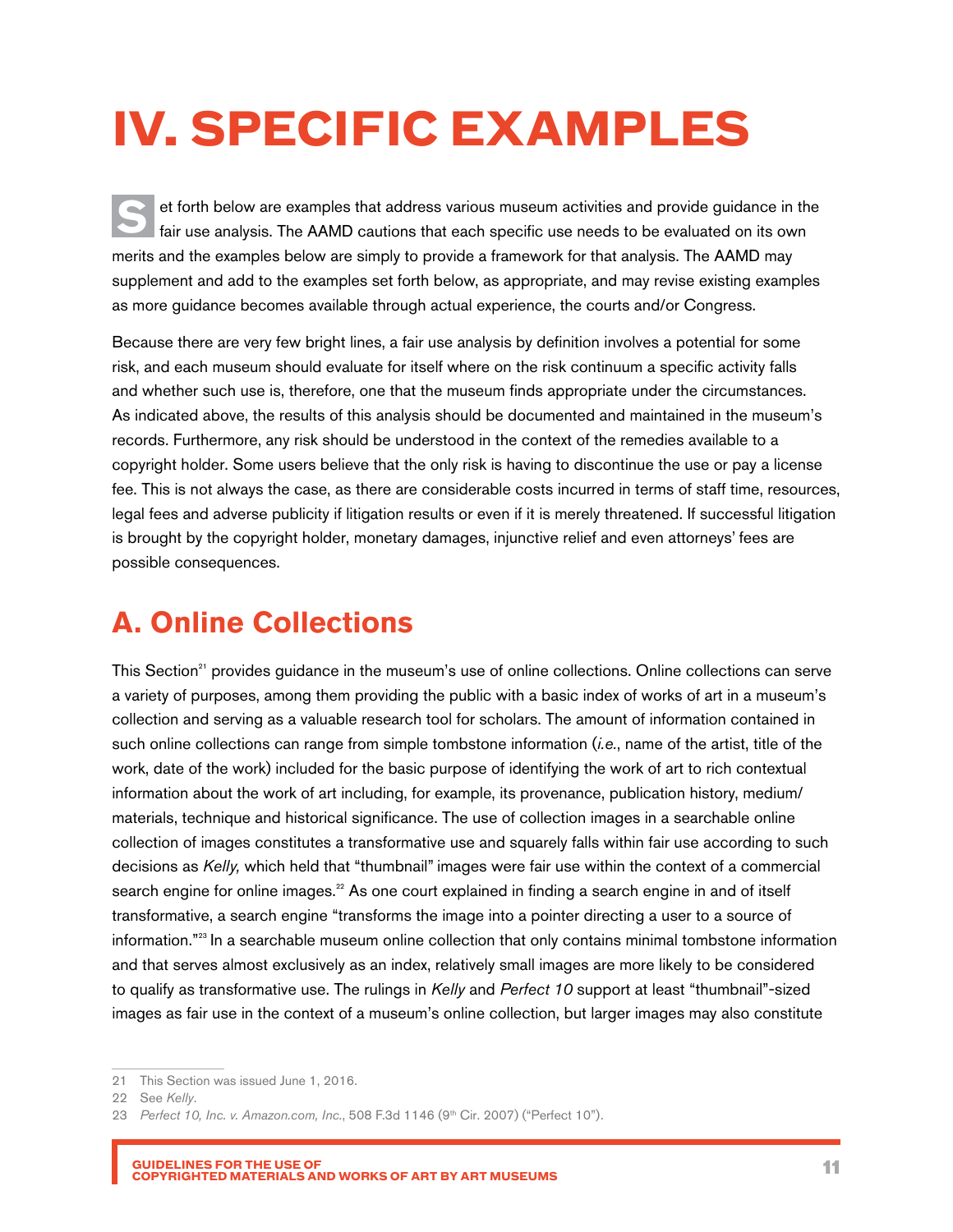fair use because of the context of the online collection within and connected to other educational aspects of a museum's website, as well as the non-commercial nature of a museum's online collection.

As the nature of the information included in an online collection becomes more robust and contextual, the use also becomes more transformative, involving other, core fair uses directly relating to the image such as commentary and criticism, thereby justifying a larger size and higher quality resolution necessary to illustrate the content in the accompanying text. As explained in *Graham*, when a work created for one purpose (*e.g.*, a concert poster) is used for a different purpose (*e.g.*, the illustrated history of the Grateful Dead in *Graham*), the doctrine of fair use permits reproduction of the poster image in a size much smaller than the original image (in *Graham*, approximately the size of a baseball card or 1/8 of a page in the book), but sufficient for the transformative use. Similarly, in the context of an online collection, when a work of art is used with contextual information such that the online collection can be used by the general public as a guide to the museum's collections as well as by scholars and researchers to facilitate research, analysis, and close-up examination, the additional transformative uses of the image provide an even stronger basis for fair use, and justify, under fair use principles, the use of larger and higher resolution images necessary to illustrate the contextual, critical and educational commentary accompanying the image.

As the amount of information in the online collection as to a work of art expands along a continuum from basic index information to detailed and substantive information equivalent to scholarly essays, the transformative purpose serves to justify reproducing the image at a larger size and higher resolution. Thus an online collection can be, and often is, a combination of formats and image sizes depending on the amount of information about each image. Some images may be accompanied by only tombstone information requiring a smaller and lower resolution image while others may be accompanied by more extensive information and, therefore, can be larger and higher resolution. Specifying one specific size and resolution is problematic because such prescriptions do not take into consideration the variety of factors that comprise the fair use analysis. Nevertheless, museums must appreciate that there is a delicate balance between a fair use of an image in an online collection and reproductions that are so large and high quality as to interfere with the copyright holder's exclusive rights.

Under the fair use standard's third factor, $^{24}$  the size/resolution of the image, or how much of the image to reproduce, should be related to the museum's intended transformative use. For example, if the museum's transformative purpose is to use the image as part of a searchable online collection, with minimal tombstone information, the AAMD recommends that the image size be sufficiently large to accommodate that purpose, but not larger than is required to accommodate such purpose.

Without suggesting that such a size would in any way constitute an upper limit for such a use, an image that on a standard, integrated, personal computer screen is not larger than one-quarter of the screen and not more than 560 x 843 pixels could be argued to be well within the test of a reasonable use in light of current technology, the digital platform being used and the purpose being served. Of course, larger and higher resolution images, as well as details and features such as zooming, can be fully justified

<sup>24</sup> The amount and substantiality of the portion used in relation to the copyrighted work as a whole.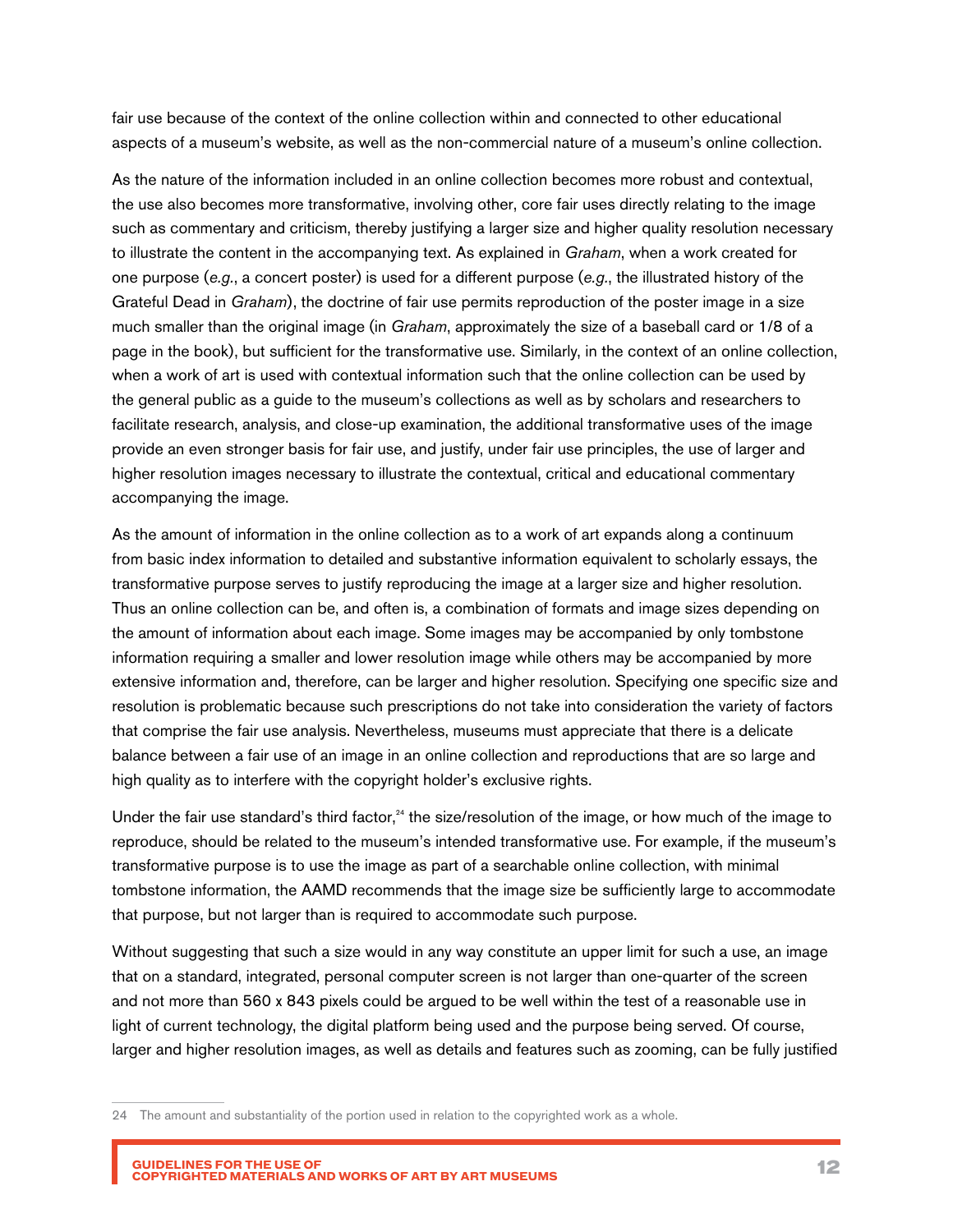<span id="page-12-0"></span>in the context of uses that are more transformative. For example, scholarly publications, articles about conservation that encourage magnification of areas being conserved, and educational tools on the website to encourage comparative analysis of brush strokes or techniques, all could and should allow a museum to enhance the size and resolution of the image as well as to publish details or permit zooming.

While the one-quarter screen and 560 x 843 pixels dimensions should be well within accepted norms of fair use for online collections, the application of the law of fair use to digital images as well as technology itself is constantly evolving.<sup>25</sup> The AAMD encourages museums to review periodically, and reconsider as appropriate, their policies on the use of images of copyrighted works of art in online collections in light of what may be evolving normative sizes and resolutions.

## **B. Publications**

Publications are found in many different museum activities, but for this Section,<sup>26</sup> the discussion is confined to exhibition catalogues, scholarly articles, blogs, educational materials, collection handbooks and museum brochures, whether in print or digital format. This grouping is intended to separate the analysis with respect to these publications that are primarily, if not exclusively, scholarly in nature and fall within fair use from those publications that have a significant promotional or marketing aspect (those being dealt with in Article IV, Section [C of these Guidelines\)](#page-16-0) and may fall outside fair use. The latter category may also include publications, such as highly illustrated, limited content, "coffee table" books produced for the commercial market that use artworks for the same intrinsic purpose as the original without transformation or sales and marketing materials produced in connection with auctions or other sales of works. The mere fact that a publication is sold does not necessarily make the use commercial or negate the fair use analysis, as discussed in [Annex](#page-33-0) A under the First Factor. Rather, the publication's sale is just one consideration that should be taken into consideration as part of the larger fair use analysis.

The courts have not provided significant direct guidance in connection with fair use of copyrighted materials or works of art in the context of museum publications. There are certainly cases that allow one to make an informed analysis of what should constitute fair use within this museum publication field, but cases dealing specifically with use by museums of copyrighted materials and works of art in museum publications, as of the date of this Section, have yet to be decided. *Graham*, which addresses the use of images in a publication that was found to be transformative, does provide some guidance for museum publications and certainly bolsters the argument that the use of a copyrighted image in a publication that provides explanation of and historical context for the copied work can constitute fair use even though, as was the case in *Graham*, the publication might not be classified as exclusively "scholarly" and was created for a commercial market. Conversely, courts have not yet issued opinions determining that a museum's use of copyrighted materials or works of art in publications is **not** fair use. As a result, museums must consider the use of copyrighted materials and works of art within a broader analysis of

<sup>25</sup> An example of this evolution is the AAMD's *Policy on the Use of "Thumbnail" Digital Images in Museum Online Initiatives*, which many viewed as a "standard" but which, with evolutions in technology and a more precise understanding of fair use, is now obsolete and has been revoked by the AAMD.

<sup>26</sup> This Section was issued June 1, 2016.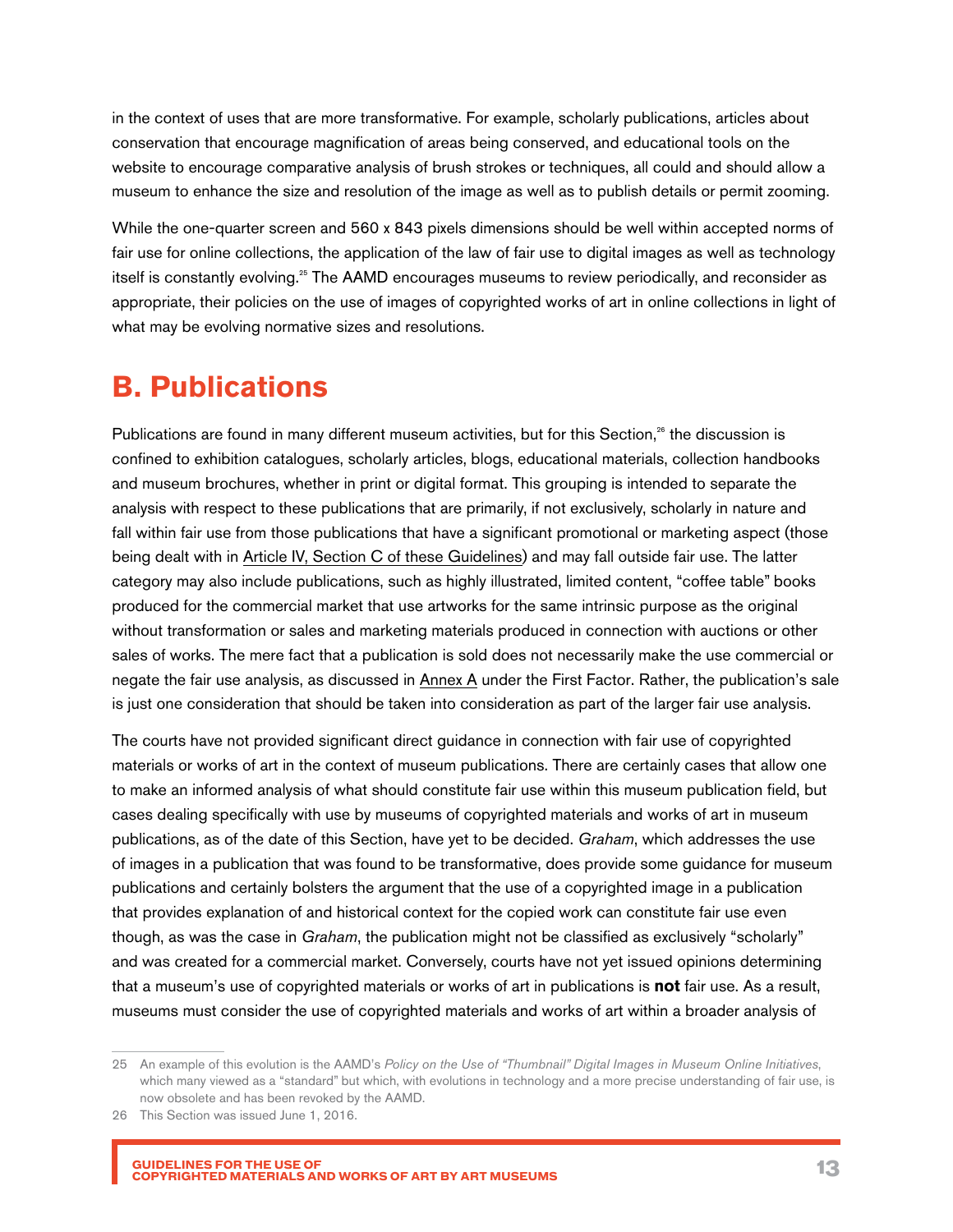fair use, evaluating the four factors as applied to each proposed publication on a continuum that once again starts with simply copying the material or the work for no intrinsic purpose other than reproducing the material or work of art without any, or at least any significant, transformation and ends with the kind of extensive, in-depth and contextual, scholarly analysis for which museums are well known; in particular, in exhibition catalogues and scholarly articles.<sup>27</sup>

The AAMD is mindful that publications that have traditionally been in print are rapidly moving to digitization and distribution through the internet, either as a complement to or as a replacement for print publication. By eliminating distribution barriers, the internet creates unprecedented opportunities for museums to disseminate content, but it has also raised new challenges, many of which were discussed above in Article IV, Section [A, Online Collections](#page-10-0), with respect to online collections, *e.g.*, terms of use. Also, the distribution of any publication, whether in print or digital format, depending upon how extensive and targeted the distribution, can raise issues with respect to the protection of intellectual property in countries that do not recognize fair use or recognize fair use with different standards or requirements. These Guidelines do not address those issues. They assume that U.S. copyright law governs. Finally, in all the uses discussed in this Section, attribution and care in the use of partial or modified images should be the norm.

#### **1. Exhibition Catalogues**

Exhibition catalogues are usually publications that, while using copyrighted materials and images of works of art in the exhibition, place those copyrighted materials and images within or accompanied by text of an educational, scholarly, or even critical nature. In addition, the catalogue may contain images of works not in the exhibition, but included in the catalog for comparative purposes. The use of copyrighted materials and images of works of art often, and importantly, "…enhances the reader's understanding of the . . . text. . . . "<sup>28</sup> The use should be confined, in the extent of copyrighted materials and in the size and quality of images of works of art, to that necessary to illustrate the educational, scholarly or critical text and no more. Exhibition catalogues may also contain small scale images of works, sometimes used in exhibition checklists in the back of catalogues, which are more like online collections in that they serve the purpose of documenting basic information about every work included in the exhibition catalogue.

Care should be taken before relying on fair use to reproduce images exclusively or primarily used as cover pieces, frontispieces or on other pages with little or no text; in other words, as potentially approaching a substitute for the original image without a transformative context. Further, the fair use

<sup>27</sup> For additional guidance, the reader is referred to Article II, [Fair Use](#page-4-0) and Annex A, [Fair Use and the Four Factors](#page-33-0) as the factors, analysis and specific guidance discussed in that Article and Annex are all applicable to uses discussed in this Section. Furthermore, as appropriate, the special considerations set forth in Article III, [Special Considerations](#page-6-0), may also apply when works of art and copyrighted materials are involved in the uses discussed in this Section.

<sup>28</sup> See *Graham*.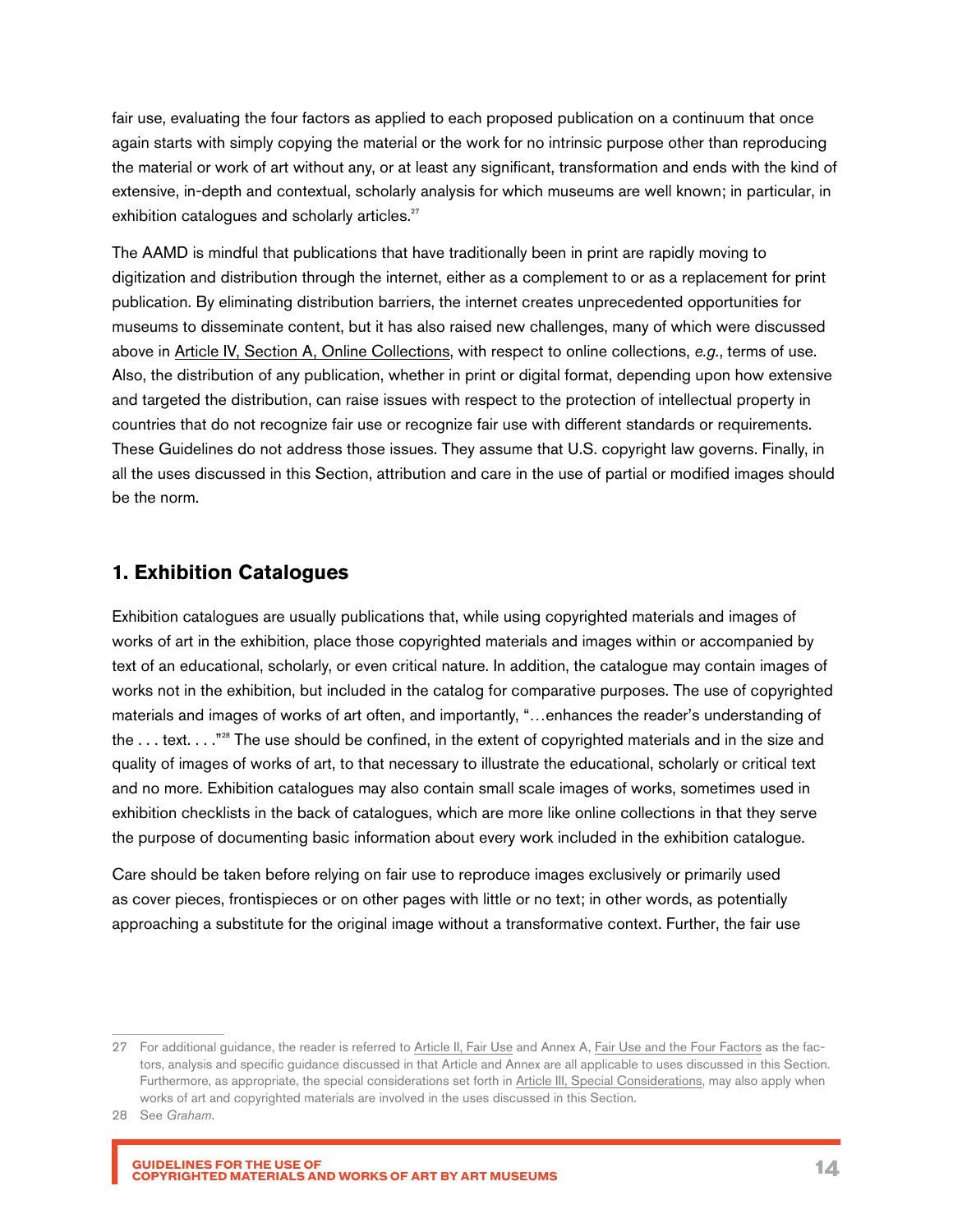analysis should be evaluated in the context of the use of each image and not simply on the basis of the publication as a whole.<sup>29</sup>

#### 2. Scholarly Articles

The analysis with respect to scholarly articles is much the same as for exhibition catalogues, except one could argue that scholarly articles are even one step further along the continuum of transformative use. Scholarly articles are usually connected to research, and often used for the purposes of teaching. By definition, these uses would qualify as "scholarship" as contemplated by Section [107 of the Copyright](https://www.copyright.gov/title17/92chap1.html#107)  [Act](https://www.copyright.gov/title17/92chap1.html#107). As a result, when the amount of the copyrighted material and the size and quality of the image are only so much or so large and of such resolution as to accomplish the purpose of the scholarly article, such use of copyrighted material should be regarded as fair use.

#### 3. Blogs

Blogs are a unique creature of the internet that are created in a digital format and distributed electronically rather than in print form. Blogs can serve a multiplicity of purposes even within a single blog, and can contain scholarly analysis, criticism and news, as well as promotional materials. They can announce new acquisitions, upcoming exhibitions or other museum programs. As a general rule, they are written in a less formal style although they can provide important context for a museum's exhibitions, activities and programs. As with other types of museum publications discussed in this Section, the extent to which copyrighted materials or works of art can be included in a museum blog depends on the purpose of the blog and the context.

When the blog is more akin to a scholarly article, the analysis is the same as that for such articles, except the issue becomes the size and quality of the image used in a web context. As a result, these scholarly types of blogs represent an intersection in the analyses between scholarly articles (see Article IV, Section B(2)) and online collections (see Article [IV, Section](#page-10-0) A). The more content, description, and analysis in the blog, the easier to justify a larger, higher resolution image under fair use. Because blogs sometimes describe a work in specific detail with an analysis of the artist's technique or approach, magnification tools may also be appropriate.

For those blogs that are more promotional in nature, with less content, analysis or news, for example, announcing future exhibitions or events, and that are using the image of a work of art for its intrinsic purpose as a work of art rather than for a transformative purpose, there is rarely a need for large or high resolution images. These types of blogs should be analyzed in the context of promotional activities by the museum, discussed in Article [IV, Section](#page-16-0) C of these Guidelines.

<sup>29</sup> Yale University Press has issued an interesting set of guidelines in its *Fair Use of Art Images in Scholarly Art and Architecture Monographs*. Those guidelines suggest that, **generally**, images should be no more than one-quarter of the printed page in size. The guidelines go on to say that larger images may be appropriate under various circumstances.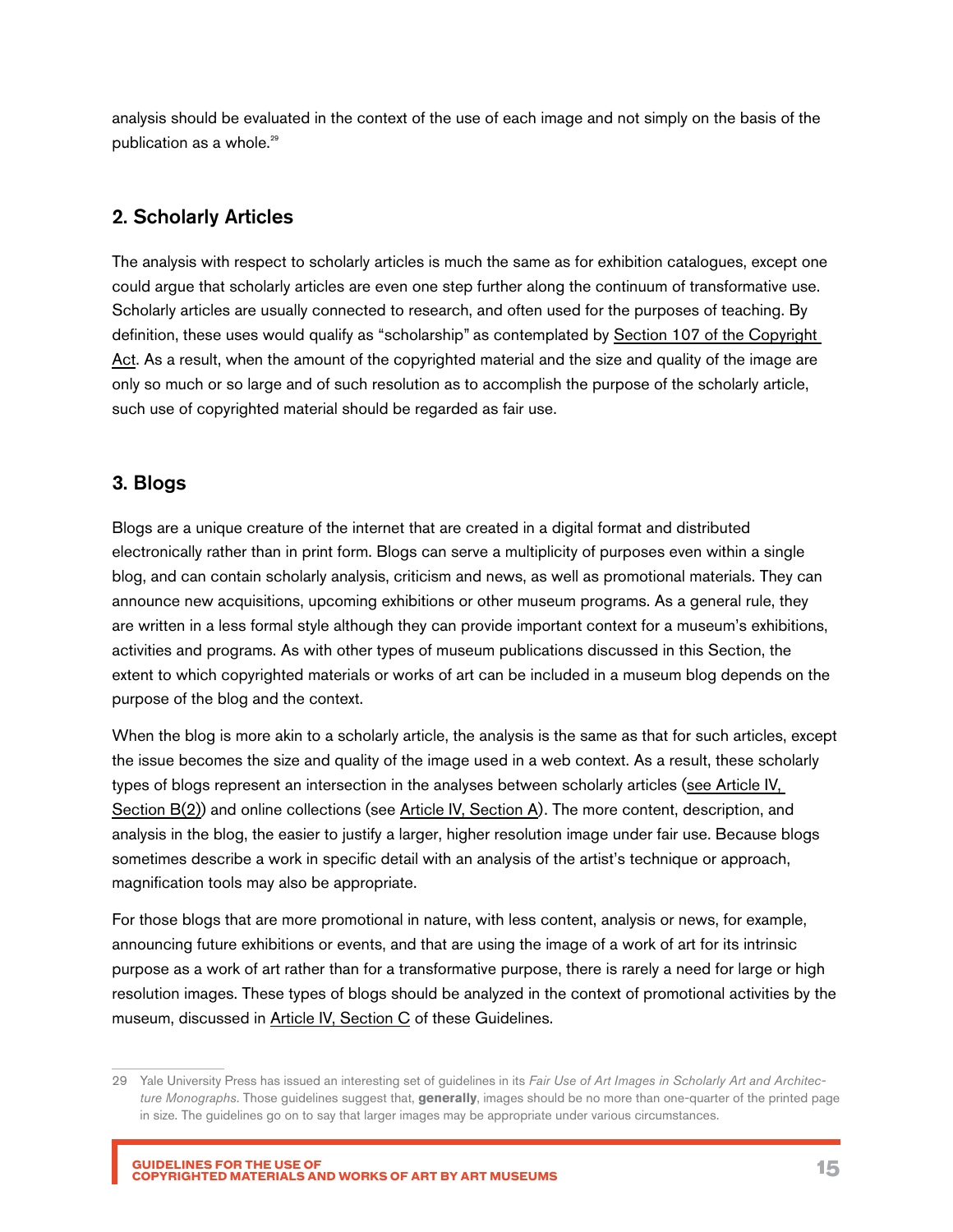#### 4. Educational Materials

Given that many publications by museums are educational in nature, this subsection addresses those publications the primary focus of which is pedagogical. Examples might include use of digital images in connection with a lecture or symposium or a course taught on-site at the museum or online (*e.g.*, Massively Open Online Course, "MOOC"). Another example would be materials designed to educate children about art in an after-school program or as part of a gallery visit or special exhibitions venue. Educational materials are produced in connection with virtually every museum activity. These uses are not "for the same intrinsic purpose as" the copyright holder's as discussed in *Worldwide* and fall within "teaching," as contemplated by Section [107 of the Copyright Act](https://www.copyright.gov/title17/92chap1.html#107). So long as the extent of the copying of copyrighted materials and the size and quality of the image are sufficient to accomplish the purpose and not more, then the use should be fair use.

#### 5. Collection Handbooks

Collection handbooks can run the gamut of publications. Some are highly illustrated "coffee table" books consisting of images of the collection covering almost an entire page and with only limited information that would be found in a basic online collection. Other handbooks are intended to guide the reader through the museum's collection, often providing significant scholarly text (perhaps including copyrighted material) informing the reader about the work and, for example, the artist, the artist's methods, and comparable works. *Museums should take care in relying on fair use to reproduce high quality resolution*  images for a handbook that resembles an illustrated coffee table book with minimal text. In contrast, for handbooks with commentary, scholarship and images directly related to the text, the more transformative is that use and the stronger the fair use argument, again consistent with size and quality to effectuate the purpose.

#### 6. Museum Brochures

This category relates to the museum's publications in the context of exhibitions, permanent collection installations, mini-handbooks of highlights of specific departments and similar functions. As a brochure, and perhaps more accurately described as a guide, to a specific exhibition or specific activity of the museum, the primary purpose usually is to guide the visitor through a particular exhibition, activity or area and to highlight specific works and see those works within the context of the exhibition, activity or area. As a result, the amount of text and explanation may be modest or can be very extensive. In making a fair use assessment, the degree matters in relation to the size and quality of the images used. The more the brochure is simply a means of navigating the exhibition or area, or showcasing the activity, the less the need for large and high-quality images; the more the museum brochure approaches an exhibition catalogue or study guide, the greater the justification for larger and higher quality images that complement and inform the text.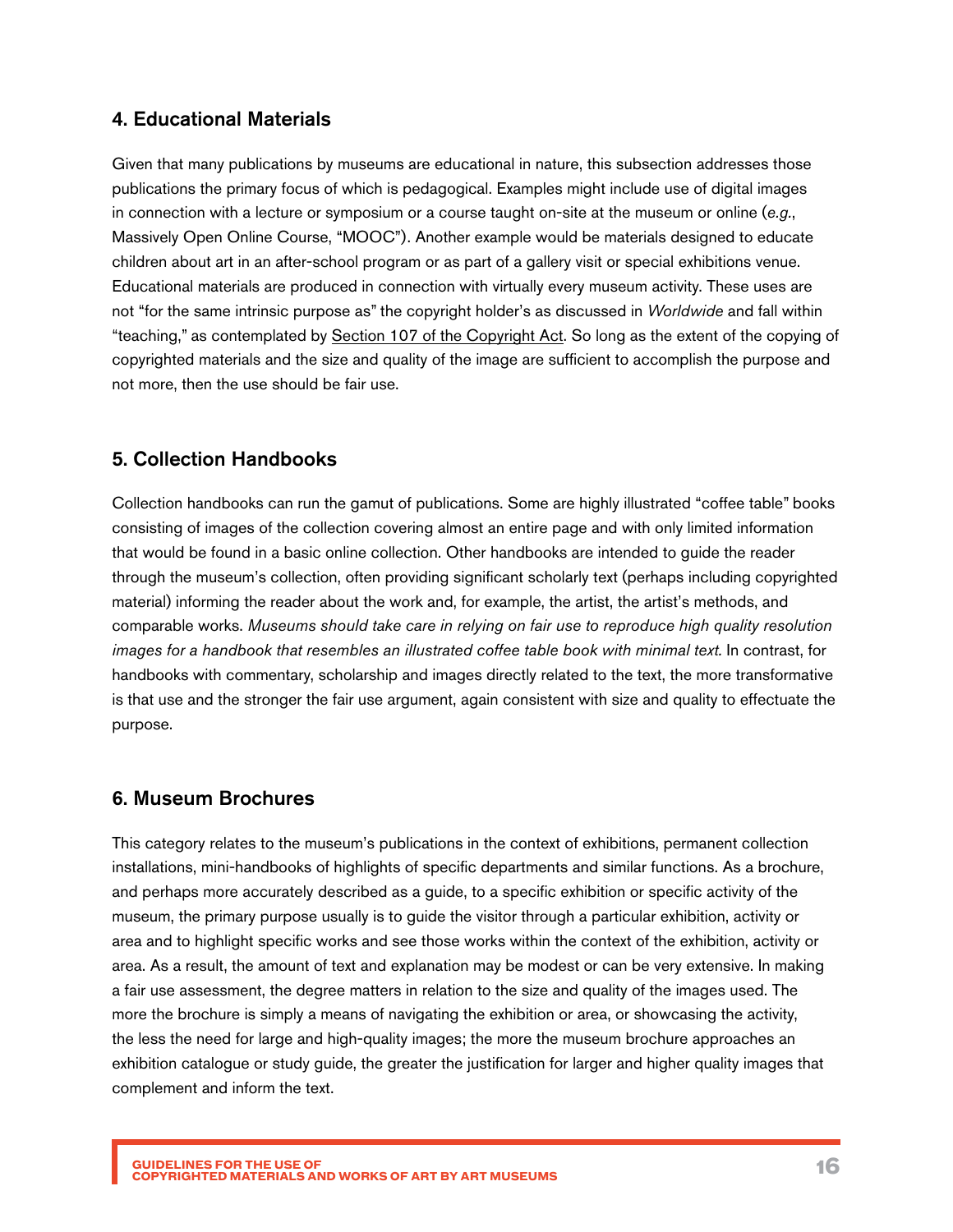#### <span id="page-16-0"></span>7. Other

Capturing the full breadth of museum uses involving print and digital publications is simply not possible in guidelines. As evident from this Section, for each new or different type of publication, a museum should first conduct the fair use analysis for the publication as a whole as well as in connection with each use of the copyrighted materials or works of art by using the four factors and other tools provided by these Guidelines. Once the analysis is completed, the museum is advised to prepare and maintain a contemporaneous record of the fair use analysis.

### **C. Promotional, Marketing and Advertising Materials**

This Section<sup>30</sup> addresses the use of works of art and copyrighted material in the context of promoting, marketing and advertising the museum's collection, special exhibitions, events and activities in furtherance of the museum's mission (collectively sometimes referred to as "promotional uses"). <sup>31</sup> Promotional uses serve the purpose of generating public interest in and informing the public about museum activities such as special exhibitions, public programs, lectures, performances, and other core activities, and encouraging the public to visit and participate. Promotional uses often include works of art and copyrighted materials and do so in a variety of ways and mediums. For example, works of art and copyrighted materials can be found on invitations, flyers, brochures, mailers, inserts, banners and signs (inside the museum, on street lights and other poles, busses, shelters and trains), in advertisements in newspapers and magazines, and in announcements and postings on museum websites and social media. Typically, these promotional uses convey information about an event, its location, date, time and other pertinent details.

If an express license has not been granted by a copyright holder and a museum seeks to include a work of art (or other copyrighted material) in promotional materials, it must determine whether its use in this context qualifies as a fair use. As with all museum uses previously discussed in these Guidelines, making this determination requires an analysis of the four fair use factors.<sup>32</sup> In addition to the special considerations, promotional uses can also raise issues of other third party rights, including trademarks and the rights of privacy and/or publicity such as when the works of art or copyrighted materials depict a celebrity whose name, voice, image and likeness are protected by a state's right of publicity law.<sup>33</sup>

<sup>30</sup> This Section was issued February 1, 2017.

<sup>31</sup> As used in this Section, promotional uses are not fundraising uses. The use of works of art and copyrighted material in connection with activities, the principal purpose of which is fundraising, is addressed in Article IV, Section [D, Fundraising.](#page-20-0)

<sup>32</sup> For additional guidance, the reader is referred to Article [II, Fair Use](#page-4-0) and Annex [A, Fair Use and the Four Factors](#page-33-0) as the factors, analysis and specific guidance discussed in that Article and Annex are all applicable to uses discussed in this Section. Furthermore, as appropriate, the special considerations set forth in Article [III, Special Considerations](#page-6-0), may also apply when works of art and copyrighted materials are involved in the uses discussed in this Section.

<sup>33</sup> In *Hoepker v. Kruger*, 200 F. Supp. 2d 340 (SDNY 2002), a case involving both copyright and privacy issues in the context of a museum exhibition, the court, applying New York law on privacy rights, not copyright law, recognized that promotional activities and advertisements undertaken by a museum to promote an exhibit for the purpose of increasing patronage satisfied the "ancillary" or "incidental" use exception and, like the exhibit itself, fell outside the reach of New York state privacy law.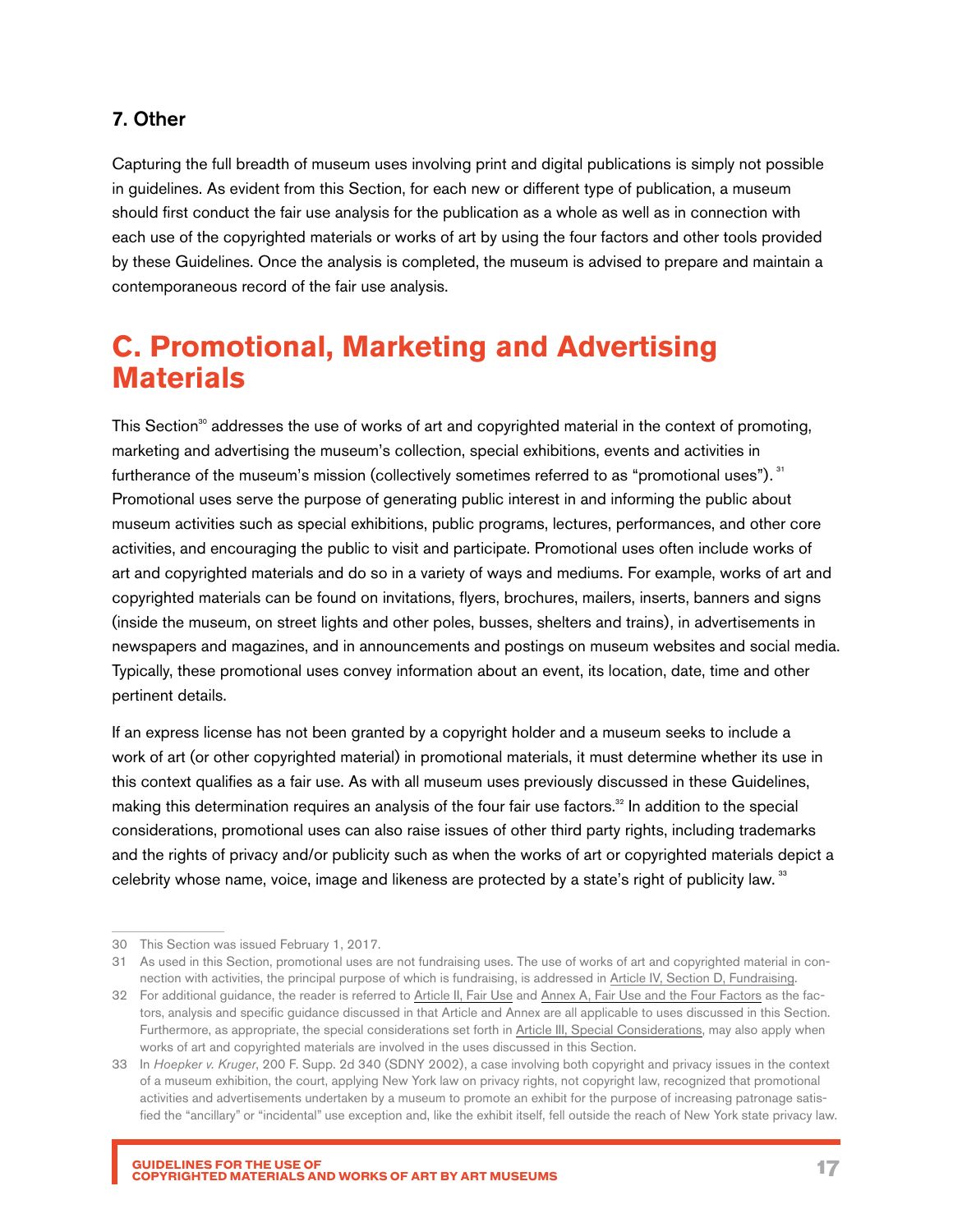#### 1. The First Factor—Purpose/Character

No court has analyzed fair use under the Copyright Act in the context of a museum's promotional use, so reliance on fair use, even after a careful analysis of the four factors, necessarily presents risks for the museum. In considering the first factor, *i.e.*, the purpose and character of the use, the most important consideration is whether the use satisfies the transformative test. When museums incorporate works of art and copyrighted materials into promotional materials, they are using the works of art and copyrighted materials as a vehicle for communicating with the public about the museum's activities, providing information about the location, date and time of events, and generating enthusiasm for the museum. In the promotional context, works of art and copyrighted materials are transformed into vehicles to disseminate information, provide wayfinding, and encourage the public to visit and participate in museum activities. All these purposes further the museum's mission to reach the broadest possible public audience. In addition to providing important information, promotional materials may also combine images with other images, reduce or enlarge the size of the image, change the quality of the image, include a detail of a work of art, and otherwise alter the original work of art to further the promotional purpose. These variations, particularly when works of art and copyrighted materials are used along with contextual information, imbue the copy with a different purpose than the original artistic purpose, thereby "altering the first with new expression, meaning, or message."34

If, however, a court were to find that there was no transformative use, $35$  or if the transformative nature of the promotional use is deemed insufficient or weak, the second consideration under the first fair use factor, namely, whether the use is of a commercial nature or for nonprofit educational purposes, becomes more important, as the court in *North Jersey Media* found. No court has defined "commercial" in the context of museum activities, but *Graham* provides helpful guidance by clarifying the meaning of the term commercial. While acknowledging in *Graham* that the publication containing the copyrighted images was a "commercial venture," the Second Circuit rejected the notion that the "crux of the profit/nonprofit distinction is ... whether the sole motive for the use is monetary gain."<sup>36</sup> Noting that nearly all of the illustrative uses listed in the preamble paragraph of the [fair use section of the Copyright Act](https://www.copyright.gov/title17/92chap1.html#107) are generally conducted for profit, the Second Circuit, citing a Supreme Court case,<sup>37</sup> articulated the test as "whether

<sup>34</sup> See *Campbell*.

<sup>35</sup> Although museum promotional uses have not been addressed by the courts, promotional use of a copyrighted image in social media by a for-profit media source (Fox News) has been addressed by the district court in *North Jersey Media Group Inc. v. Pirro and Fox News Network,* 74 F. Supp. 3d 605 (SDNY 2015) ("*North Jersey Media*"). In that case, Fox News tweeted an iconic photograph of firefighters on the anniversary of 9/11 to promote an upcoming program along with the hashtag "never forget." Fox contended that the use qualified as fair use because it was newsworthy and the inclusion of the hashtag constituted a transformative use. The district court rejected Fox's argument that use of the image was newsworthy (and hence transformative) noting that the use did not convey any new information, insights or understandings and the photographer actively licensed the iconic photograph for editorial uses. Absent a transformative use, the court gave more weight to the second part of the first factor analysis to conclude that Fox used the image for the commercial purpose of advertising and promoting its for-profit program. While this decision may strike a cautionary note regarding museum promotional uses, particularly in connection with social media uses such as Twitter--where the ability to include contextual information is limited--this case may be distinguishable from museum promotional uses, both in the context of whether the use is transformative (if the use includes information about an exhibition or program and is ancillary to an educational program) and in the context of whether the use is commercial.

<sup>36</sup> See *Graham*.

<sup>37</sup> *Harper and Row, Publishers, Inc., v. Nation Enters*., 471 U.S. 539, 562 (1985).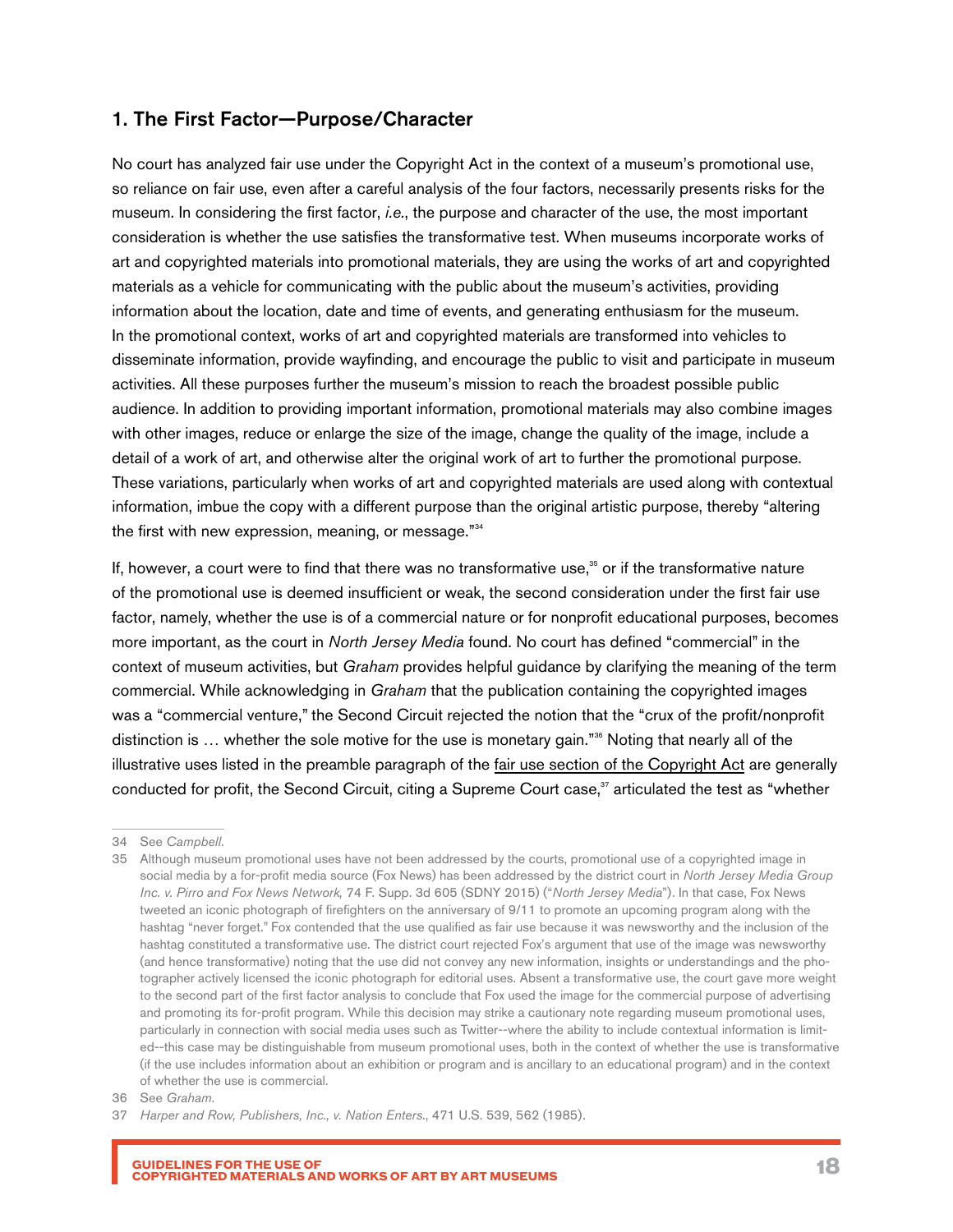the user will profit from the exploitation of the copyrighted material without paying for that use." Although the Court did not clarify how a user might "profit" from exploitation of a copyrighted work other than by monetary gain, increasing museum attendance at core, mission-related programs (whether general admission, special exhibitions, lectures, programs, etc.) as the result of using a work of art or copyrighted materials seems unlikely to be deemed to be "commercial" or to entail "profit from the exploitation of the copyrighted material" even if general or special admission fees are charged, and, in this context, monetary gain is clearly not the "sole motive" (or a motive at all) for the use.

Applying this reasoning to museum promotional activities allows one to distinguish promotional activities using a work of art or copyrighted material that may result in, for example, revenue from general admission or ticket sales for an exhibition or event from an activity in which the museum profits from a commercial exploitation without paying for the use. While a visitor paying an entrance fee to the museum or a special fee or charge to see an exhibition or participate in a special event, such as a lecture or symposium or class, may generate revenue for the museum, that does not mean it is intended to, nor does it necessarily, generate a profit by the museum in the same sense as, for example, sales of commercial merchandise that depict works of art or copyrighted material. Nor should the fact that certain promotional activities involve an outgoing expenditure by the museum to promote those activities (*e.g.*, purchasing an ad in a newspaper or magazine, offering a gift card as part of a promotional campaign), be deemed to involve exploitation of the copyrighted material for profit so long as the ultimate purpose of the activity is to further the museum's nonprofit educational purposes.

#### 2. The Second Factor—Nature of Use

Under the second fair use factor, *i.e.*, the nature of the copyrighted work, courts have identified various elements of a work of art or copyrighted material that argue against fair use under this factor, in particular whether the work of art or copyrighted material used is highly artistic and expressive and whether the work or material has already been published. Works of art in general, as well as many copyrighted materials, are highly artistic and expressive so that their promotional use may argue against fair use under the second factor. In addition, the museum should determine whether its use will be the first publication, another element arguing against fair use.

#### 3. The Third Factor—Amount Used

Under the third factor, *i.e.*, the amount and substantiality of the portion used in relation to the copyrighted work as a whole, both a quantitative and qualitative analysis are required. With respect to the quantity reproduced, most promotional uses reproduce the entire work of art rather than only a portion or detail. At one time, reproduction of the entire work might have weighed against fair use. With decisions in such cases as *Kelly* (thumbnails in a searchable digital database), and *Graham* (reproduction of poster in historical context), courts have found that the third factor supports fair use so long as the use of the entire image is also deemed transformative under the first factor and the size/resolution of the image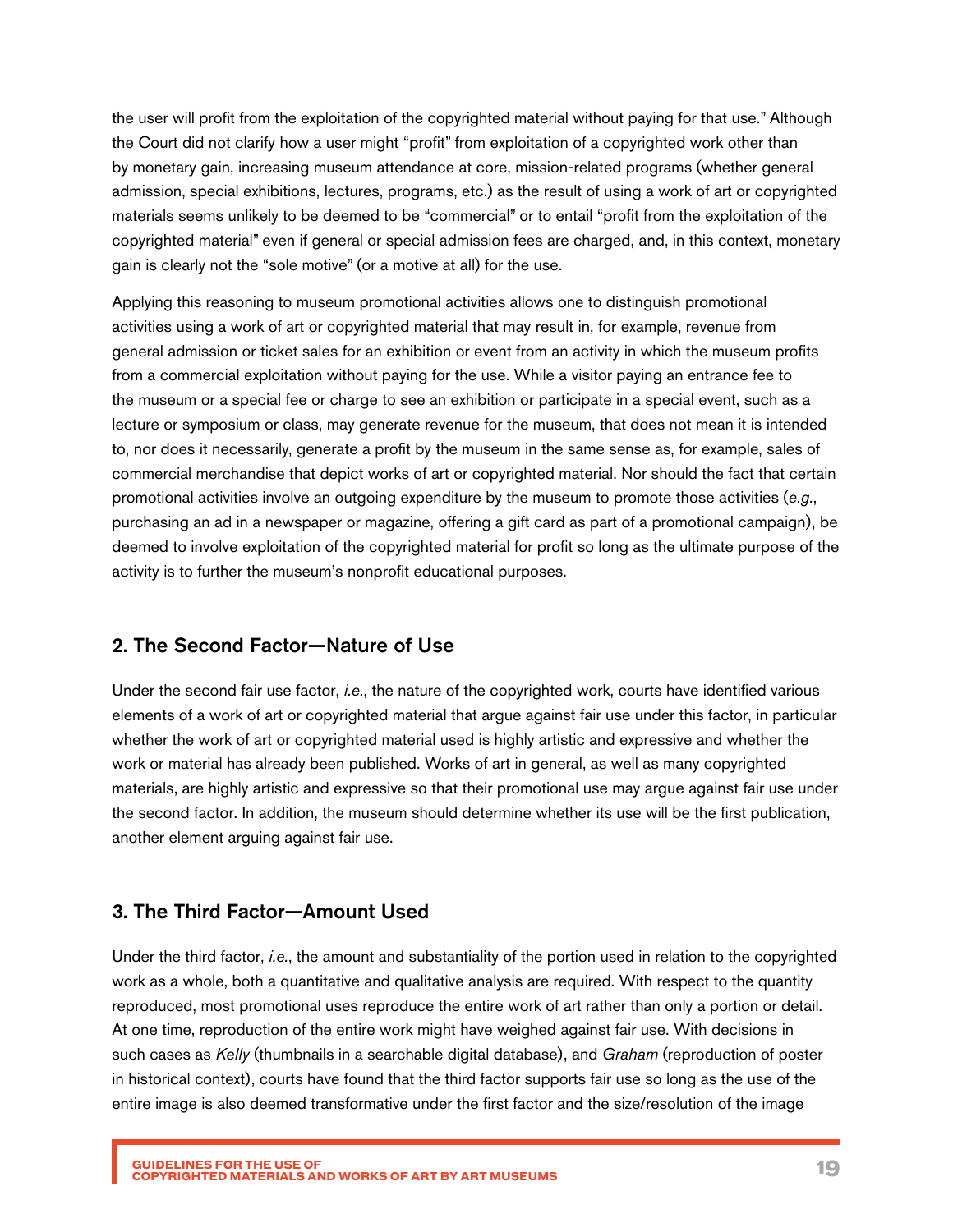is appropriate for its transformative purpose. In the context of promotional uses, most uses of works of art or copyrighted materials will entail some adjustment in the size, resolution and other qualities of the image, tailored to the promotional use and dependent on the medium. These variations render the image much less likely to be seen as a mere substitute for the original or a commercial quality reproduction of the original. Thus, images on street banners (though large in size) will only be seen from a distance; images on buses would be seen in passing, without an opportunity for detail or contemplation,<sup>38</sup> images in newspapers and magazines, and on social media, can be tailored to meet the fair use guidelines for publication of lower resolution images addressed in *Kelly* and *Perfect 10* and discussed elsewhere in these Guidelines.<sup>39</sup> These common variations from the original work of art or copyrighted materials can be argued to be qualitatively different than the original work and tailored to the transformative purpose of informing the public about an exhibition or other program. They are also arguably much more effective than promotional materials that omit use of the image. These reasons all support a conclusion that satisfies the requirements of the third factor.

#### 4. The Fourth Factor—Market Effect

Lastly, under the fourth factor, *i.e.*, the effect of the use upon the potential market for or value of the copyrighted work, even if the museum's promotional use is not commercial, this factor is unlikely to favor the museum particularly if the copyright owner routinely licenses images for these types of uses. As in the *North Jersey Media* example, a court could find that a museum's use would interfere with the copyright holder's market and find against fair use with respect to the fourth factor. In some cases (but not in the promotional context), the copyright holder's practice of not licensing her work for purposes similar to those of the alleged infringer has been found to weigh in favor of fair use under this factor.<sup>40</sup>

While there may well be specific circumstances or approaches to the use of images for promotional purposes that should be consistent with fair use (*e.g.*, a promotional ad, in print or social media, regarding an exhibition, that both provides meaningful content about the exhibition and the work in question and that uses a low resolution image of the work), with several factors either weighing against fair use or inconclusive, particularly the question of whether the use is transformative, and given the absence of judicial precedent applying fair use to these specific types of promotional uses, reliance on fair use in the areas addressed in this Section may pose more risk than the other uses addressed in previous Sections of the Guidelines.

<sup>38</sup> Although most discussions of the size of reproductions in fair use decisions involve reduced size reproductions as in *Graham*, the critical issue under the third factor is whether the size is necessary and appropriate to accomplish the transformative purpose. In the context of museum promotional uses, a large size, *e.g.*, on the side of a barn, is often necessary and appropriate.

<sup>39</sup> See [Article IV, Section A, Online Collections](#page-10-0).

<sup>40</sup> *Blanch v. Koons*, 467 F. 3d 244, (2d Cir. 2006).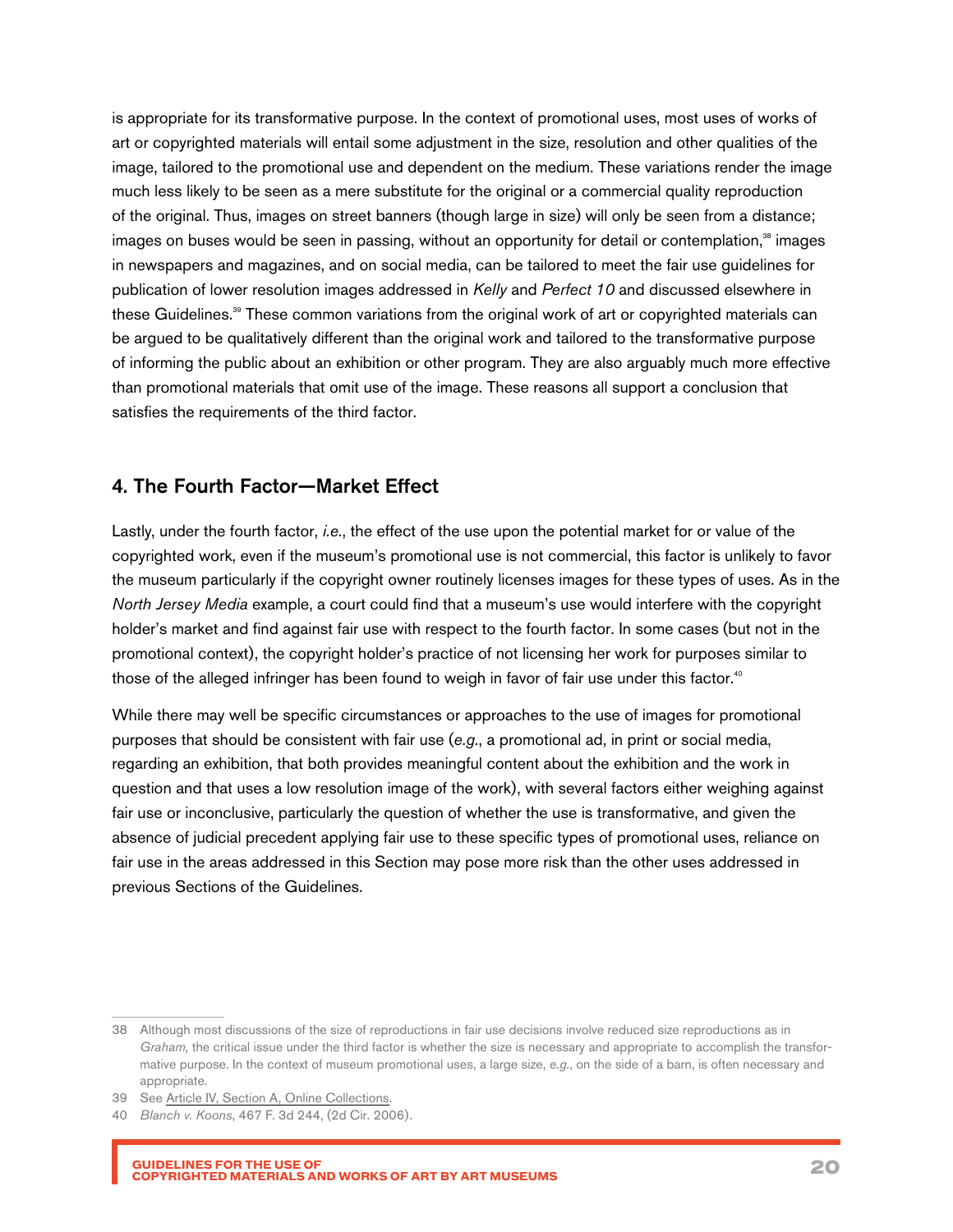# <span id="page-20-0"></span>**D. Fundraising**

This Section<sup>41</sup> addresses the use of works of art and copyrighted material in the context of museum fundraising. The vast majority of museums in the United States are non-profit institutions that need public support in order to accomplish their missions. Museums receive public support through a variety of means, including solicitations of donations of works of art, cash and other items of value.<sup>42</sup> As a result, fundraising is an integral and essential component of a museum's existence.

For purposes of this Section, the AAMD defines fundraising as activities in which the museum is requesting or soliciting financial support or an item of value that the museum can use to raise cash (*e.g.*, donations of cars, boats, items for auctions like vacation home rentals, furniture, rugs, etc.). Fundraising for purposes of this Section does not include solicitations of works of art or other tangible objects for the collections nor does it include an admission fee to the museum or an exhibition or other fees or consideration for or incidental to attendance at an event or participation in an activity.<sup>43</sup> Fundraising activities may consist of direct solicitations or they may include invitations to dinners, concerts, auctions, or other special events arranged by the museum, with or without a fee or other charge to attend, the principal purpose of which is fundraising.

There are many uses of works of art and other copyrighted material in the context of fundraising. For example, customized solicitations directed toward current or prospective donors may feature a specific work of art in the context of seeking a donation. Capital campaigns are often conducted using a wide variety of techniques, tools and platforms that may include works of art, all of which are designed for the purpose of seeking financial support. Membership drives or renewal solicitations that often include the opportunity to attend exhibitions and events free of charge may use works of art and other copyrighted material as part of the request.

#### 1. The First (Purpose/Character) and Fourth (Market Effect) Factors

In analyzing whether the use of works of art or other copyrighted material in connection with fundraising may be considered a fair use, assessing whether fundraising is *per se* a commercial use under the first factor<sup>44</sup> of the fair use analysis is important. On one hand, any activity that directly involves or leads to a transaction resulting in the receipt of money, or other items of value that may be converted to cash, such as a fundraising solicitation, can be seen as commercial.<sup>45</sup> On the other hand, activities that benefit

<sup>41</sup> This Section was issued February 1, 2017.

<sup>42</sup> Obtaining public support is of course both an element of and enhanced by most museums' status as organizations exempt from Federal income tax under Section 501(c)(3) of the Internal Revenue Code.

<sup>43</sup> Some of these activities are addressed in the preceding Section, [Promotional, Marketing and Advertising Materials \(Article](#page-16-0)  [IV, Section C\).](#page-16-0)

<sup>44</sup> For an analysis of the four factors involved in any fair use analysis, see [Annex A, Fair Use and the Four Factors,](#page-33-0) to the Guidelines.

<sup>45</sup> At least one court has applied a more measured test to define commercial than just a financial transaction. In *Graham*, the court articulated the test as "whether the user will profit from the exploitation of the copyrighted material without paying for that use." See the discussion of *Graham* under [Article IV, Section C, Promotional, Marketing and Advertising Materials](#page-16-0).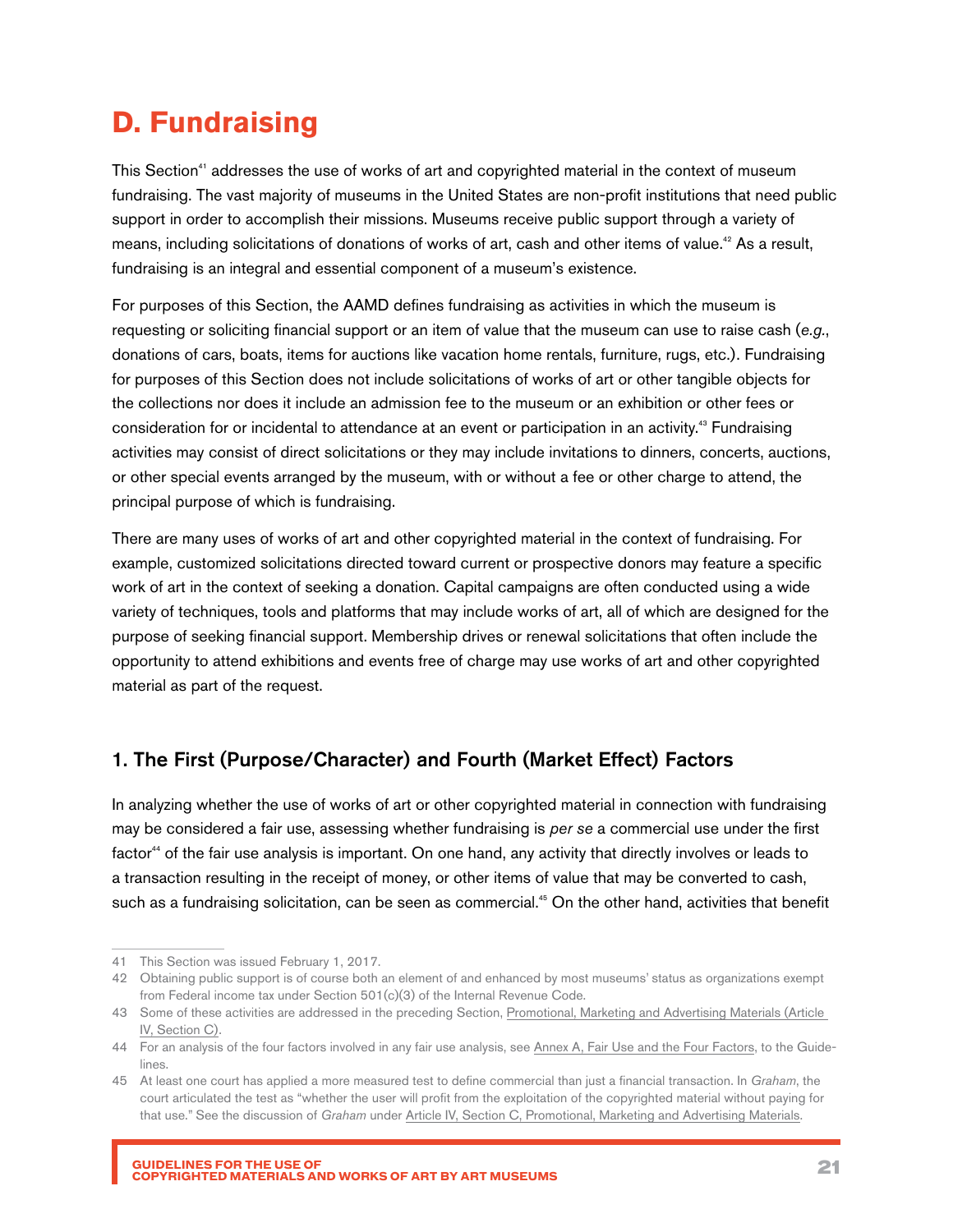the museum's nonprofit programs, including promotion and marketing and solicitations of charitable donations to help a museum carry out its non-profit purposes, are arguably distinguishable from more traditional commercial transactions such as sales of merchandise (*e.g.*, posters, mugs, t-shirts, or other items depicting copyrighted works of art). Such sales are universally recognized by museums as a commercial activity requiring a license from the copyright holder. Determining whether these distinctions are legally significant in the context of the first fair use factor as applied to fundraising is difficult, however, because there is no current judicial precedent that examines whether museum fundraising constitutes a commercial activity.

Whether or not fundraising is considered a commercial activity for purposes of the fair use analysis, the use may still satisfy the first factor of the fair use analysis provided that it is strongly transformative (an aspect of the first factor that should be present regardless of whether the use is commercial or noncommercial). In the context of museum fundraising activities, when a copyrighted image of a work of art is used on an invitation or in a program for a paid special event the purpose of which is fundraising,<sup>46</sup> the work is typically used as a design element, *e.g.*, for aesthetic or expressive purposes. Sometimes, but not always, the image may be accompanied by contextual information; however, the primary purpose of using the image, *i.e.*, fundraising, in and of itself, is difficult to justify as transformative in nature. Absent a strong transformative use argument, whether or not a court views a museum's use of a copyrighted image in the context of fundraising as a commercial use, that use may fail the first prong of the fair use analysis and potentially the fourth prong (effect on the potential market) by interfering with the copyright owner's market.

#### 2. The Second (Nature of Use) and Third (Amount Used) Factors

As discussed earlier in these Guidelines, fair use does not require that the use meet all four of the factors, but if the first and fourth factors are difficult to satisfy in the fundraising context, and the work is highly creative (factor two) and reproduced in its entirety by the museum in connection with fundraising activities (factor three), a copyright holder might successfully argue that none of the four fair use factors is satisfied in connection with the museum's fundraising use.

While there may be arguments against fair use of works of art and other copyrighted material in connection with activities whose primary goal is fundraising, this does not mean that a fundraising component precludes an otherwise well supported fair use. For example, a museum brochure that includes images of copyrighted works along with scholarly essays or general museum information as well as a membership solicitation or invitation to a fundraising event may be sufficiently transformative and non-commercial to justify reliance on fair use.

<sup>46</sup> These types of special events should be distinguished from those in direct fulfillment of the museum's exempt purpose, such as lectures or exhibitions. Invitations or other promotional materials for such educational events are discussed in [Article IV,](#page-16-0)  [Section C, Promotional, Marketing and Advertising Materials](#page-16-0).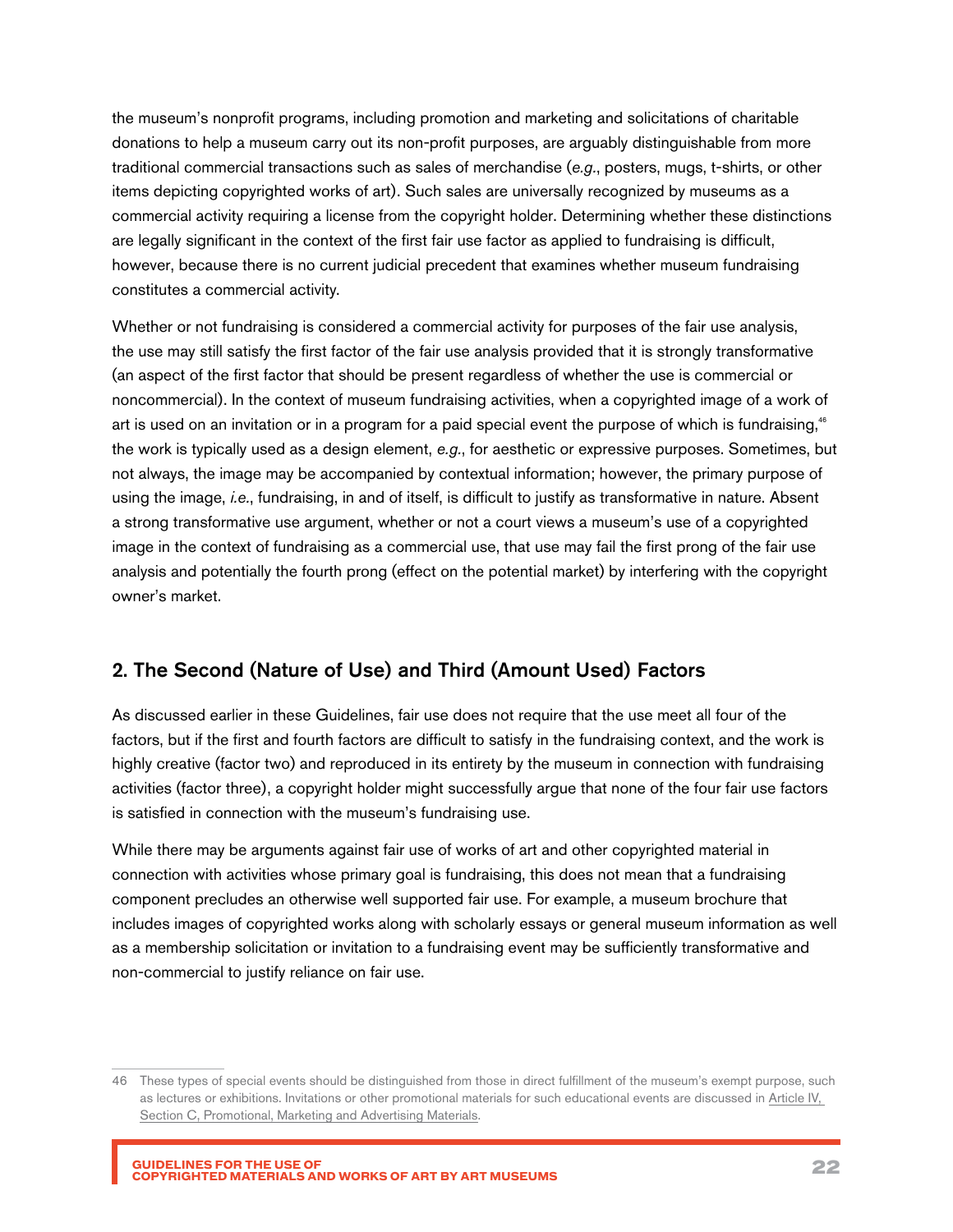<span id="page-22-0"></span>*The absence of legal precedent or guidance, combined with the argument that fundraising activities are commercial in nature without a strong transformative element, does suggest that significant caution in this area is appropriate.* 

## **E. Archives and Other Special Collections**

This Section<sup>47</sup> addresses the copyright implications of using copyrighted material and works of art that are part of an archive or other special collection held by a museum.<sup>48</sup> For purposes of this Section, "special collections" or "archives" mean an archival record of a third party or parties such as artists, dealers, curators, galleries and others acquired by the museum by purchase, donation or bequest (as distinguished from the museum's own archives of records and documents pertinent to the activities and history of the museum<sup>49</sup>). Archives and other special collections typically consist of large quantities of many different types of property and ephemera, both tangible and intangible, including works on paper (*e.g.*, letters, postcards, photographs, sketches), interviews and oral histories, three-dimensional works such as models, analog electronic audio and video tape, digital media such as disks, hard drives, digital information stored in the cloud, and text messages (individually, "archival item(s)"). Archival items can be published or unpublished, and can have differing copyright periods. Particular archives also can comprise multiple authors within a single group, for example, letters from and to third parties.

The focus of this Section is the fair use issues to be considered by a museum when it decides to: (1) digitize an **entire** archive or special collection and (2) make available online **all or a substantial portion** of an archive or other special collection.<sup>50</sup> Reviewing the circumstances under which archives or special collections are often transferred to museums provides an important first step in the fair use analysis. Artists, dealers, galleries and others who elect to transfer archival materials and special collections to public museums generally do so with the express understanding and intention that the materials will be made available to scholars, researchers and the general public for educational purposes. Donors to museums of these materials usually (and should) expect that scholars will scour the materials and use them in whole or in part for publications, dissertations, exhibitions, and other means of dissemination in furtherance of a scholarly purpose. If donors are concerned about copyright or other legal considerations, the transfer documents typically will contain limitations or restrictions. Purely as a practical matter, therefore, a museum that receives an archive or special collection is not unreasonable in assuming that the donor will not object to the wholesale digitization and release of the archival items in

<sup>47</sup> This Section was issued March 24, 2017.

<sup>48</sup> In addition to copyright considerations, archives and special collections can raise challenging legal issues pertaining to donor restrictions, rights of privacy, publicity, defamation, and the First Amendment. Before making such collections available to the public online, the museum would be advised to conduct a good faith review of individual items, if possible, to remove or restrict materials that might violate personal rights of individuals and expose the museum to potential liability independent of copyright claims.

<sup>49</sup> Although this Section does not address the museum's own archives, many of the analyses discussed in this Section are equally applicable to those archives.

<sup>50</sup> Reliance on fair use to reproduce and publish individual or selected archival items in their entirety or brief excerpts for scholarly and educational purposes should be considered under the relevant chapters in [Article IV, Section B, Publications](#page-12-0).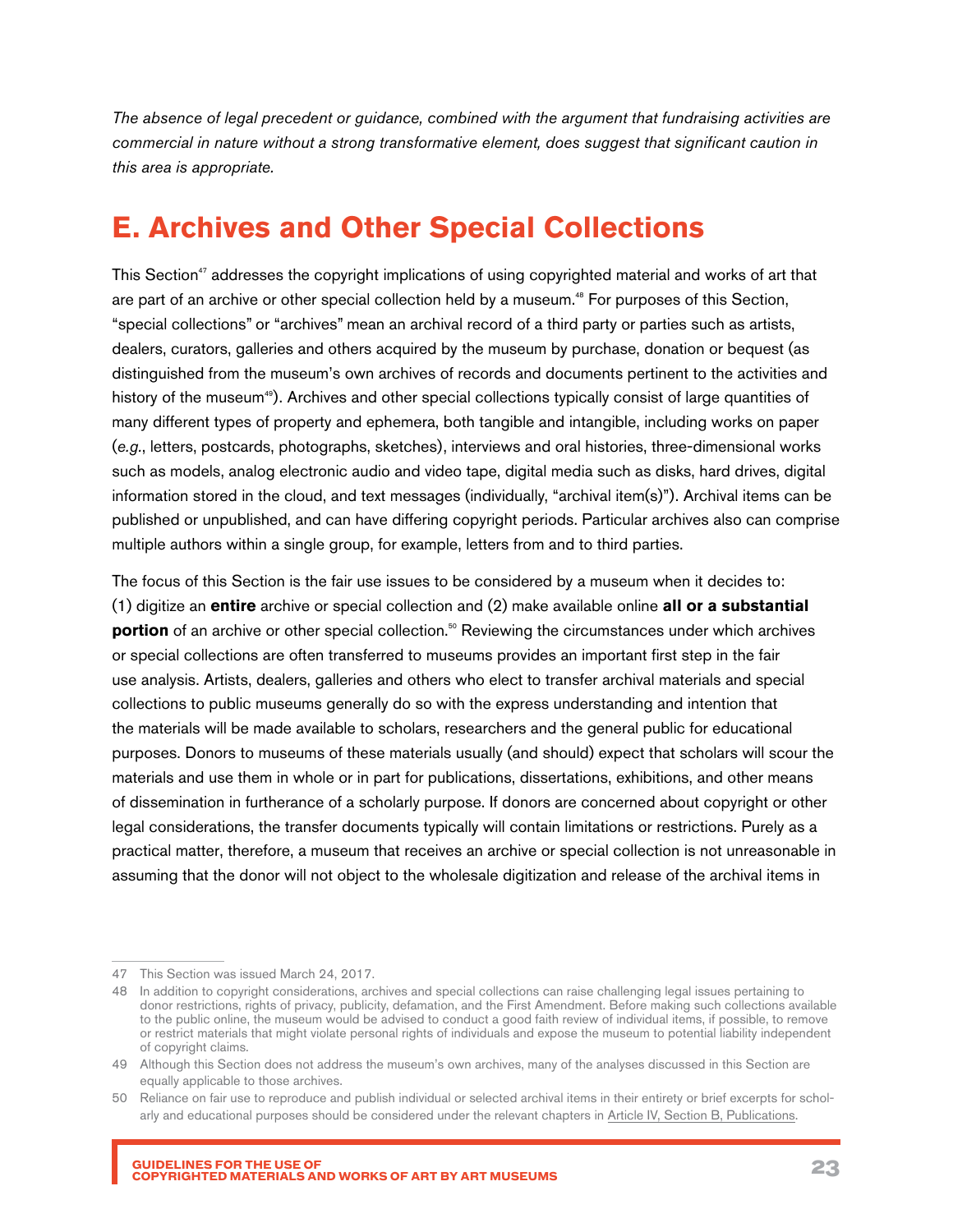furtherance of the educational mission of the museum.<sup>51</sup> The following fair use analysis should, therefore, be viewed in this context, while keeping in mind that the donor of the archive may not be the owner of some or even any of the intellectual property rights in some or all of the material comprising the archive. Thus, the donor's expectations may not have any bearing on the purely legal issue of whether the digitization and publication of archival material is "fair use" or otherwise complies with the copyright law.<sup>52</sup>

Traditionally, archives and special collections have been made available for on-site and painstaking pageby-page review conducted in reading rooms and often by appointment only. To vastly expand access to these valuable scholarly resources, museums are eager to digitize full archives and special collections and make them available digitally to the public. As with other issues addressed in these Guidelines, the courts have not yet rendered an opinion on the wholesale digitization of an archive or special collection for purposes of making the contents available to the public in their entirety in furtherance of a museum's mission. Nevertheless, other precedent is useful in considering the fair use implications of making these important tools of research publicly accessible.

Archives and other special collections present a unique challenge when considering fair use because traditional copyright fair use analysis is conducted item by item rather than for a collection as a whole. In the context of archives and other special collections, undertaking such an analysis can present insurmountable problems for museums that may lack the staff and resources needed to evaluate each archival item. Even where staff and resources are available, the nature of archival items is often different than typical artistic material where authors tend to include their signatures, dates of creation or other information that would facilitate a copyright determination. Many archival items lack such identifying information and cannot be identified with a specific author or artist. They often include documentary or transactional materials, consisting primarily of personal or professional records that document routine activities or the creative process rather than finished works of aesthetic or artistic expression. As a result, archives often contain materials commonly known as "orphan works," *i.e.*, the copyright owner cannot be identified or cannot be located. The challenges to conducting an archival item-by-item copyright assessment becomes particularly problematic if a museum is expected to determine the copyright status of each archival item before digitizing and making these collections available. For this reason, a museum's ability to rely on fair use to digitize these collections and make them broadly accessible, although not without risk, would represent a significant public benefit in furtherance of the museum's educational mission.

<sup>51</sup> Although the assumption is not unreasonable, depending on the specific facts of each donation, transfer or sale of archival materials or special collections to the museum, it still may be prudent for a museum to seek a license or other consent at the time of the transfer to the museum to future digitization and publication of the collection.

<sup>52</sup> Just as donor expectations may not have any bearing on the legal issue of fair use, the expectations of grant-making entities that require unrestricted access to digitized materials as a condition of providing funding for digitization do not affect the fair use analysis. Some prominent funders of archival digitization projects increasingly are requiring, as a condition of the grant, that the resulting digital content be made available to the public without restriction and some prescribe use of a Creative Commons license, such as CC0 or CC-NC. Arguably, more museums would be able to accept these grant funds if they could comfortably rely on fair use in digitizing their archives and special collections and making them publicly accessible for non-commercial use. Museums still must be cautious, as accepting these conditions can put museums at legal risk not only for possible breach of the terms of the grant but also for potential copyright claims if fair use arguments are rejected. Additional financial risk may arise if grantors require museums to indemnify the grantors for third party claims of infringement. *Grantor expectations or requirements have no bearing on fair use, so museums should exercise caution in accepting grant funds with such requirements absent confidence that they will be able to obtain permissions necessary to comply with the grant or rely on fair use*.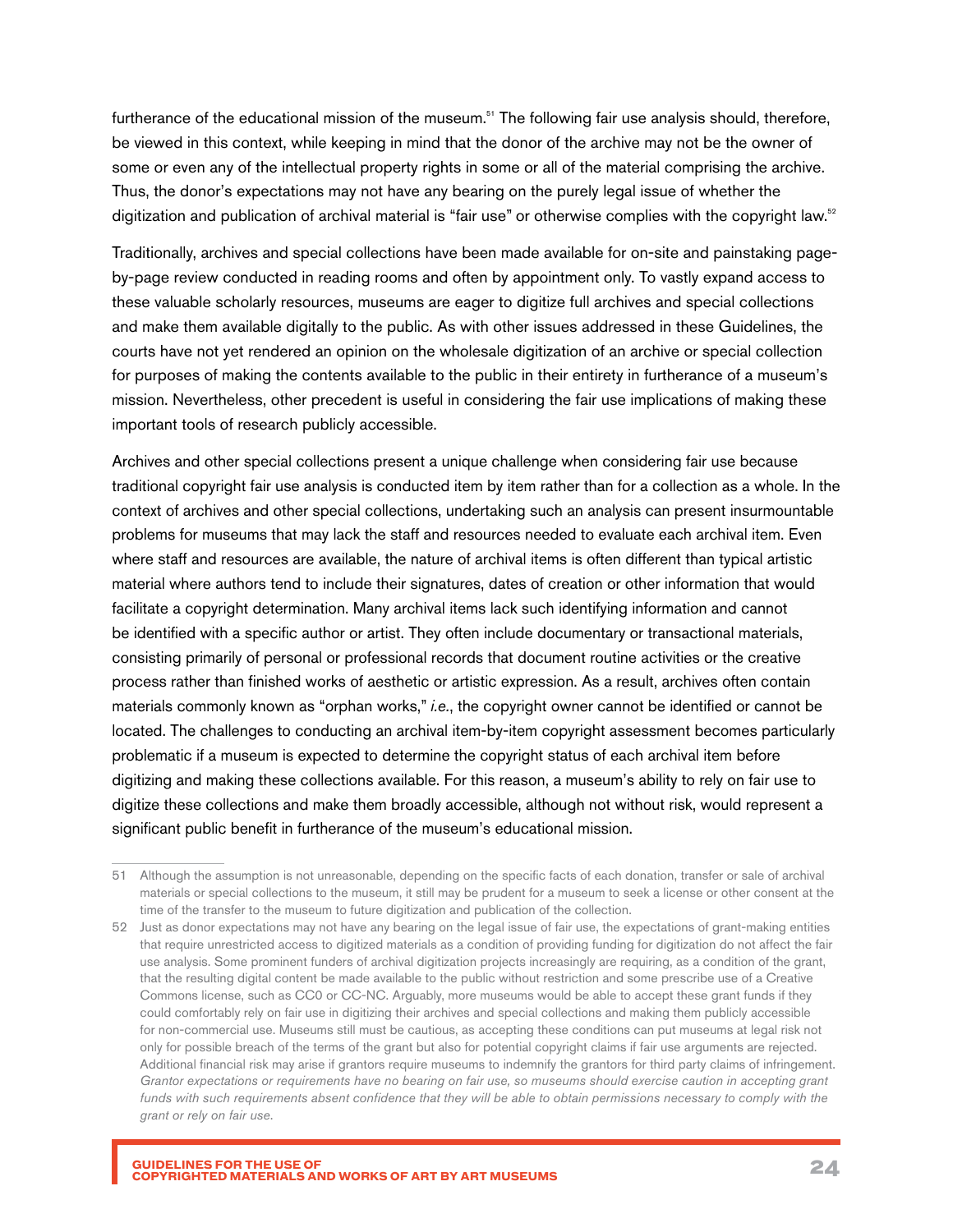In conducting the fair use analysis for archival and special collections, two separate but related questions must be addressed: First, is the mere creation of a digital copy of an entire archive or special collection a violation of the copyright holders' rights and second, is the publication (*i.e.*, making the entire digital archive or special collection publicly available online) a fair use?<sup>53</sup> With regard to the first question, there are two independent grounds for the conclusion that such digitization is not a copyright violation. First, the *Google* decision supports the position that wholesale copying can be a fair use under certain circumstances. In the *Google* books case, the plaintiff authors contended that the mere act of scanning the books, creating digital copies and storing them on Google's servers constituted copyright infringement. In rejecting that argument, the court, looking at digitization of the entire book, not in the abstract, but rather analyzing the activity in the context of the broader fair use analysis, said "not only is the copying of the totality of the original reasonably appropriate to Google's transformative purpose (*i.e.*, to create a searchable electronic database), it is literally necessary to achieve that purpose."54 In these and other cases, courts have found repeatedly that digital copying of an entire work or works **in furtherance of a different purpose** than the original constitutes a fair use. In the case of museum copying for storage, conservation, preservation or research, without publication, the individual works are transformed by their inclusion in the whole archive or special collection and the copying thereof is for those different purposes, *i.e.,* there is a transformative act.

Additionally, if the museum's purpose in digitizing an entire archive or other special collection, without publication, is for easier storage, conservation, preservation or to facilitate research, the act of making a complete digital copy would be consistent with the limitations on exclusive rights provided in Section [108 of the Copyright Act](https://www.copyright.gov/title17/92chap1.html#108) for reproductions by libraries and archives. Although Section 108 is not explicitly applicable to museums,<sup>55</sup> the basis for the special exception for libraries and archives is to enable copying for such uses as conservation, preservation and storage. As such, a strong argument can be made (under fair use or under Section 108) that a museum may create a digital copy of an entire archive or special collection for purposes of storage, preservation and conservation, as well as to facilitate research.

The second question—whether a museum may publish the entire digital copy of the archive or special collection online to enable scholars and the public to access and use the archive or special collection presents the more difficult fair use issue and is analyzed below under the Four Factors.

<sup>53</sup> Preceding the fair use analysis, of course, the museum should first review the acquisition document(s) under which the museum acquired the archive or special collection to determine whether copyright was acquired and if contractual restrictions apply. Because the transferor or seller of these types of special collections, which often include materials created by third parties, usually does not own all the rights in the special collection, the transfer document commonly includes a "quit claim" transfer of only such rights as the donor/seller may have. In these circumstances, the museum should not assume that it has acquired copyright in all the contents of the archive or special collection.

<sup>54</sup> See *Google.*

<sup>55</sup> Section 108 does not, by its terms, apply to museums although there have been numerous efforts to expand Section 108 to include museums. In addition, many museums maintain libraries and archives and may well be covered by Section 108 for the activities of their libraries, which could include the management of archival material, as well as the museum's own archives.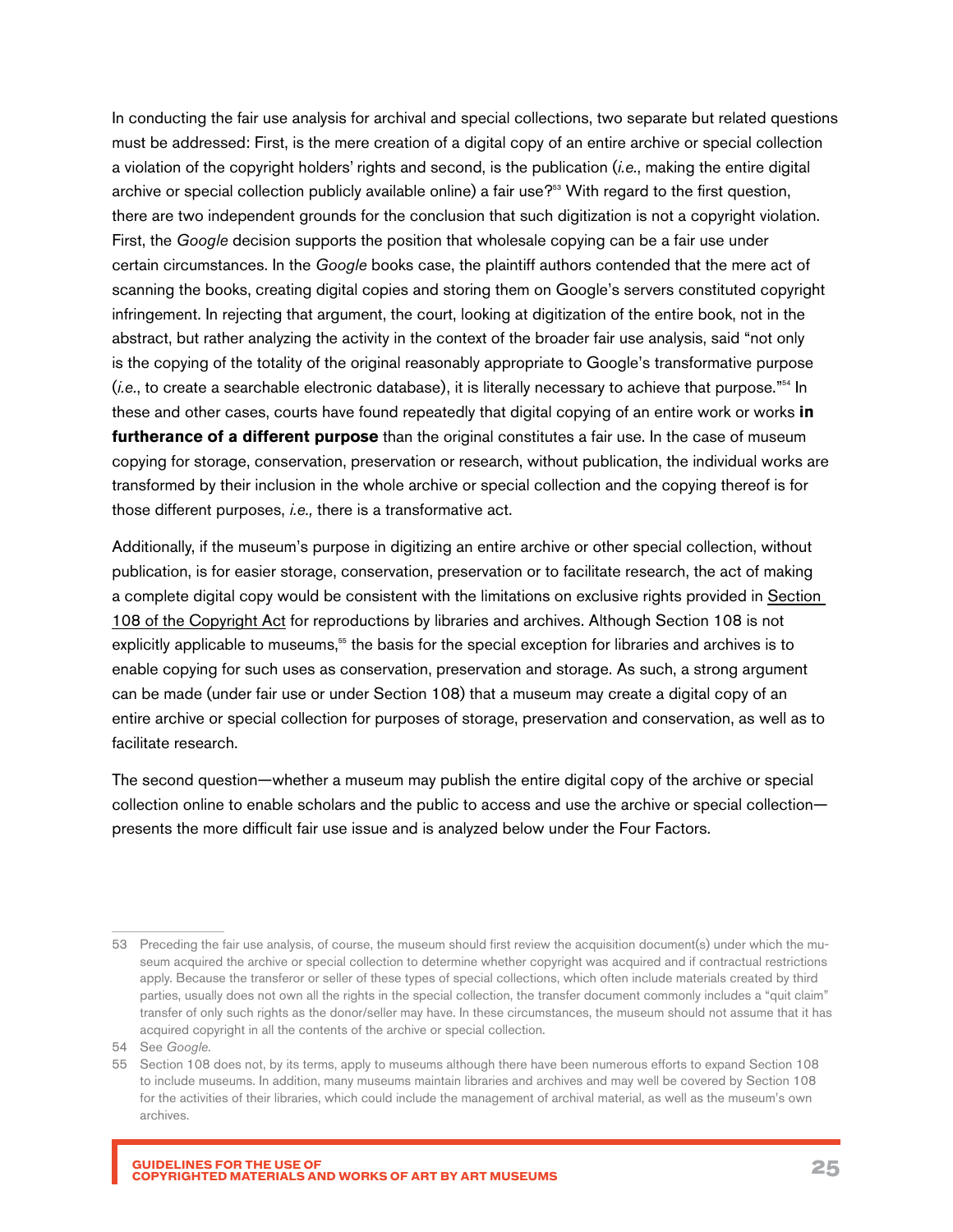#### 1. The First Factor—Purpose/Character

Assuming the creation of a digital copy of an entire archive or special collection is not itself infringing provided that it is undertaken in furtherance of a different, transformative purpose, what additional uses of the digital copy would also constitute a transformative purpose under the first factor? The court in *Google* addressed this directly stating that: "the creation of a full-text searchable database is a quintessentially transformative use…[as] the result of the word search is different in purpose, character, expression, meaning, and message from the page from which it is drawn."<sup>56</sup> Other decisions<sup>57</sup> further support the position that the creation of a searchable, digital archive itself is transformative. (See discussion of online databases in Article [IV, Section B, Publications](#page-12-0).) In *Kelly*, the Court found that Defendant Arriba's use of the images served a different function than Kelly's use by improving access to information on the internet versus artistic expression. Because Arriba's use did not supersede Kelly's use, but created a different purpose for the images, Arriba's use was deemed transformative.<sup>58</sup> In relying on *Kelly*, the court in *Perfect 10* reinforced the notion that "a search engine transforms the image into a pointer directing a user to a source of information…a search engine provides social benefit by incorporating an original work into a new work, namely, an electronic reference tool.<sup>59</sup>

The addition of a search function to accompany a digital archive, which serves as the electronic equivalent of a finding aid, is essential to rendering the archive usable for research and scholarship purposes. If the search function produces brief excerpts ("snippets") that incorporate the search terms (as in *Google*) and/or low resolution images of visual artistic content included in the archive (as in *Kelly*  and *Perfect 10*), the search capability provides "social benefit" by facilitating a deeper exploration of the materials, establishing new connections among archival items, and enhancing the ability to conduct original research.<sup>60</sup> In that respect, the digitization of the entire archive or special collection and the creation of a search function supports the transformative nature of the archive by creating a new purpose (*i.e.*, as a research tool) that is different than the underlying authors' original purposes in creating the individual items for informative, documentary, transactional or aesthetic purposes. If, in addition to being transformative, the digital archive is also made available to the public free of charge, the non-commercial nature of the use would also satisfy the other part of the analysis under the first factor. The creation of a complete digital copy of an archive or special collection that is searchable, and that, as in *Google*, produces only limited excerpts or snippets in response to a search (and that, with respect to visual images from the archive as opposed to texts, reproduces lower resolution copies that are only of a quality

<sup>56</sup> See *Google.*

<sup>57</sup> See *Kelly* and *Perfect 10*.

<sup>58</sup> See *Kelly.*

<sup>59</sup> See *Perfect 10*.

<sup>60</sup> A more recent fair use case in the 9th Circuit, *Maya v. Monge*, 688 F. 3d 1164 (9th Cir. 2012) raised a distinction between a truly transformative use and the same use but for a different purpose. The Court noted that a separate purpose by itself that leaves the inherent character of the content unchanged does not necessarily create new aesthetics or a new work that adds new expression, meaning or message. *Although it can be argued that this decision is at odds with Kelly and Perfect 10, in which the inherent character of the images were not changed to create a searchable database, to the extent that a museum can enhance and supplement its digital databases of archival materials with additional information including scholarly*  analysis and links from individual archival items to pertinent and related content, whether on the museum's website or those *of third parties, the museum will have strengthened its argument for transformative use.*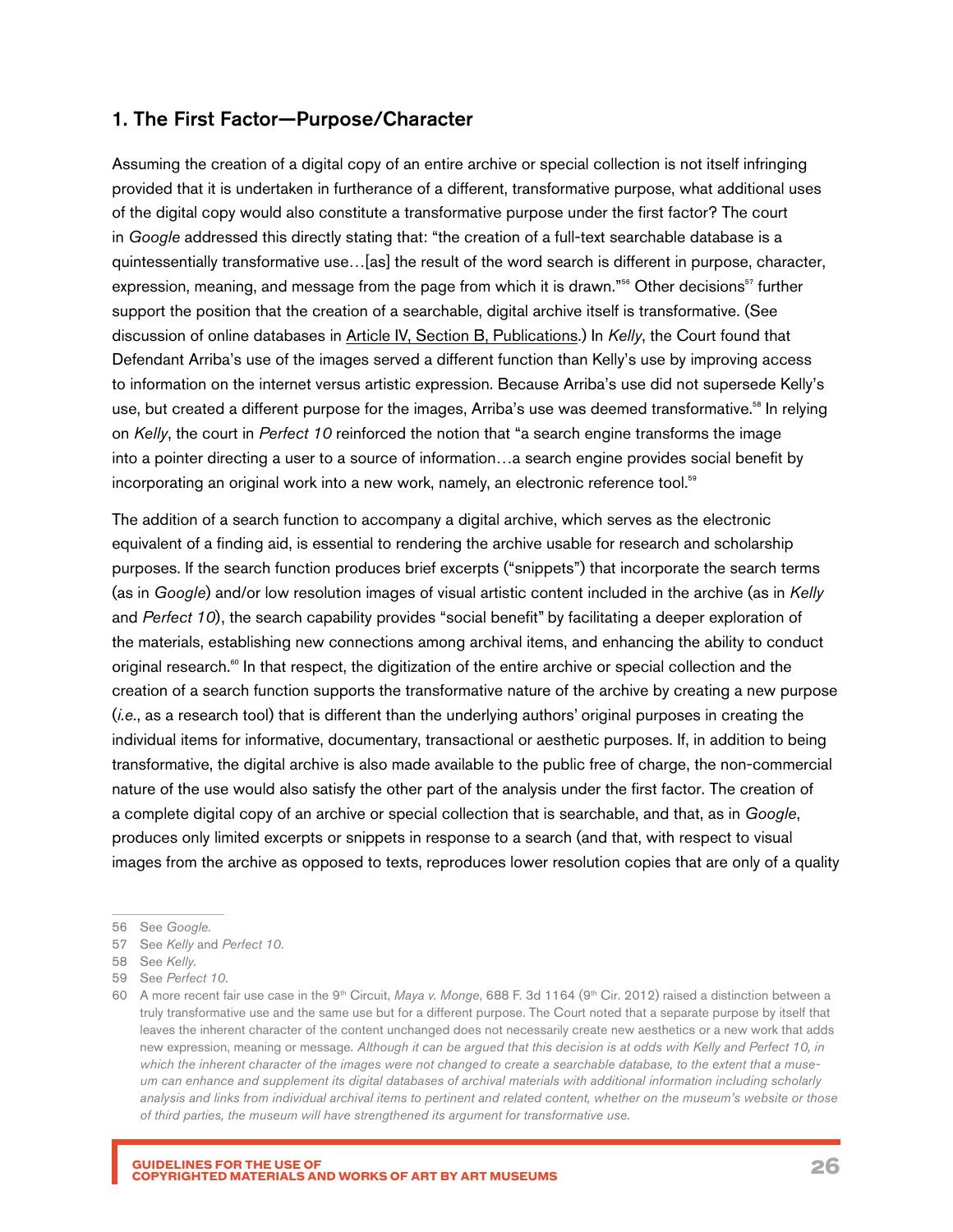necessary to fulfill the transformative purpose of the search function), is likely to satisfy the first fair use factor (and to qualify as fair use) under *Google, Kelly, Perfect 10* and related cases.

What is unresolved by these decisions, however, is whether the amount of the digital archive made available to the public can go beyond the production of excerpts or snippets of relevant portions of the archive to encompass publication of full text and images of the entire archive or special collection. To answer this question, distinguishing the facts in *Google* from the facts associated with publication of an entire archive or special collection is important. Google's 'library' was not an archive that included interrelated materials but instead was comprised of a vast collection of individual and independent works of authorship. Making the full text of all the works in the library available to the public was not necessary to further Google's purpose of providing a searchable database. In contrast, publishing only snippets from individual items in an archive or other special collection would not advance and might actually defeat the museum's "different purpose" of facilitating the public's ability to understand the relationship and interconnectedness of the individual archival items. Publishing the entire archive or other special collection provides historical and aesthetic context and creates a synergy that effectively transforms and infuses each individual archival item with new expression, meaning or message through its relation to and interconnectivity with other archival items in the archive or other special collection. A simple example is the publication of a letter by an artist to someone and the response. The publication of both letters provides new meaning to each. See, *e.g.*, *Graham,* in which the Second Circuit determined that it was fair use to publish a group of seven related concert posters in their entirety (in reduced size) for the purpose of a biography of the Grateful Dead when the posters were created originally as individual artistic vehicles to advertise concerts. Although the *Graham* decision is distinguishable from the publication of an entire archive, it nevertheless supports the argument that publication of groups of materials created for one purpose can be fair use if the new purpose is sufficiently different and the amount and size of the material copied is consistent with the purpose.

Without conceding that the publication of an interrelated archive or special collection is not transformative in and of itself, the transformative nature of the publication of the entire archive or other special collection could be enhanced by providing additional content and research functions. For example, providing links from archival items to other archival items or to portions of the museum's website or to third party sources that contain relevant, comparative or supplemental information would enhance and extend the educational purpose of publication of individual archival items and provide additional support for treating the archive or other special collection as a holistic research and educational online resource.

#### 2. The Second Factor—Nature of Use

In evaluating the second factor, the nature of the work, the first challenge is to identify the "work." Although this chapter argues that the "work" is the archive or special collection as a whole, because there is no precedent for analyzing a compilation such as an archive or special collection under fair use as a whole, review of this factor is best undertaken by evaluating individual archival items. Those can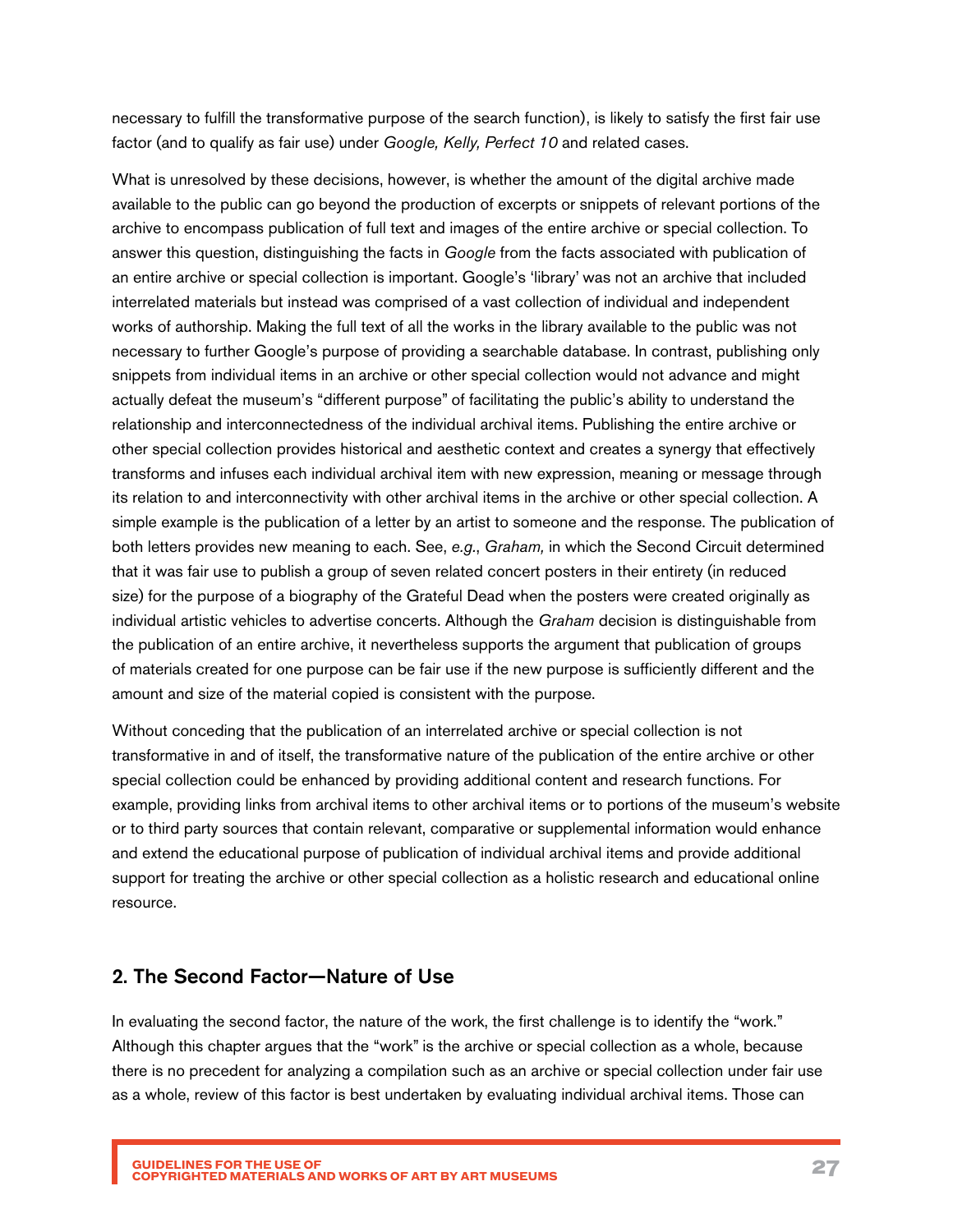include many different forms, media and types of materials. Some may be largely factual (*e.g.*, business records) and others may be highly creative (*e.g.*, sketches) and both can exist within the same archive or other special collection. The materials may have been created originally for a wide range of possible purposes—documentary, informative, transactional or aesthetic. Although some archival items may be published, often a majority of archival items in an archive or other special collection is unpublished. Generally, fair use is more difficult to establish when the underlying archival item is unpublished. As one court noted, "[t]he fact that a work is unpublished is a critical element of its 'nature.' Our prior discussion establishes that the scope of fair use is narrower with respect to unpublished works."<sup>61</sup> Another court explained that "we think that the tenor of the [Supreme] Court's entire discussion of unpublished works conveys the idea that such works normally enjoy complete protection against copying any protected expression. Narrower 'scope' seems to refer to the diminished likelihood that copying will be fair use when the copyrighted material is unpublished."<sup>62</sup> Because of the predominance of unpublished materials in a typical archive or other special collection, the analysis under the second factor may be at best inconclusive and at worst negative strictly on legal grounds with respect to the publication of previously unpublished archival items, either on its own or as part of publication of the archive or other special collection as a whole.<sup>63</sup> To be clear, the fact that copyrighted material has been unpublished does not preclude fair use. On the contrary, [Section 107 of the Copyright Act](https://www.copyright.gov/title17/92chap1.html#107) provides that: "The fact that a work is unpublished shall not itself bar a finding of fair use if such is made upon consideration of all of the above factors."64

#### 3. The Third Factor—Amount Used

Under the third factor, the amount and substantiality of the portion used, this Section of the Guidelines considers the fair use implications of digitizing and making available the entire archive or other special collection (except for individual archival items that may be removed for reasons such as donor restrictions, privacy, publicity, defamation, etc.). If the publication of a whole archive or other special collection, both print and visual images, is arguably transformative, the question under the third factor is whether it is necessary, in order to achieve that transformative purpose, that the whole of the texts and/or the images within the archives or other special collection be published. In the case of images, for reasons explained in other sections of these guidelines, publishing a lower resolution version may be all that is necessary to satisfy the third factor. With regard to textual materials, the third factor may be satisfied if the best and most effective way to achieve the educational, transformative purposes of publication requires posting the full texts of most, if not all, of the archival material.

<sup>61</sup> *Harper & Row Publishers v. Nation Enterprises*, 471 U.S. 539, 564 (1985).

<sup>62</sup> *Salinger v. Random House*, 811 F.2d 90 (2d Cir. 1987).

<sup>63</sup> Although the second factor is more difficult to satisfy with regard to unpublished materials than published materials, the latter may present particular challenges with regard to the fourth factor, particularly, for example, if the archive contains a manuscript of an essay, poem, novella or book that has been published and is available for sale in the commercial market. See discussion of the Fourth Factor.

<sup>64</sup> [Copyright Act \(§](https://www.copyright.gov/title17/92chap1.html#107) 107).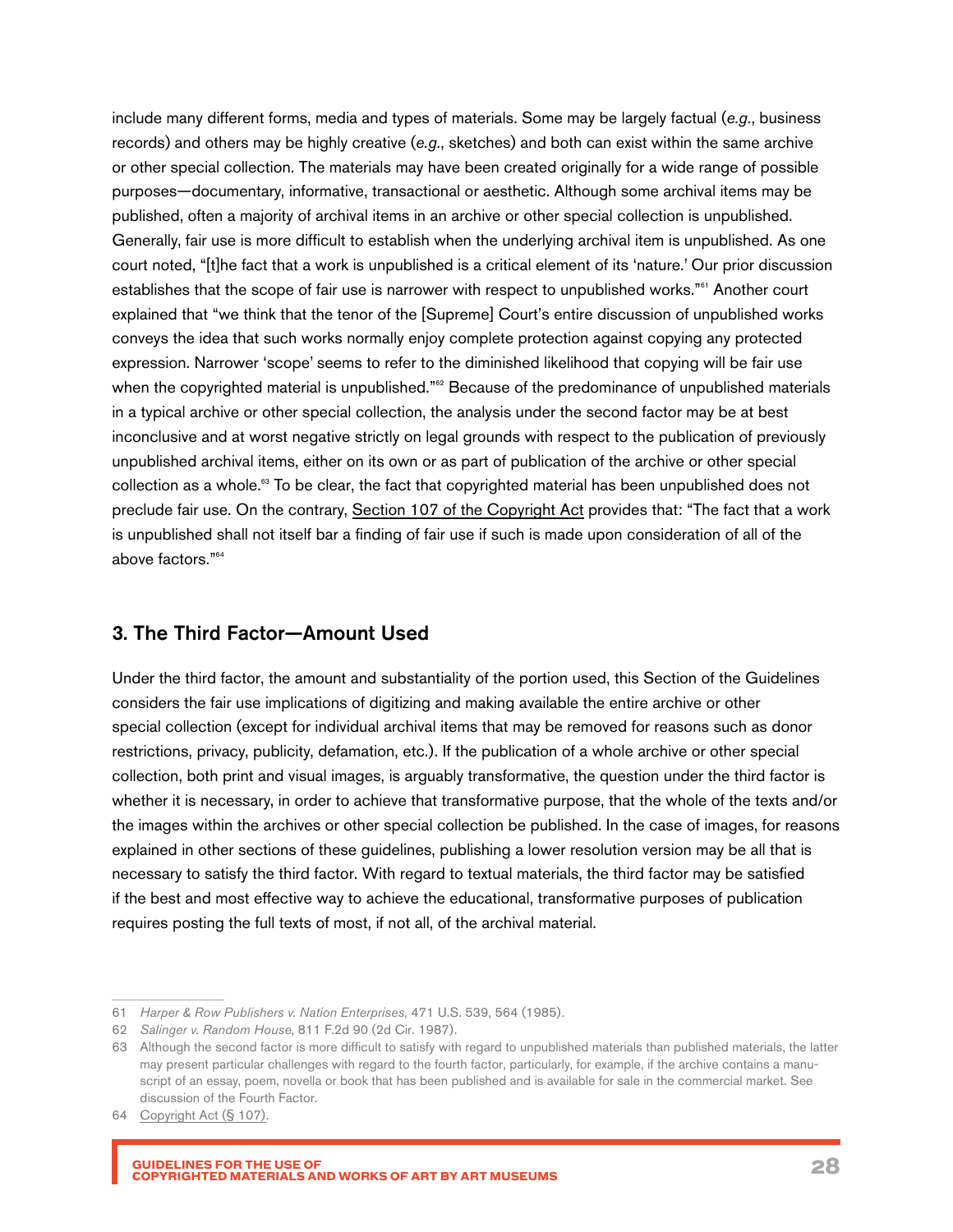#### 4. The Fourth Factor—Market Effect

With respect to the fourth factor, the effect of the use on the potential market or value of the copyrighted work, examining this factor both with respect to the archive or other special collection as a whole and with regard to its individual components may be necessary. When considered as a whole, many archives and other special collections do not have a substantial commercial market value, although they certainly possess a substantial research and scholarship value. By their nature, archival items received from artists, authors or their estates, for example, tend not to be finished works of art (or writing) that have a commercial market value but rather consist of a body of more ephemeral, contingent works that have historical, critical and analytical value reflecting on the artist's or author's process of creativity.<sup>65</sup> For those archives or other special collections that, as a whole, lack a substantial commercial value, a museum's digitization and posting of the archive or collection, as a whole, is unlikely to violate the fourth fair use factor by interfering with the copyright owner's market. Nevertheless, that may not be the end of the inquiry. Even if an entire archive or special collection lacks a substantial commercial value, application of the fourth factor may produce a different outcome if there is an active or potential commercial licensing market for an individual archival item or group of archival items within the archive or special collection. A museum's posting of the entire archive or special collection could usurp or undermine a valuable licensing market for components of the archive or special collection in a manner that might violate the fourth fair use factor, at least insofar as such individual items are concerned. As a result, a court could find that the fourth factor argues against fair use, certainly as to a specific archival item that is already published and currently commercially available.

#### 5. Conclusion

There is a strong argument that the creation of a digital copy of an entire archive or other special collection for storage, conservation, preservation and research purposes (including publication of snippets in response to searches by the public) is fully supported by fair use (see *Google)* and/or [Section 108 of the Copyright Act.](https://www.copyright.gov/title17/92chap1.html#108) There is also a defensible argument that publication of all or virtually all of an archive or other special collection for the purpose of providing public access is transformative and noncommercial (if limited for scholarly use and made available for free) and thus will pass muster under the first fair use factor. In addition, the inclusion of a finding aid to accompany the archive or other special collection, which serves as a standard search tool for archives and other special collections, can enhance the transformative nature of the use. If the material has previously been published, or is factual in nature (second factor), and if images are only of a size and resolution that is necessary to support the transformative, educational, goals of publication (third factor), then the publication of the whole archive may, in addition to satisfying the first factor, comply with the second and third fair use factors. If the first three factors favor fair use, then even if the fourth factor (*i.e.,* impact on the market for the original)

<sup>65</sup> Of course there are archives and special collections that do have a substantial market value (*e.g.*, an archive of historic photographs from a prominent magazine; archives of an artist that contain drawings, studies, preparatory sketches, etc.), and, indeed, institutions often pay large sums for important archives.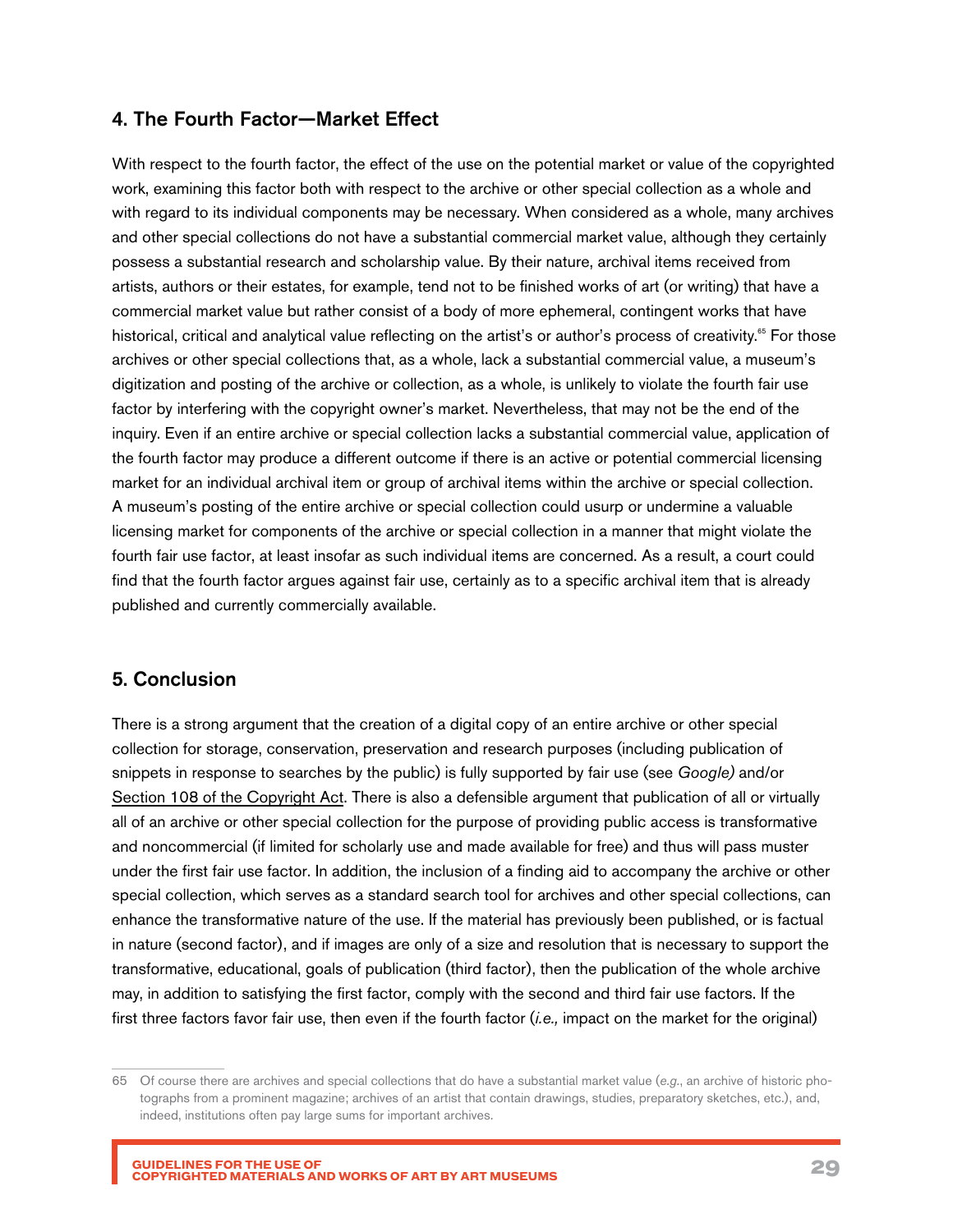disfavors the museum's use, a court could still easily find fair use, but in most, if not all, cases, even the fourth factor may favor fair use if the material published does not have an existing commercial market.

In the absence of judicial precedent specifically on point with respect to a museum's wholesale publication of an archive or other special collection, recommending with a very high degree of confidence that a museum may publish an entire archive or other special collection without risking possible infringement claims is difficult. A museum that is unwilling to assume the risk of uncertainty in this area and prefers to take a conservative approach that does not rely on fair use may adopt the same procedures as have been in place prior to digitization, *i.e.*, require a researcher to visit the archives in person and obtain permission from a copyright holder prior to obtaining an entire copy of any of the materials and/or publishing them. If the museum has created a digitized version of the archive, it could be searched by such scholars at the museum, on its servers, rather than being published on the internet. Another option would be for the museum, as in *Google,* to create a digital copy of the archival items stored on the museum's server and allow the public to search that digital copy with search terms that will yield snippets and references to the original works in the archive. Relying on *Kelly* and *Perfect 10*, the museum could also post lower resolution images of visual archival material online, directly or in response to a search term by a third party user. Additionally, if the museum decides to make the entire archive or other special collection available online, the museum would be well advised to adopt applicable safeguards set forth in [Article III, Special Considerations](#page-6-0), of the Guidelines and might also consider the additional precaution of disabling download features to restrict wholesale copying and publication of the entire archive or other special collection.

## **F. On-Site Uses**

This section discusses both the on-site display of original works of art owned by museums or on loan to the museum in a gallery or exhibition display or surrounding physical space as well as the on-site display of reproductions of works of art and copyrighted materials in devices. This section does not address live performances of copyrighted material. For purposes of this Section, devices include mechanisms for display of reproductions of works of art and copyrighted materials in and around the museum's facilities by means of kiosks, "video" displays, touch-screens, audio devices, tablets and other similar tools. While the most common use of works of art, whether from the museum's collection or borrowed, is display of an original work in a gallery ("gallery display") or in connection with an exhibition ("exhibition display"), museums also often reproduce or display or publicly perform works of art and other copyrighted materials, including audiovisual material and music, on-site in and by means of devices located in permanent galleries and exhibition spaces as well as other areas within and around the museum's facilities. Materials included in these on-site devices may include works of art, text, video, audio, music, archival materials, and other types of intellectual property that enhance and expand the reach of the works of art, artifacts and related materials on display at the museum or in the museum's permanent collections but not on view. Content displayed on these devices is sometimes, but not necessarily always, made available online or downloadable, although museums are routinely offering visitors "apps"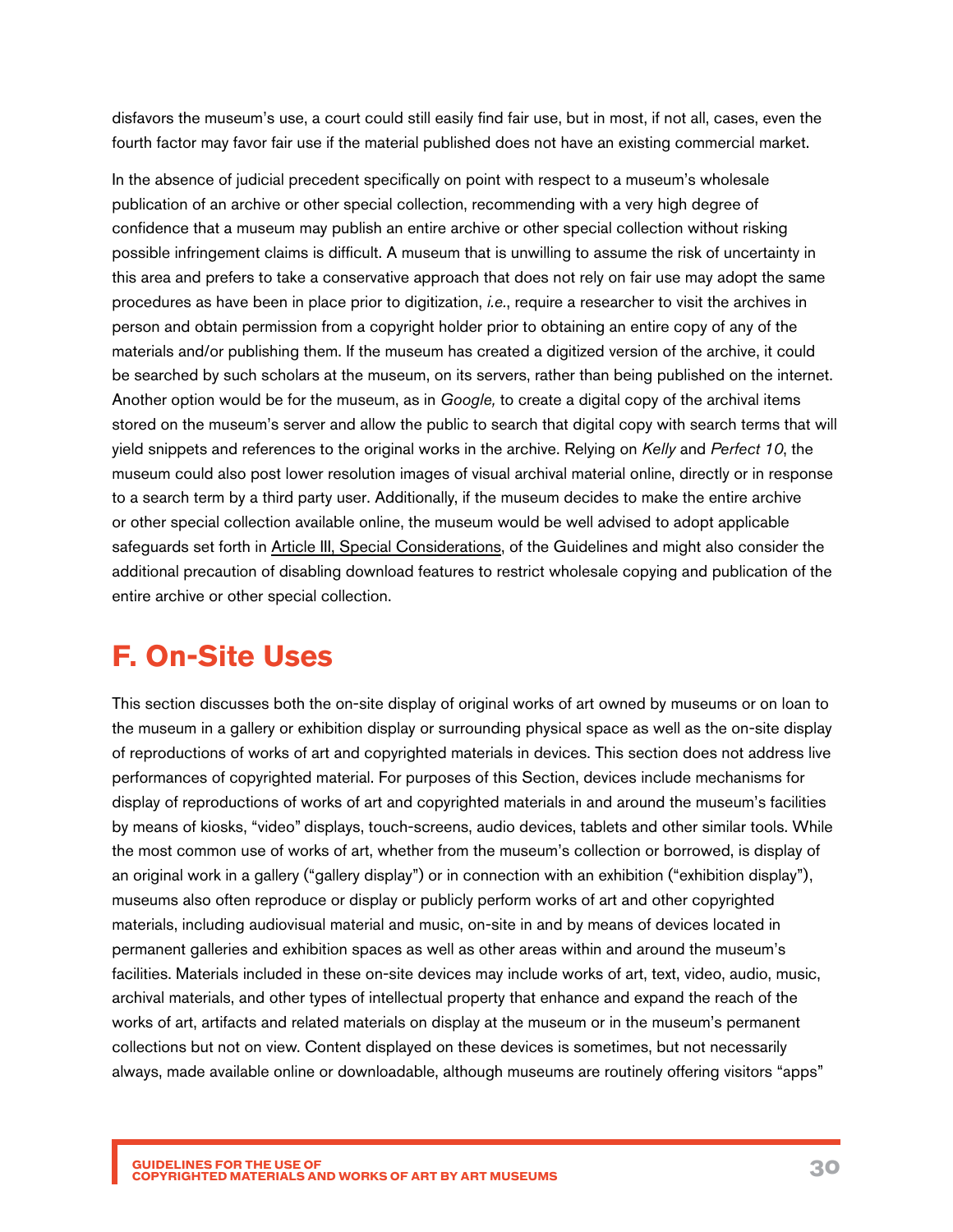and other forms of technology to capture and save content provided on-site on smartphones and other devices.

On-site public display by a museum of an original work of art or a "copy lawfully made" is expressly authorized in the [Copyright Act in Section 109\(c\)](https://www.copyright.gov/title17/92chap1.html#109). The right to such display is conferred on the owner of the original work and the lawfully made copy (for purposes of this Section, the museum), or any person authorized by such owner, without the authority of the copyright owner. Such right extends to the public display of the work and authorized copies to viewers present at the place where the copy is located. The display right $\mathfrak{e}_6$  is the lifeblood for museums and finding examples in which copyright owners have challenged a museum's right to display works of art owned by the museum or on loan to the museum is extremely rare.<sup>67</sup>

When a museum seeks to display or publicly perform copies of works of art or other copyrighted materials through devices or otherwise, without a license from the copyright holder, a traditional fair use analysis is required. In the context of gallery or exhibition display, copies of works of art and copyrighted materials may be used on devices in the museum to supplement and provide additional context for the gallery or exhibition display itself by providing historical details, supplemental information about the works on display or explanation of relationships between works on display or other works, and for other scholarly and educational purposes. As with other standard museum uses discussed in these Guidelines, the fair use analysis for inclusion of copies of works of art or other copyrighted materials on such devices requires examination of the four factors and, in particular, assessment of whether use of copies of works of art and copyrighted materials in the on-site device context is transformative.

#### 1. The First Factor—Purpose/Character

As with the previous sections of these Guidelines that address fair use in the context of on line collections, educational materials, exhibition catalogues and publications, museum brochures, blogs, and scholarly articles, the content produced for on-site display in a device typically consists of a compilation

<sup>66</sup> The display right applies only to the original work and to "copies lawfully made;" it does not apply to all copies. Further, the "display" right does not apply to the "public performance" of audiovisual works, so even if the museum owns a work of film, video, digital or other types of such works, the work cannot be "displayed" or "publicly performed" in the galleries without a license, unless fair use applies.

<sup>67</sup> One scenario in which a museum's right to display an original work might be challenged involves the display of appropriation art. If a museum owns or borrows a work of appropriation art and the owner of the rights to the underlying "appropriated" work claims that the new work is "not lawfully made," the owner of the underlying rights might challenge the museum's display right under Section 109(c). At that point, the museum should consider whether it can continue to display the disputed work of art in reliance on fair use. This would require the four factor analysis for two independent questions: whether the creation of the work of "appropriation art" itself qualified as a fair use (in which case the museum's display is protected because the work was "lawfully made"), and whether, even if the work of "appropriation art" does not satisfy fair use, the museum's display of that work constitutes "fair use" (for example as criticism or commentary or any other use supported by the fair use factors). If the museum is concerned that the work's appropriation or the Museum's display may not qualify as fair use, a museum might elect to remove the work temporarily until the dispute is resolved between the artists or by the courts and the museum's right to display confirmed. In deciding a course of action, the museum should also consider other factors that may be present, including curatorial integrity, loan and acquisition agreement provisions, the risk of setting precedent, and relationships with lenders and artists.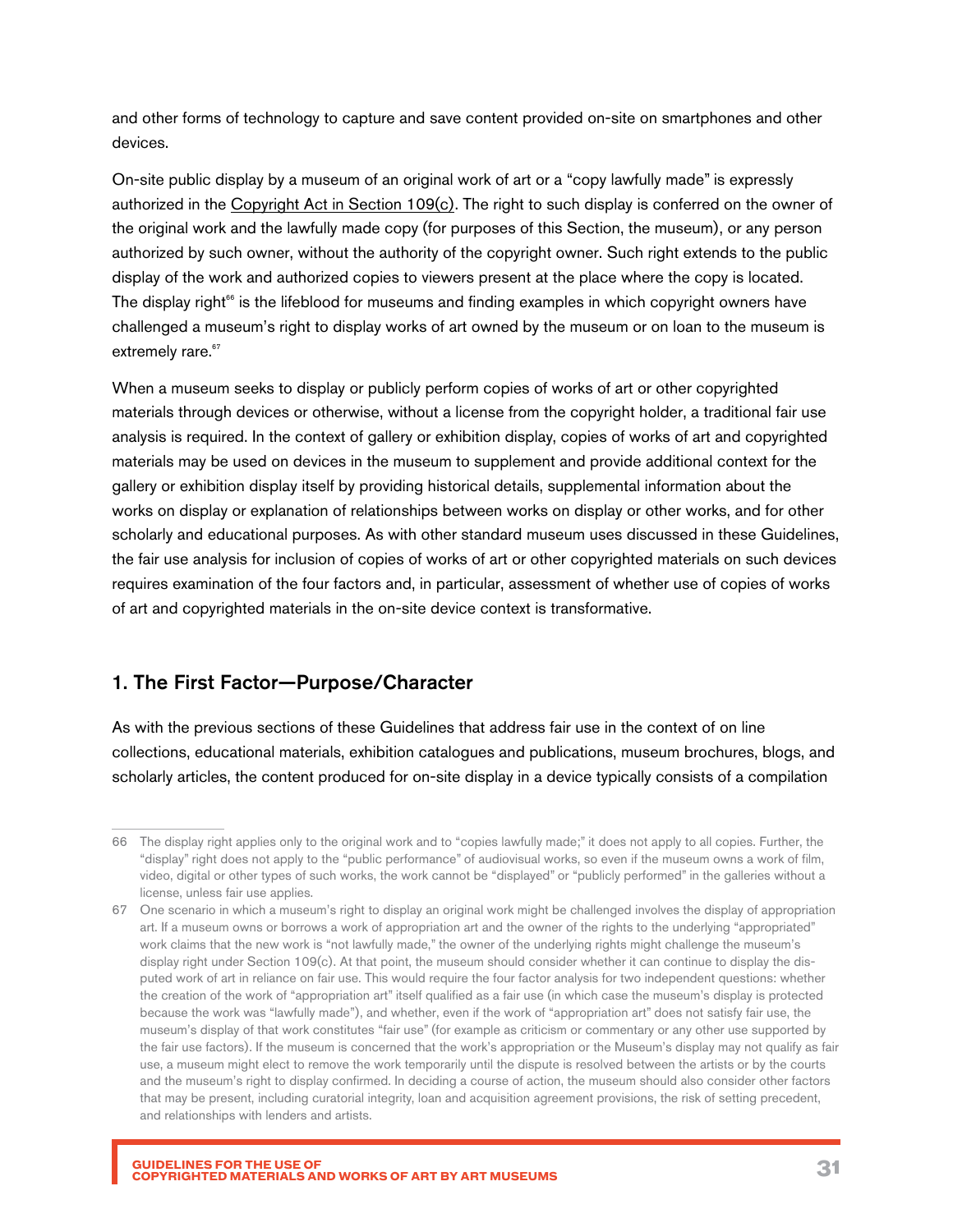of copyrighted materials consisting of images, text, audio, video, music and/or other content related to the permanent collection or an exhibition. These materials are created to enhance the visitor experience by allowing the visitor to delve more deeply into works included in the gallery or exhibition display and in the museum's permanent collection generally and to explore paths of inquiry and analysis based on the individual interests of the visitor. Materials created for on-site display often connect disparate pieces of information or invite the visitor to connect them and thereby infuse the elements with new meaning and connection. As with other types of materials discussed in previous sections of these Guidelines, these compilations of materials, often copyrighted, meet the transformative test of the first prong of the fair use analysis as articulated in such cases as *Graham*. When these supplemental materials are presented onsite in devices to the public for non-commercial, educational purposes, the remaining prong of the first fair use factor is also satisfied.

#### 2. The Second Factor—Nature of Use

With regard to the second fair use factor, the nature of the works of art or copyrighted materials likely to be incorporated into presentations for display on site in devices in whole or in part are often protected by copyright not owned by the museum. To the extent that the works or materials included in presentations for on-site display in devices are creative, this factor would weigh against a finding of fair use.

#### 3. The Third Factor—Amount Used

The third factor considers the amount and substantiality of the portion used in relation to the copyrighted work as a whole. For materials created for display on-site in devices, the incorporation of entire works of art or copyrighted materials both quantitatively and qualitatively might render it difficult to satisfy this factor, particularly if such use could be viewed as superseding the original without transforming it. For example, the use of an entire television program from the 1950s to illustrate the design theme of an exhibition could be questionable. As with the other uses discussed in these Guidelines, the fair use argument will be strongest when the materials produced for on-site display in devices include brief excerpts, snippets, reproductions in smaller sizes and lower resolution and details of works of art rather than entire works (if the reproduction of the whole work is not necessary to achieve the transformative purpose of the use).

Music is a common feature of on-site display in devices and can present thorny fair use issues in part due to the complex web of licensing for public performances through entities such as ASCAP, BMI and SESAC. Although exceptions to the licensing schemes might apply to on-site public performance of recorded musical works in connection with an exhibition or other display of works of art or a noncommercial program, reliance on fair use will typically require use of only brief snippets coupled with an explanation of the significance of the music to the exhibition, display or program. Conversely, use of entire or substantial portions of such musical works merely as background or entertainment would be difficult to justify as transformative.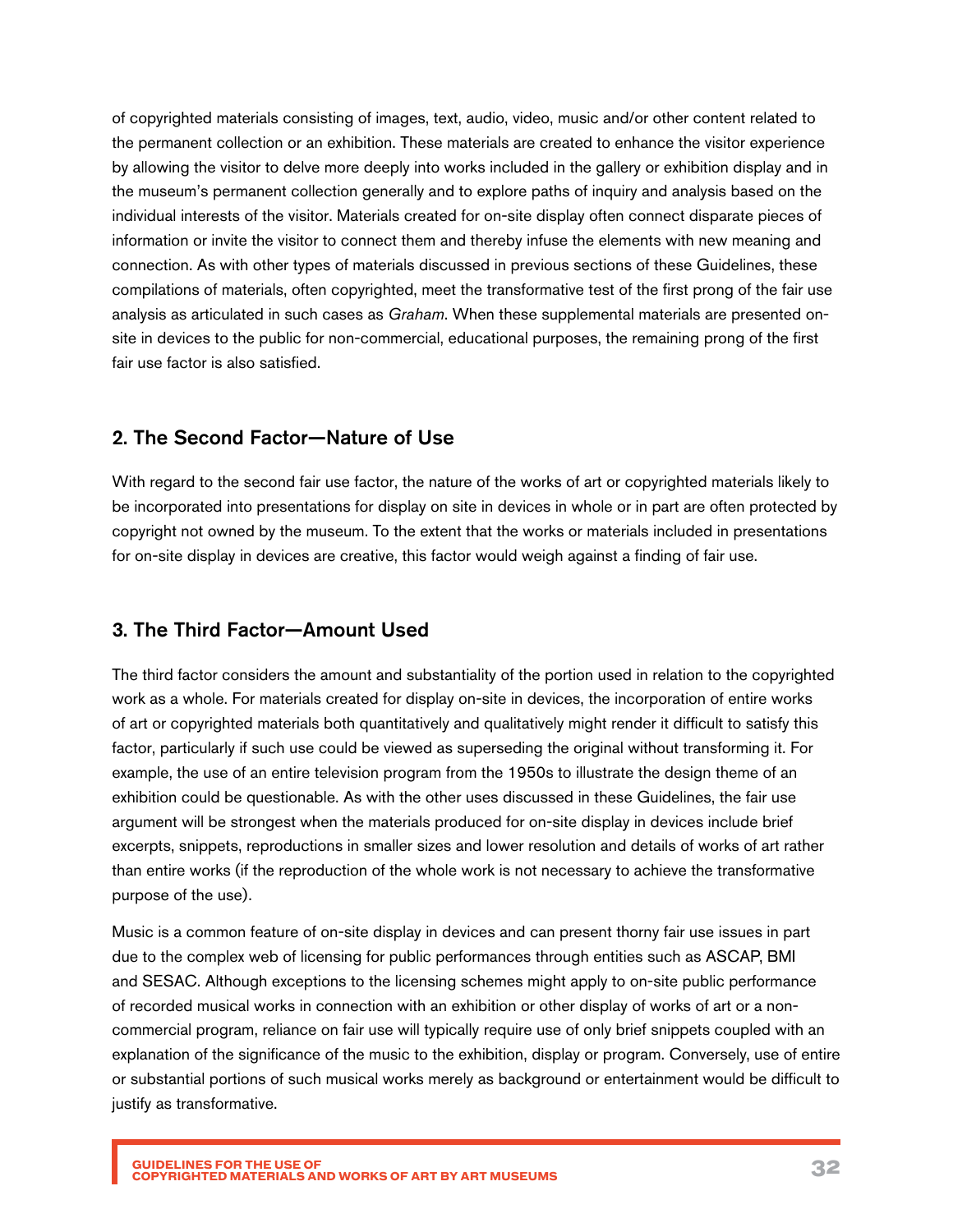#### 4. The Fourth Factor—Market Effect

For the final fair use factor, the effect of the use upon the potential market for or value of the copyrighted work; the more transformative the use the less the courts are influenced by the possible effect on the market for the original. For on-site uses discussed in this section, when the materials are made available in a limited physical location that is accessible only to the museum visitor, specific (as opposed to general admission or special exhibition) fees are not charged to access the content, materials are not made available for download, distributed online or otherwise outside the museum's physical space,<sup>68</sup> and only selected portions are reproduced, the risk of such use interfering with any individual copyright owner's market is remote.

Based on the four-part fair use analysis, a strong argument can be made that the display of works of art and copyrighted materials on devices located in and around the museum's galleries and buildings to supplement and enhance the permanent gallery or exhibition experience would qualify as fair use.

<sup>68</sup> If materials are available for download, distributed online or otherwise outside the museum's physical space, reference is made to Article IV, Sections [A, Online Collections](#page-10-0) and [B, Publications](#page-12-0).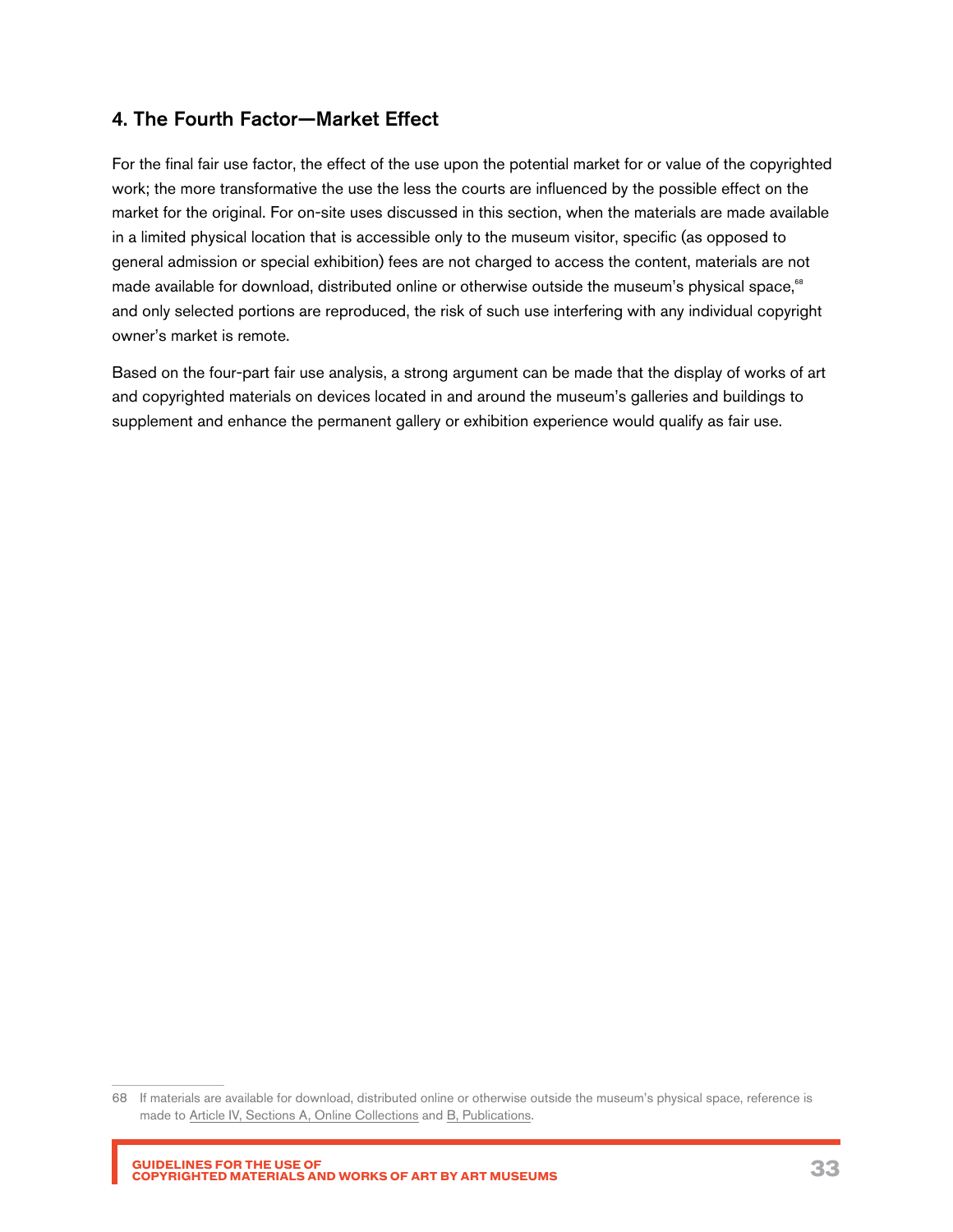# <span id="page-33-0"></span>**ANNEX A— FAIR USE AND THE FOUR FACTORS**

Set forth below is a brief analysis of the four factors to be considered when evaluating whether the use of copyrighted materials and works or art is fair use under [Section 107 of the United States Copyright Act](https://www.copyright.gov/title17/92chap1.html#107)  [of 1976.](https://www.copyright.gov/title17/92chap1.html#107) In evaluating any particular use, the museum should consider seeking qualified legal advice.

#### **1. FIRST FACTOR: The purpose and character of the use, including whether such use is of a commercial nature or is for nonprofit educational purposes.**

- **Analysis**: The case law has addressed this factor by evaluating the extent to which the particular use adds new value to the underlying work (insights, aesthetics, criticism, education or understandings) such that the use will be deemed transformative in nature, rather than a mere copy of the original.<sup>69</sup>
	- At least one court<sup>70</sup> has established the significance and transformative nature of purely illustrative uses of copyrighted work when used as part of a larger work that is different than the original purpose of the work.
	- Courts have consistently reiterated that among "the best recognized justifications for copying from another's work is to provide comment on it or criticism of it."71

#### • **Level of significance:**

- Transformation: This first factor often establishes the context for the court's overall fair-use analysis. As set forth in *Kelly*, "The more transformative the new work, *the less important the other factors*, including commercialism [*i.e.*, commercial use of the copyrighted material], become."72 This does not mean that transformation negates the other factors nor can it, as one court commented, act to protect "lazy appropriators."73
- **Commercial Nature:**

Although it will be considered in a court's evaluation of the purpose and character of the

<sup>69</sup> *Authors Guild v. Google, Inc.*, 804 F.3d 202 (2nd Cir. 2015) ("*Google*"); *Campbell v. Acuff-Rose Music, Inc.*, 510 U.S. 569 (1994) ("*Campbell*")*; Perfect 10, Inc. v. Amazon.com, Inc.*, 508 F.3d 1146 (9th Cir. 2007); and *Kelly v. Arriba Soft Corp.*, 336 F.3d 811 (9th Cir. 2003) ("*Kelly*").

<sup>70</sup> *Bill Graham Archives v. Dorling Kindersley Ltd.*, 448 F.3d 605 (2nd Cir. 2006) ("*Graham*").

<sup>71</sup> See *Google*.

<sup>72</sup> See *Kelly*, emphasis added.

<sup>73</sup> *Kienitz v. Sconnie Nation LLC*, 766 F.3d 756 (7th Cir. 2014) ("*Kienitz*"). *Kienitz* also questioned whether "transformative" is actually one of the four factors.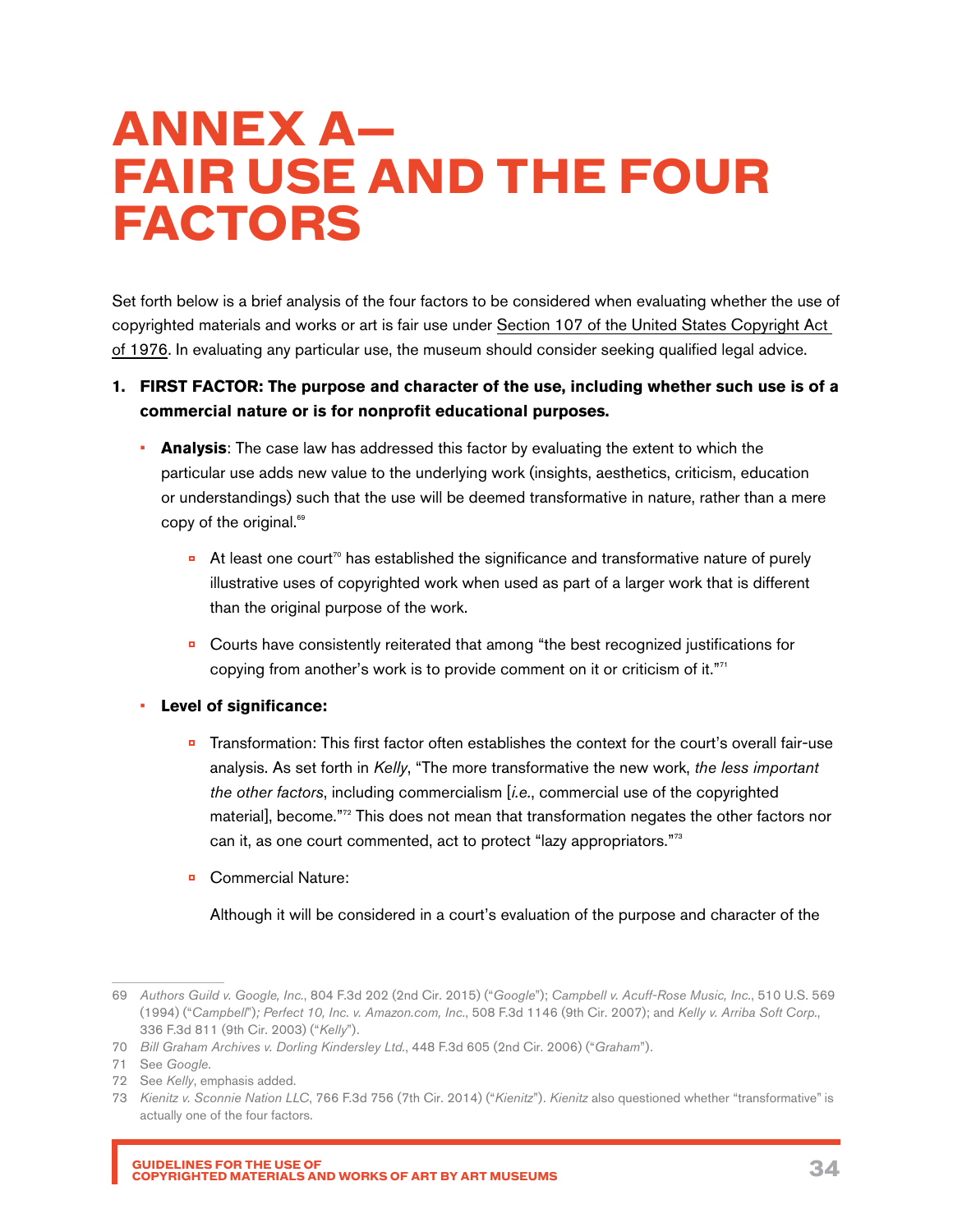work, the commercial or nonprofit nature of the use is not the deciding element in a case.<sup>74</sup>

Probably most uses by museums will meet the test of noncommercial and nonprofit activity, although there are certainly activities of museums that could be construed as commercial. Even those activities can fall squarely within the definition of fair use and the commercial nature of activity alone should not preclude a fair use analysis. "Given that even the statutory examples of fair use are generally conducted for profit, courts often 'do not make much of this point'."75

#### **2. SECOND FACTOR: The nature of the copyrighted work.**

- **Analysis:** This factor takes into account the type of work (factual/historical vs. creative/fictional) and whether the work has been previously published.
	- Courts have held that creative works "... are closer to the core of intended copyright protection than are most fact-based works,"<sup>76</sup> therefore making fair use more difficult to establish when creative works are copied.
	- Whether the creative work that is copied has been previously published will also be taken into account (as a factor in favor of fair use).
	- **Although both published and unpublished works alike are subject to fair use, courts have** sometimes been less ready to recognize fair use when evaluating works that have not been previously published.<sup>77</sup>
- **Level of significance:** This particular factor "…has rarely played a significant role in the determination of a fair use dispute."<sup>78</sup>

#### **3. THIRD FACTOR: The amount and substantiality of the portion used in relation to the copyrighted work as a whole.**

- **Analysis:** Case law applies a "reasonableness" standard to the evaluation of the amount and substantiality of the portion of the work used in the reproduction.
	- As the court held in *Campbell*, the extent of permissible copying depends on the purpose of the use, and the question to be asked is whether the amount and substantiality of the portion used "are *reasonable in relation to the purpose of the copying.*"<sup>79</sup> Another court in discussing the issue noted that so long as users copy only as much as is necessary for their intended uses, this factor will not weigh against them.<sup>80</sup>

<sup>74</sup> See *Campbell*.

<sup>75</sup> *Warner Bros. Entertainment Inc. v. RDR Books*, 575 F. Supp. 513 (SDNY 2008) quoting in part *Castle Rock Entertainment, Inc. v. Carol Publishing Group*, 150 F.3d 132 (2nd Cir. 1998).

<sup>76</sup> See *Kelly* quoting *A&M Records v Napster, Inc.*, 239 F. 3d 1004 (citing *Campbell*)*.*

<sup>77</sup> See *Kelly.*

<sup>78</sup> See *Google*.

<sup>79</sup> See *Campbell*, emphasis added.

<sup>80</sup> See *Kelly*.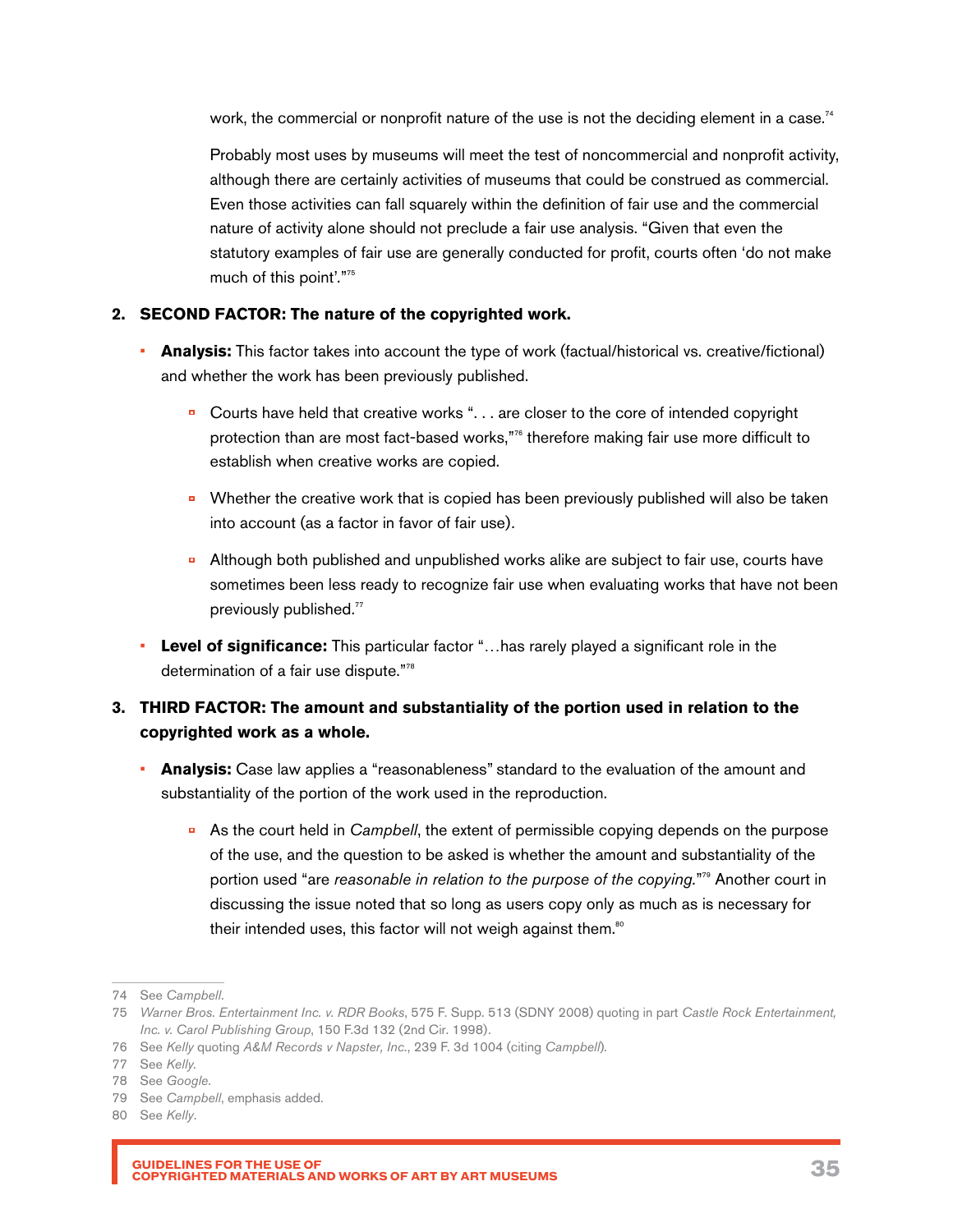- **Case law reflects the fact that the closer in size and appearance to the original the new** use is, the greater is the risk that the copy is simply a substitute for the original. <sup>81</sup>
- A number of cases have held that copying copyrighted works *in their entirety* is appropriate, and constitutes fair use, "when the copying was reasonably appropriate to achieve the copier's transformative purpose *and was done in such a manner that it did not*  offer a competing substitute for the original."<sup>82</sup> Therefore, the extent to which the amount of the original work reproduced is reasonable, in relation to the transformative purpose of the new use, will influence a court's decision as to whether the new use represents a substitute for the original that could harm the copyright holder's potential market (discussed below under the Fourth Factor).
- **Level of significance:** This factor is mostly important due to its interaction with:
	- the first factor, because the transformative nature and purpose of the use is taken into account when evaluating the "reasonableness" of the portion used; and
	- the fourth factor, because the size of the reproduction and the amount of work copied will influence a court's analysis of the extent to which the new use harms the market for the copyrighted work.

#### **4. FOURTH FACTOR: The effect of the use upon the potential market for or value of the copyrighted work.**

- **Analysis:** "This last factor requires courts to consider 'not only the extent of market harm caused by the particular actions of the alleged infringer, but also 'whether unrestricted and widespread conduct of the sort engaged in by [the alleged infringer] . . . would result in a substantially adverse impact on the potential market for the original"."<sup>83</sup> Courts have been clear that when evaluating market harm, the relevant harm is not whether there has been any loss of licensing revenue or sales, but rather the harm resulting from a new use that offers a competing consumer a substitute for the original work, "…so as to deprive the rights holder of *significant* revenues because of the likelihood that potential purchasers may opt to acquire the copy in preference to the original."<sup>84</sup> In some cases, the courts have found that the copyright holder's practice of not licensing the work for uses similar to those employed by the alleged infringer weigh in favor of fair use.<sup>85</sup>
- **Level of significance:** This last factor has played a substantial role in the courts' analysis of fair use, because it measures the *harm that the new use can have on the copyright for the original*

<sup>81</sup> See *Graham* and *Kelly*.

<sup>82</sup> See *Google*, emphasis added.

<sup>83</sup> See *Kelly*, quoting in part *Campbell,* quoting Nimmer & D. Nimmer, Nimmer on Copyright (1993). In *Cambridge Univ. Press v. Patton*, 769 F.3d 1232 (11<sup>th</sup> Cir. 2014), the court discussed that the lack of a readily available license not only does not weigh against fair use, it weighs **in favor** of fair use.

<sup>84</sup> See *Google*, emphasis added.

<sup>85</sup> *Blanch v. Koons*, 467 F.3d 244 (2d Cir. 2006).